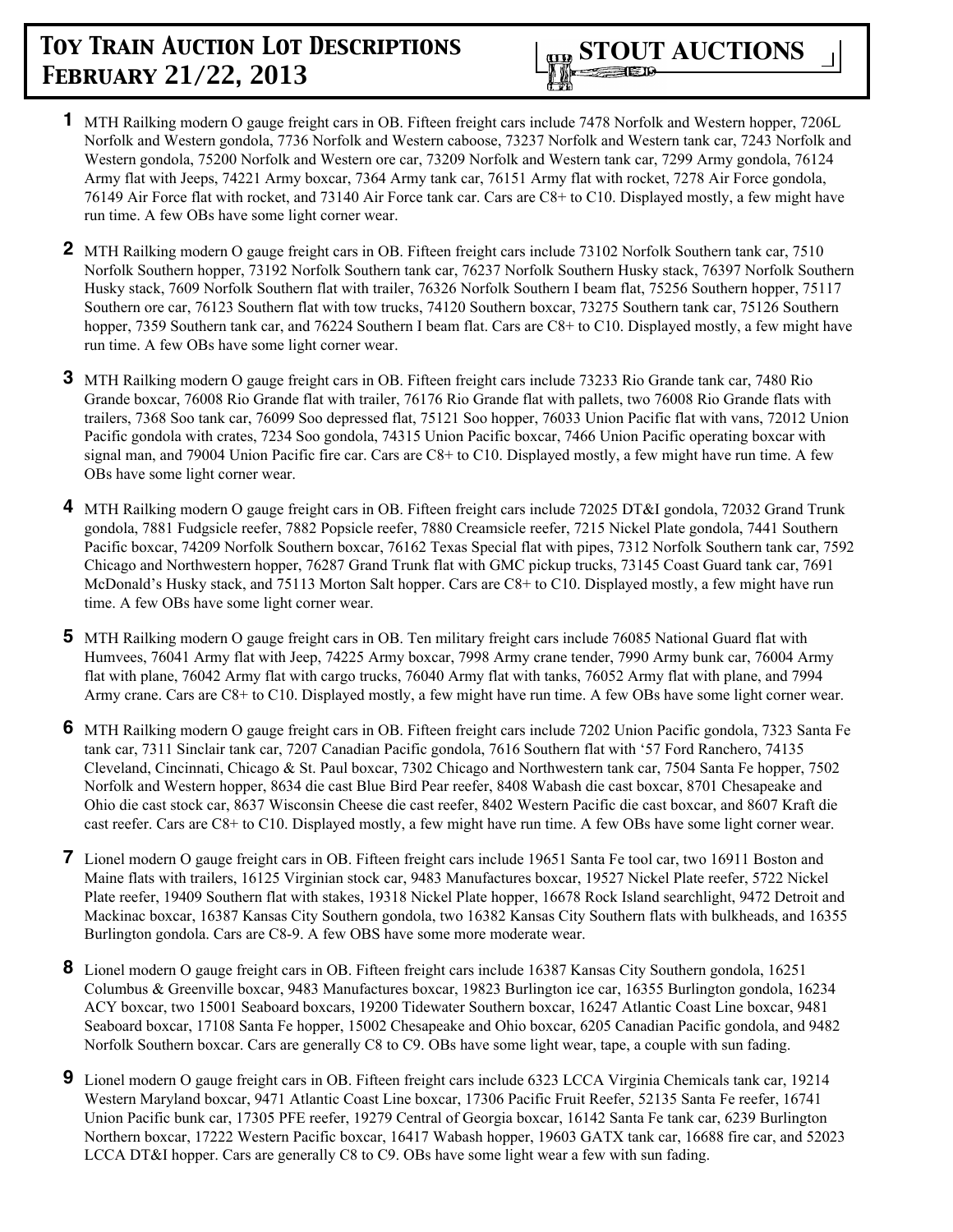- **10** Lionel modern O gauge freight cars in OB. Fifteen freight cars include 16413 Clinchfield hopper, 16255 Wabash hopper, 17108 Santa Fe hopper, 19277 Rutland boxcar, 16124 Pennsylvania tank car, 16367 Clinchfield gondola, 16387 Kansas City Southern gondola, 16411 Louisville and Nashville hopper, 17302 Santa Fe reefer, 6306 Southern tank car, 7304 Southern stock car, 6104 Southern hopper, 19405 Southern crane, and two 16665 Maine Central log dump car. Cars are generally C8 to C9. OBs have some light wear or a few price stickers.
- **11** Lionel modern O gauge freight cars in OB. Ten freight cars include 16955 Santa Fe flat with Challenger, 17522 flat with Plymouth Prowler, 19323 Detroit and Mackinac ore car, 16676 Burlington operating dump car, 16387 Kansas City Southern gondola, 5717 Santa Fe bunk car, 16126 Jefferson Lake tank car, 16367 Clinchfield gondola, 6116 Soo ore car, and 16355 Burlington gondola. Cars are generally C8. OBs have some corner and edge wear and price stickers.
- **12** Lionel modern O gauge New Haven passenger set in OBs. Includes 18922 and 18923 A-A Alco locos, 16080 baggage car, 16081 combo, 16082 coach, two 16083 vista domes, two 16084 vista domes, and 16086 observation. Trains are C9-10. Locos appear unrun. One vista dome box has some damage.
- **13** Lionel modern O gauge freight cars in OB. Ten freight cars include 17378 Supplee milk car, 26070 Nesquik flat with trailer, 26864 Domino sugar operating boxcar, 26153 Pillsbury tank car, 17331 Hoods milk car, 19569 Pillsbury reefer, 17356 Nesquik milk car, 19570 Nesquik reefer, 17355 Hoods milk car, and 17357 Borden's milk car. Cars are C8+ to C10. OBs have some very light corner wear and price stickers.
- **14** Lionel modern O gauge bathtub gondola three packs. Includes 17465 CP Rail and 17447 Union Pacific. Cars are C9-10.
- **15** Lionel modern O gauge freight cars in OB. Ten freight cars include 27204 Grand Trunk boxcar, 17712 Norfolk and Western stock car, 27229 Nickel Plate boxcar, 17139 Grain Train hopper, 17040 Norfolk and Western PS-2 hopper, 27102 Pillsbury hopper, 27215 Rock Island boxcar, 17439 Union Pacific gondola, 17194 MKT hopper, and 17189 Saskatchewan hopper. Cars are C8+ to C10. Displayed mostly, a few might have run time. A few OBs have some light corner wear.
- **16** Lionel modern O gauge Norfolk Southern Heritage freight cars in OBs. Includes 27445 Norfolk and Western hopper, 27439 Norfolk Southern Heritage tank car, and 27446 Southern hopper. Cars are C9-10.
- **17** Lionel modern O gauge freight cars in OB. Ten freight cars include 17139 Grain Train hopper, 26950 and 26949 Nickel Plate flat with trailers, three 36093 Soo Line auto carriers, 52195 LCCA double stack, 29257 Southern boxcar, 39470 Union Pacific well car, and 17272 Railbox boxcar. Cars are C8+ to C10. Displayed mostly, a few might have run time. A few OBs have some light corner wear.
- **18** Lionel modern O gauge freight cars in OB. Ten freight cars include 26167 New Haven tank car, 17702 Canadian Pacific stock car, 17180 The Rock hopper, 17279 Ontario Northland boxcar, 17252 Norfolk Southern boxcar, 17918 Southern tank car, 17014 hopper with graffiti, 27104 Wabash hopper, 17459 CP Rail gondola, and 16439 Southern hopper. Cars are C8+ to C10. Displayed mostly, a few might have run time. A few OBs have some light corner wear.
- **19** Lionel modern O gauge freight cars in OB. Ten freight cars include 26306 Rio Grande gondola, 26158 Cambell's tank car, 26067 Southern gondola, 26332 CP Rail gondola, 26143 Airco tank car, 27516 Norfolk and Western flat, 29429 Campbell's vat car, 39250 Campbell's boxcar, 29611 Sunoco tank car, and 26064 Rock Island flat with trailer. Cars are C8 to C10. Displayed mostly, a few might have run time. A few OBs have some light corner wear.
- **20** Lionel modern O gauge Husky Stack cars in OBs. Includes 21865 COE Rail two pack and 27520 add on car. Cars are C10. OBs have some light dirt.
- **21** Lionel modern O gauge CSX Husky Stack cars in OBs. Includes 21894 and 21875 two packs and 17588 car. Cars are C10. OBs have some light dirt and dust.
- **22** Lionel modern O gauge Husky Stack cars in OBs. Includes 21893 Greenbriar two pack and 27546 add on car. Cars are C10. OBs have some light dirt.
- **23** Lionel modern O gauge PS-4 flat cars with piggyback trailers in OBs. Includes 21859 Chicago and Northwestern two pack and 27518 add on car. Cars are C10. OBs has some light dust / dirt.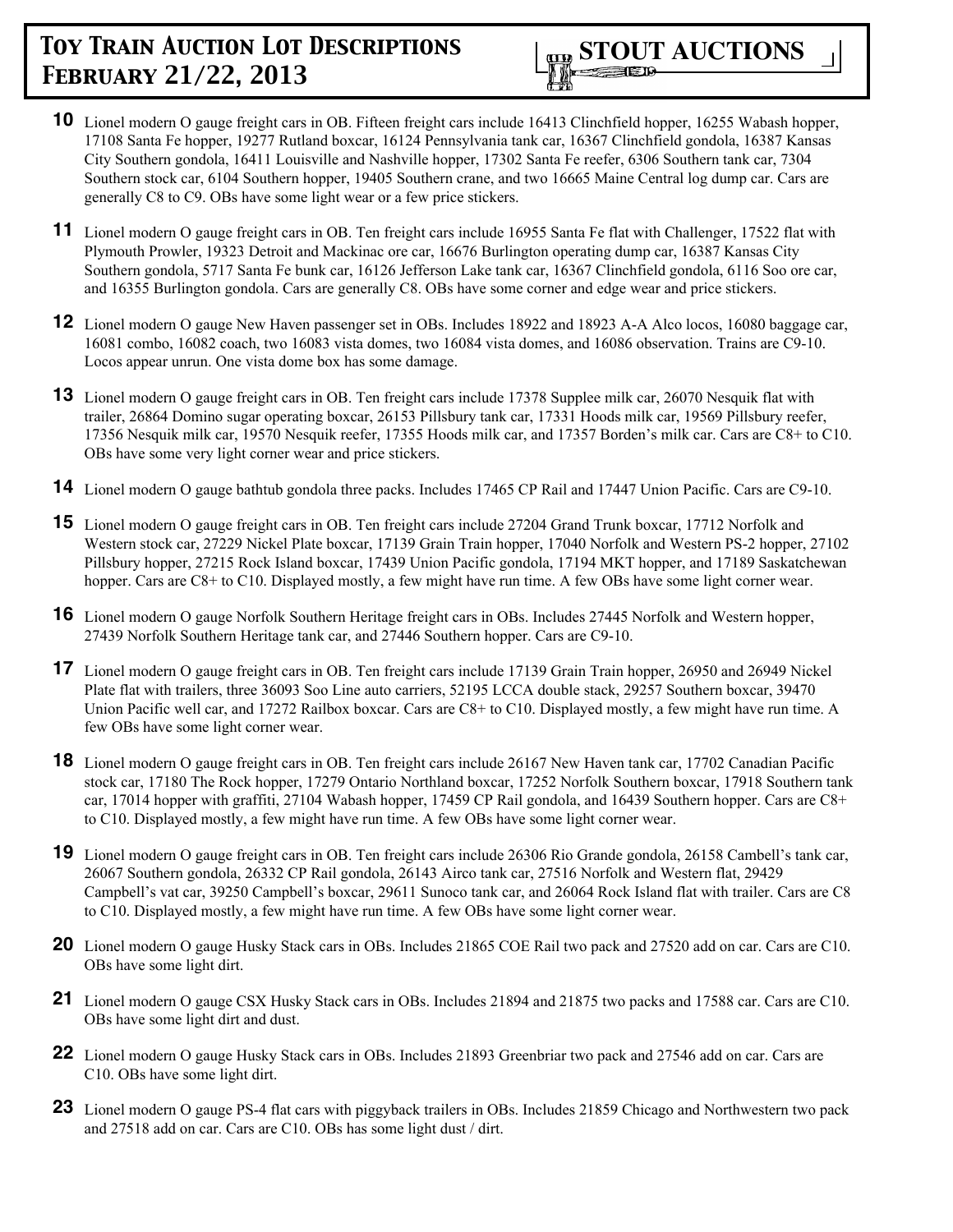

- **24** Lionel modern O gauge PS-4 flat cars with piggyback trailers in OBs. Includes 21860 Union Pacific two pack and 27519 add on car. Cars are C10. OBs has some light dust / dirt.
- **25** Lionel modern O gauge Husky Stack cars in OBs. Includes 21874 TTX two pack and 17589 add on car. Cars are C10. OBs have some light dust and dirt.
- **26** Lionel modern O gauge freight cars in OB. Fifteen freight cars include 9757 Central of Georgia boxcar, 9742 M&St.L. boxcar, 9854 Baby Ruth reefer, 9111 Norfolk and Western hopper, 9148 Dupont tank car, 9113 Norfolk and Western hopper, 9119 Detroit and Mackinaw hopper, 9182 Norfolk and Western caboose, 9134 Virginian hopper, 9821 Southern Pacific gondola, 9767 Railbox boxcar, 9712 Baltimore and Ohio boxcar, 9605 New Haven boxcar, 9706 Chesapeake and Ohio boxcar, and 9820 Wabash gondola. Cars are C7+ to C8+. OBs have some light wear, price stickers, or staining.
- **27** Lionel modern O gauge freight cars in OB. Fifteen freight cars include 9281 Santa Fe auto carrier, 6138 Baltimore and Ohio hopper, 9427 Bay Line boxcar, 9322 FARR Santa Fe hopper, 9884 Fritos reefer, 9420 Baltimore and Ohio boxcar, 9401 Great Northern boxcar, 9404 Nickel Plate boxcar, 9405 Chatahooche boxcar, 9813 Ruffles reefer, 9719 New Haven boxcar, 9132 Pineapple vat car, 9709 Bangor and Aroostook State of Maine boxcar, 9710 Rutland boxcar, 9715 Chesapeake and Ohio boxcar, and 9752 Louisville and Nashville boxcar. Cars are C7+ to C9. A few OBs have light wear, price stickers, or marking.
- **28** Lionel modern O gauge freight cars in OB. Fifteen freight cars include 16306 Santa Fe barrel car, 16407 Boston and Maine hopper, 19524 Delaware and Hudson reefer, 19208 Southern boxcar, 16358 Louisville and Nashville gondola, 9444 Louisiana Midland boxcar, 9883 Nabisco reefer, 9412 RF&P boxcar, 9453 MPA boxcar, 9446 Sabine River boxcar, 9287 Southern caboose, 9768 Boston and Maine boxcar, 9435 LCCA Central of Georgia boxcar, 9781 Delaware and Hudson boxcar, 9403 Seaboard boxcar, and 9327 Bakelite tank car. Cars are C7+ to C9. OBs have price stickers and / or some light shelf wear.
- **29** Lionel modern O gauge freight cars in OB. Fifteen freight cars include 16353 Boston and Maine gondola, 16406 CSX hopper, 16323 Lionel Lines flat with trailers, 16352 cruise missile car, 16112 Dow tank car, 16307 Nickel Plate flat with trailers, 19243 Clinchfield boxcar, 16116 Army tank car, 19206 Seaboard boxcar, 16314 Wabash flat with trailers, two 16342 CSX gondolas, 16372 Southern I beam flat, 16358 Louisville and Nashville gondola, and 19209 Florida East Coast boxcar. Cars in this lot are generally Co. OBs have price stickers and a bit of corner wear.
- **30** Lionel modern O gauge freight cars in OB. Fifteen freight cars include 17314 and 17315 PFE reefers, 29215 Canadian Pacific boxcar, 29214 Southern boxcar, 19286 Warner Bros. Sylvester boxcar, 19289 Monon boxcar, 17408 Cotton Belt gondola, 26220 Smuckers boxcar, 19291 Great Northern boxcar, 19291 Great Northern boxcar, 19290 Seaboard boxcar, 16285 Savannah boxcar, 16284 Galveston boxcar, 29213 Santa Fe boxcar, 29214 Southern boxcar, and 19835 FedEx animated car. Cars are generally C8-9. OBs have some very light wear and / or price stickers.
- **31** Industrial Rail modern O gauge freight cars in OBs. Fifteen cars include 6009 Domino tank car, 5002 Santa Fe gondola, 1007 BNSF boxcar, 1106 Great Northern boxcar, 1101 Chesapeake and Ohio boxcar, 4002 Rio Grande boxcar, 1005 Norfolk Southern boxcar, 4008 Southern hopper, 1010 Santa Fe boxcar, 1007 BNSF boxcar, 4101 ICG hopper, 1705 Norfolk Southern work caboose, 1704 Santa Fe work caboose, and two 7001 Norfolk and Western flats. Cars are generally C8-9. A few OBs have some corner wear.
- **32** Industrial Rail modern O gauge freight cars in OBs. Fifteen cars include two 6007 BNSF tank cars, 7004 Union Pacific flat with pipe load, 1005 Santa Fe boxcar, 4005 Burlington hopper, 1103 TAG boxcar, 6008 ADM tank car, 6010 Santa Fe tank car, 1007 BNSF boxcar, 4102 Santa Fe hopper, 1702 Burlington Northern work caboose, 7503 Santa Fe flat, 1003 Burlington Northern boxcar, and 6006 US Chemical tank car. Cars are generally C8-9. A few OBs have corner wear and / or price stickers.
- **33** Lionel modern O gauge freight cars in OB. Ten freight cars include 26241 Norfolk and Western boxcar, 39236 Western Pacific boxcar, 29237 M&St.L Girl's boxcar, 36065 Wabash flat with trailer, 17273 DT&I boxcar, two 36020 Trailer Train flats with auto frames, 17701 Rio Grande stock car, 17175 Illinois Central PS-2 hopper, and 17195 Louisville and Nashville hopper. Cars are C8+ to C10. Displayed mostly, a few might have run time. A few OBs have some light corner wear.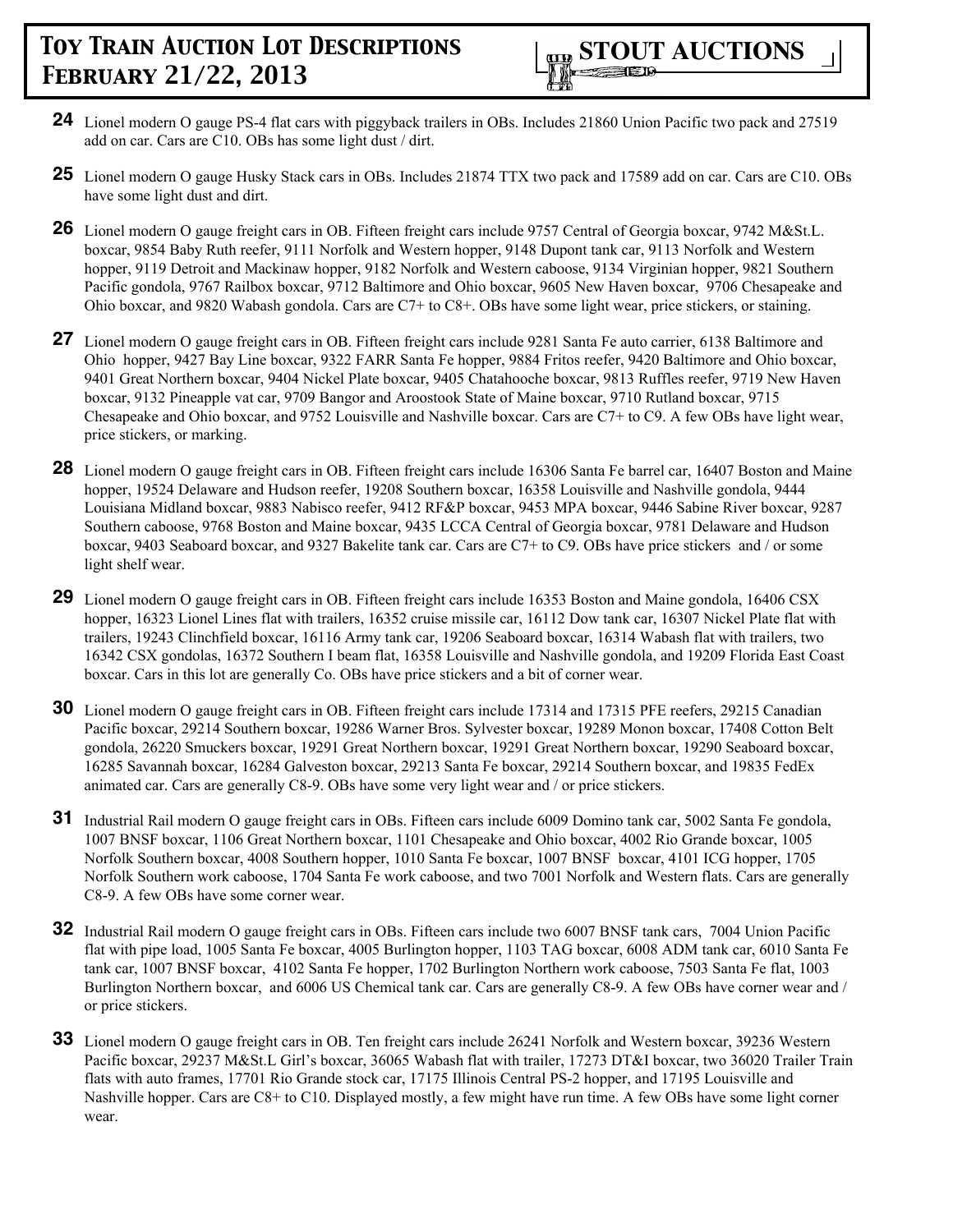

- **34** Lionel modern O gauge freight cars in OB. Ten freight cars include 36795 Southern dump car, 16188 Kodak tank car, 26633 Canadian Pacific flat with generators, 26240 Railbox boxcar, 19627 Shell plated tank car, 26277 Union Pacific boxcar, 26058 Southern Pacific flat with trailers, 36090 flat van is MISSING, 36084 Grand Trunk gondola, and 29457 Norfolk Southern flat. Cars are C8+ to C10. Displayed mostly, a few might have run time. A few OBs have some light corner wear.
- **35** Lionel modern O gauge Union Pacific 18205 Dash 8 diesel locomotives in OBs. Both locos are C7-8 with moderate run time and missing snow plows. OBs have light shelf wear.
- **36** Lionel modern O gauge freight cars in OB. Ten freight cars include 19217 Burlington boxcar, 19239 Toronto Hamilton & Buffalo boxcar, 16324 Pennsylvania depressed flat with cable reels, 19238 Kansas City Southern boxcar, 16623 Katy boxcar with ETD, 16314 Wabash flat with trailer, 16357 L&N flat with trailer, 16330 MKT flat with trailer, and 16307 Nickel Plate flat with trailers. Cars are generally C8. OBs have some light wear and price stickers.
- **37** Atlas modern O scale two rail freight cars. Includes thirteen weathered ore cars with road name such as Canadian National, Bessemer & Lake Erie, DM&IR, Union Pacific, etc. Also includes 6233 Chesapeake and Ohio caboose and Union Pacific bobber caboose unboxed. See photos for best description. About half the cars are in incorrect OBs.
- **38** Lionel modern O gauge trains. Mixed lot including 7600 caboose, 9400 Conrail boxcar, 9215 Norfolk and Western boxcar, two 8601 locos with one tender, 7800 Pepsi boxcar, 9718 Canadian National boxcar, 9733 Airco boxcar, 9061 Santa Fe caboose, 9152 Shell tank car, 9240 New York Central hopper, 9033 Penn Central gondola, 9153 Chevron tank car, 9140 Burlington gondola, 9858 Butterfinger reefer, 9871 Carling reefer, 17214 Railbox boxcar, 8153 Reading switcher, 9136 Republic gondola, and 8759 Erie Lackawanna GP-9 on a postwar frame. This is a General Condition lot meaning we have not graded or examined every item in the lot so the condition will typically vary from C6-7 with the possibility of an item or two in the lot having a lower or higher grade, General Condition lots cannot be returned.
- **39** K Line modern O gauge freight cars in OBs. Sixteen cars include 6534 Hershey's gondola, 6355601 Anheuser Bush tank car,, 641-5602 Anheuser Busch boxcar, 636-2171 Western Pacific tank car, 62502 Owens Illinois hopper, 90009 Burlington stock car, 71-6450 New York Central express boxcar, 632-2171 Western Pacific die cast tank car, 70-7507 New York Central express boxcar, 6319 Katy boxcar, 641-7404 Holiday boxcar, 517001 Texas Special boxcar, 6623 Union Pacific flat container flat, 6142 Katy caboose, 6439 Union Pacific express boxcar, and 642-2171 Western Pacific reefer. Cars are generally C7-8. OBs have some dust and light wear
- **40** Lionel modern O gauge 26208 Vapor Records boxcar signed by Neil Young. Car is in original box. See photos for best description. C8.
- **41** Atlas O modern O scale two rail freight cars in OBs. Six cars include 7755-8 and 7755-7 Reading fish belly hoppers, 9216 -1,2 Hooker tank cars, and 9203-3,4 Hooker tank cars. Cars are C8 with run time.
- **42** Williams modern O gauge Santa Fe Alco PA A-B-A diesel locomotive set in OBs. Includes AC-01 powered A, AC-02 dummy A and AC-05 dummy B unit. Locos are C8 with run time.
- **43** Williams modern O gauge F7-304 Canadian Pacific F-& A-B-A set in OB. Locomotive features True Blast II horn and bell. Locos are factory sealed in the set box C10.
- **44** Williams modern O gauge B units including W-2345C Western Pacific B unit, 94314 Santa Fe F-7 B unit, and FB-3000 Baltimore and Ohio B unit. Items are C8 to C10.
- **45** MTH Premier modern O gauge freight cars in OB. Ten hoppers include 97255 Norfolk and Western, 97256 Southern, 97110 Nickel Plate, 97142 Union Pacific, 97491 MKT, 97111 Great Northern, 97105 Burlington, 97435 Southern, and two 97405 Chessie. Cars are C8+ to C10. Displayed mostly, a few might have run time. A few OBs have some light corner wear.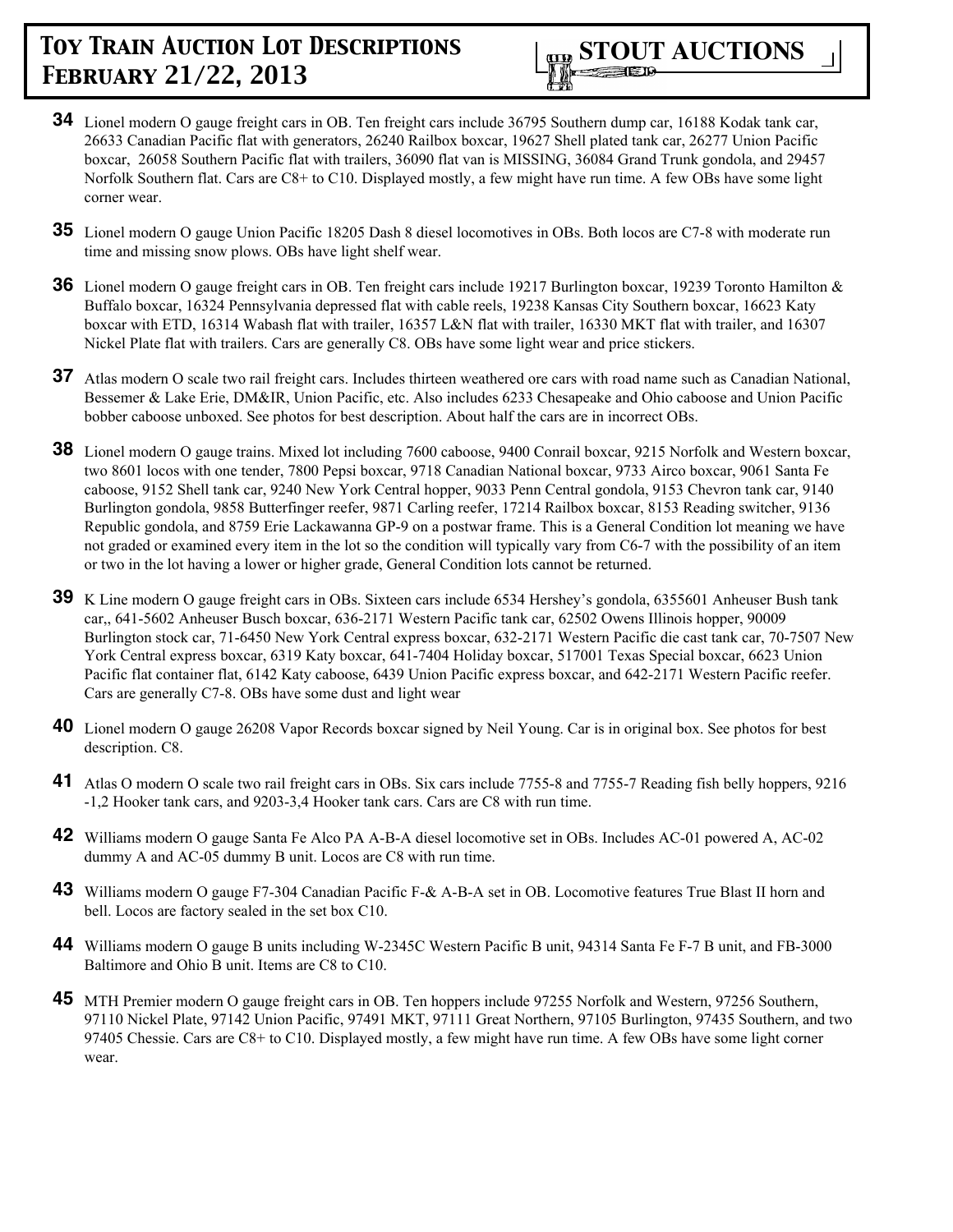- **46** MTH Premier modern O gauge freight cars in OB. Ten boxcars include 93149 Rutland, 93136 Louisiana, 93193 Illinois Terminal, 93401 Chessie, 93123 Norfolk Southern, 93403 Southern, 93113 Weyerhaeuser, 93135 Boise Cascade, 93329 CSX, and 93053 Union Pacific Mail boxcar. Cars are C8+ to C10. Displayed mostly, a few might have run time. A few OBs have some light corner wear. OBs have some light corner wear.
- **47** MTH Premier modern O gauge freight cars in OB. Ten coil cars include 98277 Southern Pacific, 98203 Norfolk Southern, three 98204 Union Pacific, 98203 Norfolk Southern, 98646 Norfolk Southern, 98430 Southern, and two 98335 Norfolk and Western. Cars are C8-9 a few have been run. OBs have some light corner wear.
- **48** MTH Premier modern O gauge freight cars in OB. Ten freight cars include 94504 Rio Grande stock car, 94509 Western Pacific stock car, 94510 Rock Island stock car, 94518 Norfolk and Western stock car, 98013 Rock Island gondola, 98071 Western Maryland gondola, 98002 Union Pacific gondola, 98052 Southern gondola, 98106 Union Pacific gondola, and 98043 Soo gondola. Cars are C8-9 a few have been run. OBs have some light corner wear.
- **49** MTH Premier modern O gauge freight cars in OB. Ten tank cars include 96119 M&St.L, 96036 ADM, 96086 Rutland, 96169 KATY Union Pacific Heritage, 92009 Southern, 9600L Norfolk Southern, 96025 Southern, 96068 Union Pacific, 96061 Union Pacific, and 96037 Western Pacific. Cars are C8 to C10. Displayed mostly, a few might have run time. A few OBs have some light corner wear.
- **50** MTH Premier modern O gauge freight cars in OB. Ten hopper cars include 97463 Borden Chemical, 97605 Grand Trunk, 97417 Union Pacific, 97633 Grand Trunk, 97619 DT&I, 97559 Norfolk and Western, 97513 Norfolk Southern, 97478 Soo, 97556 Chicago and Northwestern, and 97708 CP Rail. Cars are C8 to C10. Displayed mostly, a few might have run time. A few OBs have some light corner wear.
- **51** MTH Premier modern O gauge freight cars in OB. Ten flats with trailers include 98130 M&St.L, 98549 Rio Grande, 98107 Union Pacific, 98416 Pittsburgh Brewing, 98123 Norfolk Southern, two 98116 Norfolk Southern, 98183 Norfolk and Western, 98413 Southern Pacific, and 98171 Union Pacific. Cars are C8 to C10. Displayed mostly, a few might have run time. A few OBs have some light corner wear.
- **52** MTH Premier modern O gauge freight cars in OB. Ten hopper cars include 97169 Soo, 97550 Southern Pacific, 97563 Western Pacific , 97707 Canadian Wheat, 97153 Wisconsin Central, 97615 Missouri & Pacific, 97490 Union Pacific, 97705 Alberta, 97433 Ontario Northland, and 97102L Chessie. Cars are C8 to C10. Displayed mostly, a few might have run time. A few OBs have some light corner wear.
- **53** MTH Premier modern O gauge freight cars in OB. Ten boxcars include 93335 Soo, two 93343 Southern, 93276 Grand Trunk, 93428 DT&I, 93278 Union Pacific, 93061 Ontario Northland, 93033 Norfolk and Western, 93140 Soo, and 93111 Soo. Cars are generally C8-9. OBs have some mild corner wear.
- **54** MTH Premier modern O gauge freight cars in OB. Ten freight cars include 97501 Southern hopper, 98066 CSX gondola, 96005 Ethyl tank car, 96004 National Starch tank car, 96154 Ontario Northland tank car, 96129 Ontario Carbonate tank car, 98004 Southern gondola, 97549 Ontario Northland hopper, 97706 Canadian National hopper, and 97557 Chicago and Northwestern hopper. Cars are C8 to C10. Displayed mostly, a few might have run time. A few OBs have some light corner wear.
- **55** MTH Premier modern O gauge freight cars in OB. Ten flat cars include 98158 Soo, 98106 Union Pacific depressed center, 98551 Norfolk Southern, 98632 Chicago and Northwestern, 98666 Norfolk Southern, 98109 Norfolk Southern depressed center, 98603 TTX with Abrams tanks, 98657 Soo, 98658 Union Pacific, and 98107 Union Pacific. Cars are C8 to C10. Displayed mostly, a few might have run time. A few OBs have some light corner wear.
- **56** MTH Premier modern O gauge freight cars in OB. Ten freight cars include 93102 Ontario Northland boxcar, 94078 Good Humor reefer, 93046 LUNX boxcar, 98662 TTX bulkhead flat, 93205 Norfolk Southern boxcar, 93011 CCA boxcar, 98517 Norfolk and Western flat missing load, 94501 Southern stock car, 94505 Norfolk Southern stock car, and 94031 Norfolk Southern express reefer. Cars are C8 to C10. Displayed mostly, a few might have run time. A few OBs have some light corner wear.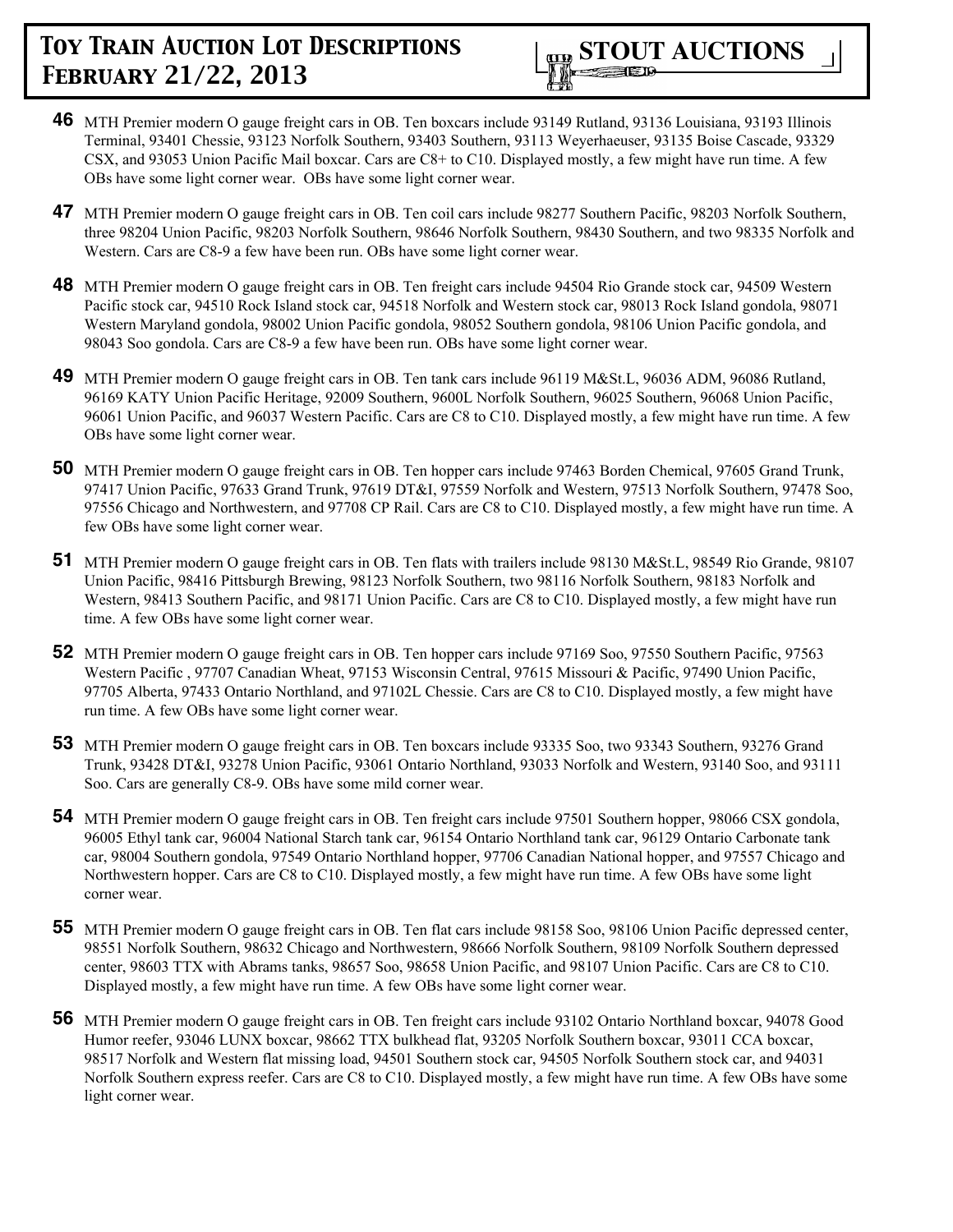

- **57** MTH Premier modern O gauge freight cars in OB. Nine freight cars include 97002 BNSF hopper, two 9701L Burlington Northern hoppers, 97403 Union Pacific hopper, 97535 Soo Line hopper, 97127 Union Pacific coal porter, 94034 Carnation reefer, 94198 Red Lion reefer, and 97179 Norfolk Southern hopper. Cars are C8 to C10. Displayed mostly, a few might have run time. A few OBs have some light corner wear.
- **58** Weaver modern O gauge freight cars in OBs. Fifteen hoppers include U3722L Union Pacific, U1921 Southern Pacific, U3710 Great Northern, U3714 Burlington Northern, U3720L Norfolk Southern, U1922 Norfolk Southern, U3730L Norfolk and Western, 6272 Ontario Northland, U3730L Norfolk and Western, U1918 DT&I, U1914 Santa Fe, U19009L Southern, U19011L Norfolk Southern, and U19014LD DT&I. Cars are C8 to C10. Displayed mostly, a few might have run time. A few OBs have some light corner wear.
- **59** Weaver modern O gauge freight cars in OBs. Fifteen boxcars include EBC54 Norfolk and Western express, U14008 Norfolk Southern, U3514 Southern Pacific, U3321L Nickel Plate, U3329L Southern Pacific, U3510 Santa Fe, U1411 AD&N, U3533L Norfolk and Western, EBC67L Grand Trunk express, U3313 Western Pacific, U2146L Grand Trunk, EBC54 Norfolk and Western express, U1515 Southern, 2032 Linde, and U2107 Linde. Cars are C8 to C10. Displayed mostly, a few might have run time. A few OBs have some light corner wear.
- **60** MTH modern O gauge 20-90293 Pacific Lumber Company skeleton log six pack in OBs. Cars are C9-10. Set box has some light wear and crease in one flap.
- **61** Weaver modern O gauge freight cars in OBs. Fourteen four bay high side hoppers include five 4919L Canadian National, three U4906 Rio Grande, Three U4916L MKT, three 4911 Norfolk and Western and 4910 Norfolk Southern. Cars are C8+ to C10. Displayed mostly, a few might have run time. A few OBs have some light corner wear.
- **62** Weaver modern O gauge freight cars in OBs. Fifteen PS-2 hoppers include 14025 Wabash, 1938 Western Pacific, 1922 Norfolk Southern, 6261 Ontario Northland, 19610 Southern, U3720L Norfolk Southern, 182621 Chicago and Northwestern, 3720L Norfolk Southern, 1002 State of Washington, 1025 Grain Train, 3703 Santa Fe, 31050 Baker's Chocolate, 3730L Norfolk and Western, and two U3702 Chessie. Cars are C8 to C10. Displayed mostly, a few might have run time. A few OBs have some light corner wear.
- **63** MTH modern standard gauge tinplate 10-1114B 421 Blue Comet Westphal coach in OB. Car is C8 with run time. OB has some light wear to the label.
- **64** Weaver modern O gauge freight cars in OBs. Fifteen hoppers include 19009L Southern, 19008L Norfolk and Western, 19011L Norfolk Southern, 86643 Burlington, 1713 Rainbow Pigment, 1720L Grand Trunk, 3722L Union Pacific, 31057 Bakers Chocolate, 1707 Wabash, 1714 Wayne Feeds, 2055 Santa Fe, 1716L Union Pacific, 11824 Western Pacific, 800365 The Rock, and 1716L Union Pacific. Cars are C8+ to C10. Displayed mostly, a few might have run time. A few OBs have some light corner wear.
- **65** Weaver modern O gauge freight cars in OBs. Fifteen freight cars include 2011L Grand Trunk boxcar, 3136L Carnation Milk refrigerator, 2135L Rutland boxcar, 4316L Norfolk and Western stock car, 4322L Rock Island stock car, 12001L PFE reefer, 2515 Great Northern boxcar, 14005 MD&W boxcar, 14023LD Army boxcar, 14013L Grand Trunk boxcar, U3309 Santa Fe boxcar, U1514 Santa Fe boxcar, 14023 Army boxcar, 3526L Green Mountain boxcar, and 2118 Union Pacific boxcar. Cars are C8 to C10. Displayed mostly, a few might have run time. A few OBs have some light corner wear.
- **66** Weaver modern O gauge freight cars in OBs. Fifteen freight cars include 2520L New Haven flat, 4107 Chicago and Northwestern flat, 4103 Union Pacific flat, 2712 Grand Trunk flat, 2527L Army flat, 68002 Allied tank car, Union Pacific tank car, three 4507 JM Huber tank cars, 4502 Gulf tank car, two 1310 Dupont tank cars, 170436 Norfolk and Western flat, and 2709 Union Pacific flat. Cars are C8 to C10. Displayed mostly, a few might have run time. A few OBs have some light corner wear.
- **67** Weaver modern O gauge freight cars in OBs. Fifteen freight cars include 311203 Norfolk Southern ACF hopper, 3908 Southern Pacific coal hopper, 1130 Southern Pacific coal hopper, 3909 The Rock coal hopper, 45296 Santa Fe hopper, 3784 Wabash hopper, 3908 Southern Pacific coal car, 16013L Southern hopper, 4910 Norfolk Southern hopper, two 2324 Norfolk Southern coal hoppers, two BNSF coal hoppers, 4910 Norfolk Southern hopper, and 17001L Norfolk and Western gondola. Cars are C8 to C10. Displayed mostly, a few might have run time. A few OBs have some light corner wear.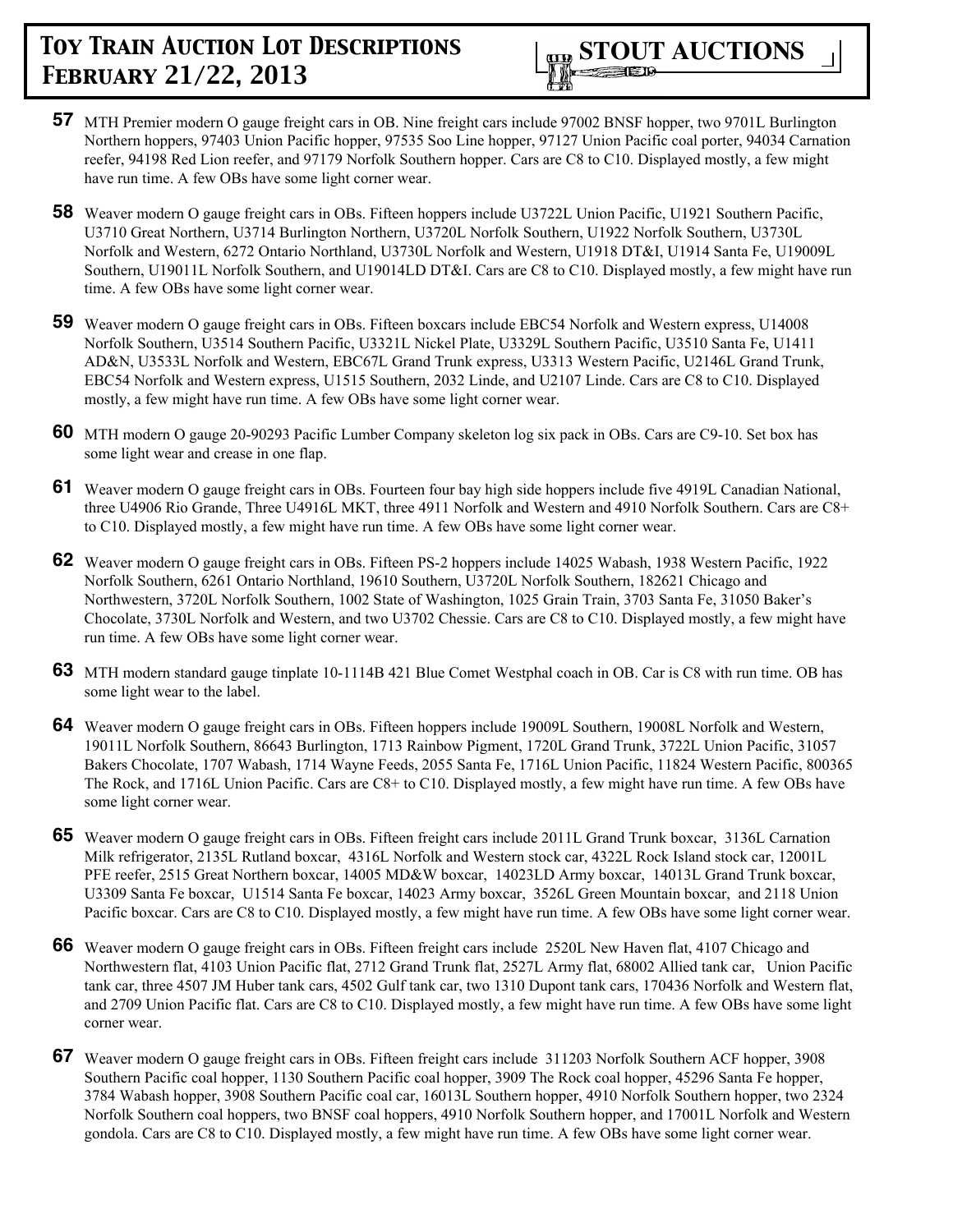

- **68** Weaver modern O gauge freight cars in OBs. Ten cars include 4317L Rio Grande stock car, 2519 Army flat, 4704 Norfolk Southern flat, 19013 Grand Trunk hopper, 50233 Southern flat, 12012L Southern wartime gondola, 1621 Burlington Northern hopper, 4320L Texas and Pacific stock car, 1547 Borg Warner ACF hopper, and U4308 Nickel Plate stock car. Cars are C8 to C10. Displayed mostly, a few might have run time. A few OBs have some light corner wear.
- **69** K Line modern O gauge die cast freight cars in OBs. Twelve cars include 623-1592 Great Northern hopper, 623-1151 Burlington Northern hopper, 623-3111 Union Pacific hopper, 751-1831 Norfolk Southern boxcar, 623-8019,20,21,22, and 23 Peabody coal hoppers, 752-1391 Rock Island reefer,623-3841 M&St.L hopper, and 623-2012 Southern hopper. Cars are C8 to C10. Displayed mostly, a few might have run time. A few OBs have some light corner wear.
- **70** K Line modern O gauge Heinz, Vlassic, and other freight cars. Twelve cars include 645-5201 Heinz boxcar, 642-8011 Armour reefer, 645-8014 Tropicana boxcar, 642-2171 Western Pacific reefer, 642-2172 Western Pacific reefer, 642-5201 Heinz reefer, 642-5206 Heinz Mustard reefer, 6755201 Heinz vat car, 675402 Vlassic open sided pickle car, 675202 Heinz pickle car, 90012 Keokuk Canning vat car, and 675403 Vlassic closed side pickle car. Cars are C8 to C10. Displayed mostly, a few might have run time. A few OBs have some light corner wear.
- **71** K Line modern O gauge tank cars in OBs. Twelve cars include 632-1051A Santa Fe two pack, 632-2171 Western Pacific, 632-8012 Hooker, 5419 Corn Products, 6357 Vulcan, 632-8022 Union Starch, 22529 US Army, 632-8021 Baby Ruth, 6325 Penn Salt, 90003 KCC, and 634593 Santa Fe. Cars are C8 to C10. Displayed mostly, a few might have run time. A few OBs have some light corner wear.
- **72** K Line modern O gauge Railmate intermodal cars in OBs. Includes K774-2031 Union Pacific and K774-1611 Illinois Central Gulf. Both sets are sealed C10.
- **73** K Line modern O gauge ore cars in OBs. Twelve cars include 671-1311 Chicago and Northwestern, 671-1211 Canadian Pacific, 671-1591 Great Northern, 671-1493 Rio Grande, 671-1494 Rio Grande, 671-14933 Rio Grande, 671-1491 Rio Grande, 671-14932 Rio Grande, 671-1492 Rio Grande, and three 90006 OL&B ore cars. Cars are C8 to C10. Displayed mostly, a few might have run time. A few OBs have some light corner wear.
- **74** K Line modern O gauge boxcars in OBs. Fifteen cars include 640-1731 MKT, 641-8014 Domino, 91162 Kline Superstore, 644-1491 Rio Grande, 641-1051 Santa Fe, 641-2172 Western Pacific, 645-2171 Western Pacific, 641-2173 Western Pacific, 641-2171 Western Pacific, 644-1091 Baltimore and Ohio, 641-1091 Baltimore and Ohio boxcar, 641-2174 Western Pacific, 641-1591 Great Northern, 644-2112 Union Pacific, and 644-1051 Santa Fe. Cars are C8+ to C10. Displayed mostly, a few might have run time. A few OBs have some light corner wear.
- **75** K Line modern O gauge O scale freight cars in OBs. Twelve cars include 762-8015 Kraft reefer, 22300 DT&I scale coil car, 676-2113 Union Pacific coil car, 676-1831 Norfolk Southern coil car, 763-2111 and 12 Union Pacific stock car two pack, 762-7488 Southern Pacific reefer, 765-2111 Union Pacific boxcar, 676-1832 Norfolk Southern coil car, 761-2171 Western Pacific boxcar, 762-8011 Swift reefer, and 652-8011 Railgon gondola. Cars are C8+ to C10. Displayed mostly, a few might have run time. A few OBs have some light corner wear.
- **76** K Line modern O gauge Southern Pacific O scale boxcars in OBs. Six cars include k761-20342, 41, 43, 44, 45, and 46. Cars are C9-10.
- **77** K Line modern O gauge aluminum freight cars in OBs. Six cars include three 6242-1311 Chicago and Northwestern hoppers, 6334-2032 Southern Pacific tank car, 6244-2032 Southern Pacific hopper, and 6243-1711 Missouri Pacific hopper. Cars are C8+ to C10. Displayed mostly, a few might have run time. A few OBs have some light corner wear.
- **78** Lionel modern O gauge Chessie Steam Special. 8003 2-8-4 steam loco with smoke and sound of steam. Cars include 9581, 9582, 9583, 9584, 9585, 9586. Trains are C7-8 with run time and some light wear to the OBs.
- **79** K Line modern O gauge 2487-0308 Cotton Belt RS-3 diesel locomotive in OB. Loco features TMCC, Railsounds, Electrocouplers, fan driven smoke unit and much more. Factory wrapped C9-10. OB has some light shelf wear.
- **80** K Line modern O gauge flat cars in OBs. Fifteen cars include three 6994 Union Pacific, four 6993 Norfolk Southern, 22161 Norfolk Southern, 661-2171 Western Pacific, 661-8012 Army with helicopter, two 662-8012 Army flat with missile, 691-8026 US Cost Guard with boats, and two 691-8023 Army with Jeeps.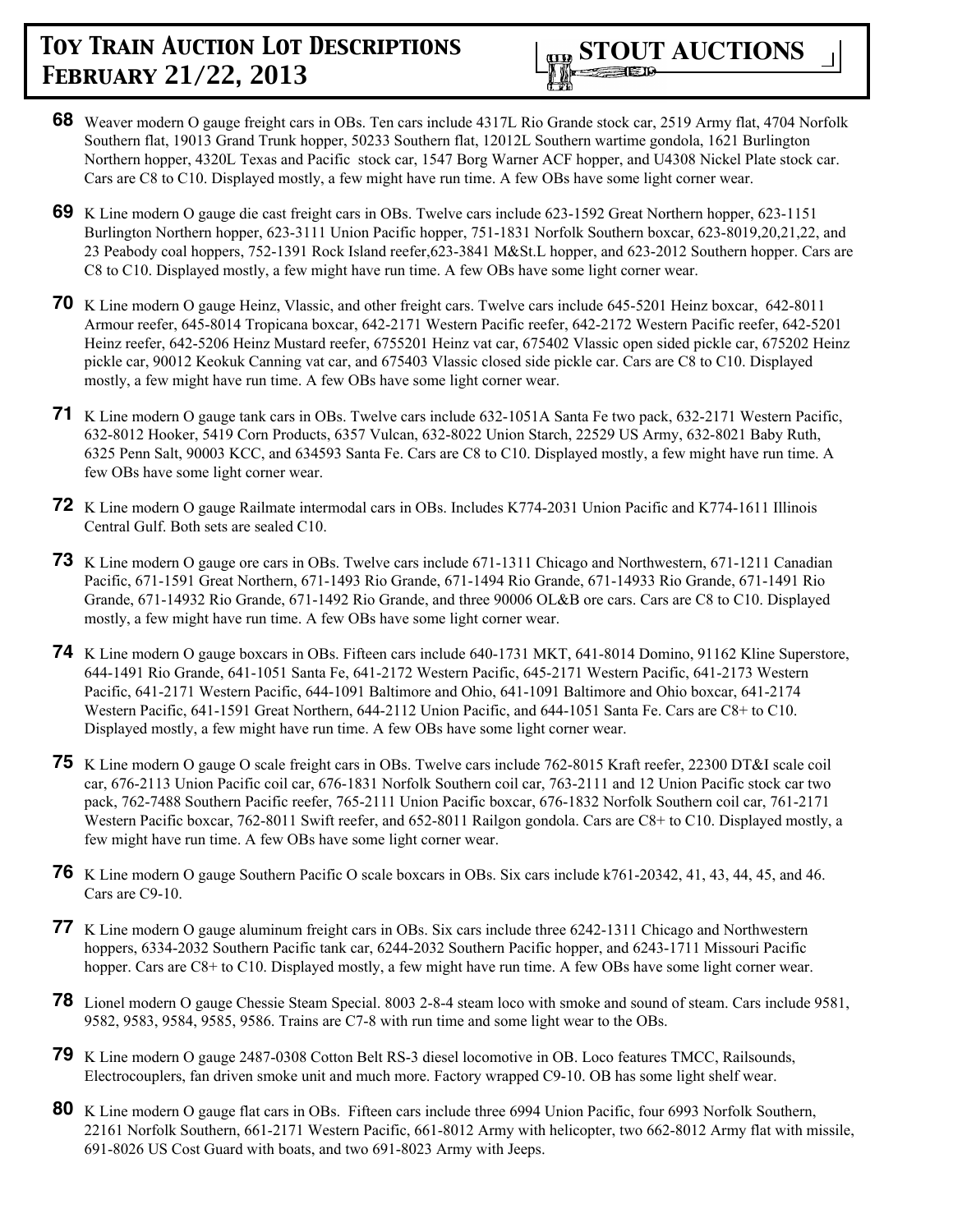

- **81** K Line modern O gauge S-2 and MP-15 diesel locomotives in OBs. Includes 2313 Santa Fe S-2, 2215 Norfolk Southern MP-15, and 2210 Chessie System. Locos are C8 to C9. OBs have some wear.
- **82** K Line modern O gauge MP-15 switchers in OBs. Includes 2248 Burlington Northern, 2235 Southern, and 221302 Santa Fe. Switchers are generally C8. OBs have mild wear.
- **83** K Line modern O gauge S-2 switchers in OBs. Includes 2322 Burlington, 2325 Illinois Central, and 2320 Chicago and Northwestern. Locos are generally C8. OBs have some wear and price stickers.
- **84** K Line modern O gauge boxcars in OBs. Twelve cars include three 641-2011 Southern, 64-0501 Central of Georgia, 641 -1771 Nickel Plate, 649304 Hercules Power, 6443 Rutland, 649104 MRS, 90001 KCC, 649302 Buffalo Creek, 648100 Western Pacific, and 649303 Atlanta and West Point. Cars are C8+ to C10. Displayed mostly, a few might have run time. A few OBs have some light corner wear.
- **85** K Line modern O gauge K-21491 New Haven Alco A-A set factory sealed in OBs C10.
- **86** K Line modern O gauge food related cars in OBs. Seventeen cars include 625801 Ritz hopper, 641202 Cream of Wheat boxcar, 641203 Oreo boxcar, 654702 Lifesavers gondola, 625702 Planter's hopper, 640-8011 Hershey boxcar, 6245 Hershey hopper, 675203 Hershey holiday vat car, 624502 Hershey's Hugs hopper, 646707 Golden Collection boxcar, 675401 Campbell's vat car, 675404 Campbell's pickle car, 101872 Jif hopper, 101681 Folgers hopper, 91951 Crisco caboose, 12186 Duncan Heins boxcar, and 91651 Sunny Delight tank car. Cars are C8 to C10. Displayed mostly, a few might have run time. A few OBs have some light corner wear.
- **87** K Line modern O gauge freight cars in OBs. Fifteen cars include four 5310 Norfolk and Western hoppers, 6159 Illinois Central caboose, 651-2011 Southern gondola, 6182 Burlington Northern caboose, 643-2171 Western Pacific stock car, 621 -2171 Western Pacific hopper, 7516 Burlington Northern reefer, 6147 Southern caboose, two 6528 Railgon gondolas, and 90002 KCC hopper. Cars are C8 to C10. OBs have some light wear.
- **88** K Line modern O gauge freight cars in OBs. Fifteen cars include 691-1811 Norfolk and Western flat with track, 22324 Chicago and Northwestern cop and robber operating gondola, 22160 Union Pacific flat with container, 5323 Santa Fe hopper, 651-1051 Santa Fe gondola, 22185 Union Pacific hopper, 90009 Burlington hopper, 7009 US Mail operating hopper, 5413 Allied tank car, 6219 Virginian hopper, 8135 Southern caboose, 5415 Diamond Chemical tank car, 6118 Norfolk Southern caboose, 5512 Norfolk and Western flat car, and 6212 Union Pacific hopper. Cars are C7 to C9. OBs have some light wear.
- **89** Lionel modern O gauge freight cars in OB. Fifteen freight cars include 9407 Union Pacific stock car, 9268 Northern Pacific caboose, 9442 Canadian Pacific boxcar, 9462 Southern Pacific boxcar, 9754 New York Central boxcar, 9780 Johnny Cash boxcar, 9717 Union Pacific boxcar, 9407 Union Pacific stock car, 9272 New Haven caboose, 9270 Northern Pacific caboose, and five 9169 Milwaukee Road cabooses. Cars are C7+ to C10. OBs have some very light wear and discoloration.
- **90** Lionel modern O gauge freight cars in OB. Fifteen freight cars include 16709 New York Central derrick car, 17601 Southern caboose, 16951 Southern flat, 19478 New York Central culvert car, 17216 Pennsylvania boxcar, 29202 Santa Fe boxcar, 26240 Railbox boxcar, 19709 Pennsylvania work caboose, 29214 Southern boxcar, 39426 Nesquik flat with milk container, 26208 Vapor boxcar, 19285 Bangor and Aroostook State of Maine boxcar, 29218 Vapor boxcar, 29203 Maine Central boxcar, 19291 Great Northern boxcar, and 17601 Southern caboose. Cars are C8 to C10. OBs are a bit dusty and have price stickers.
- **91** Lionel modern O gauge freight cars in OB. Fifteen freight cars include 16525 Delaware and Hudson caboose, 19300 Pennsylvania ore car, 6230 Erie Lackawanna reefer, 6231 Railgon gondola, 6521 New York Central flat, 19703 Great Northern caboose, 52309 LOTS Patriotic tank car missing insert, 17223 Milwaukee Road boxcar, 19739 New York Central caboose, 29298 Lionel Lines boxcar, 39200 Hellgate boxcar 2, 29250 Phobe Snow boxcar, 29252 Canadian Pacific boxcar, 17604 Delaware Lackawanna and Western caboose, and 19808 Pennsylvania caboose. Cars are C7+ to C8 +. OBs have some light wear and price stickers.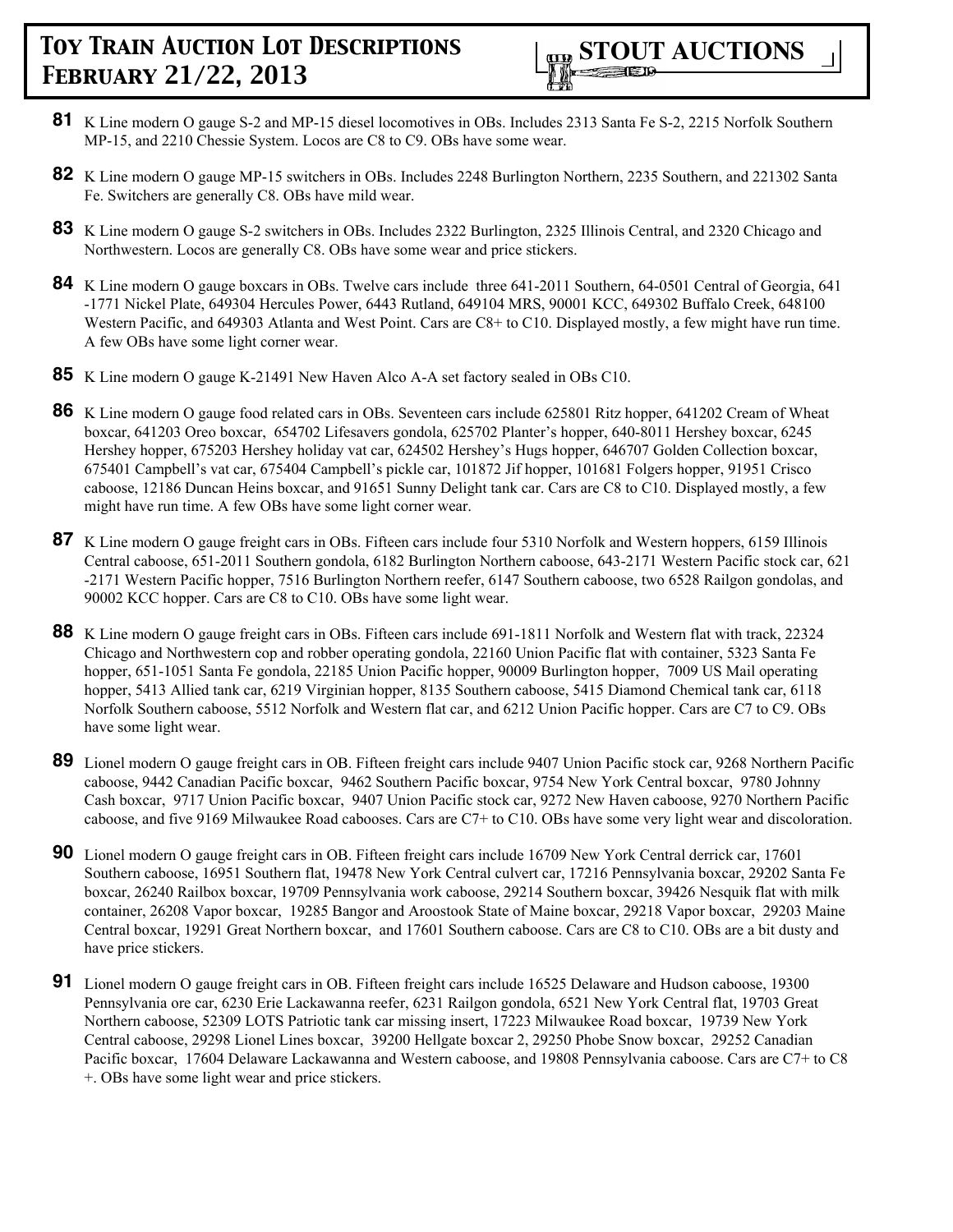

- **92** Lionel modern O gauge freight cars in OB. Fifteen freight cars include two 9803 Johnson Wax boxcars, 9426 Chesapeake and Ohio boxcar, 9351 Pennsylvania auto carrier, 9730 CP Rail boxcar, 9772 Great Northern boxcar, 7803 Trains N' Truckin boxcar, 9723 Western Pacific boxcar, 9784 Santa Fe boxcar, 9465 Santa Fe boxcar, 9423 New Haven boxcar, and 9358 LCCA Sands hopper.
- **93** Lionel modern O gauge freight cars in OB. Fifteen freight cars include 9212 LCCA SCL trailer with vans, 9090 mini max boxcar, 9043 Motorcraft boxcar, 9826 New York Central boxcar, 6205 Canadian Pacific gondola, 9436 Burlington boxcar, 9468 Union Pacific boxcar, 9437 Northern Pacific stock car, 19305 Chessie ore car, 9713 Canadian Pacific boxcar, 16317 Pennsylvania barrel car, 16104 Santa Fe tank car, 9732 Southern Pacific boxcar, 52167 St. Louis LRRC flat with Navajo Trailer, and 52147 St. Louis LRRC flat with Campbell Express trailer. Trains are C7+ to C9. OBs have various degrees of wear.
- **94** Lionel modern O gauge freight cars in OB. Fourteen freight cars include 9719 New Haven boxcar, X9259 LCCA Southern Caboose, LCCA 76-77 meet tender, 6014-900 LCCA Frisco boxcar, 9184 Erie caboose, 6426 Reading caboose, 9186 Conrail caboose, 9767 Railbox boxcar, 9767 LCCA St. Louis Railbox boxcar, 9166 Rio Grande caboose, 19401 Great Northern gondola, 19207 CP Rail boxcar, and two 19212 Pennsylvania barrel cars. Cars are C7+ to C9. OBs have various degrees of wear.
- **95** Lionel modern O gauge Rail Scope video camera system 33000 GP9 diesel loco and a 33002 television set both in OBs. The diesel and TV are both complete and C8 condition. Both OBs have some moderate wear.
- **96** Lionel modern O gauge freight set in OBs. 17246 New York Central four car freight pack. Set box has been opened. Cars look C8-9. Outer set box has moderate wear and one end flap that is about half way split at the seam.
- **97** Lionel modern O gauge freight cars in OBs. Includes three 16904 New York Central TTUX sets, 36900 depressed center flat with backshop load, and 516900 New York Central depressed center flat with stator load. NYC car is C8, others are C9 -10. OBs have some light corner wear and NYC OB has partially ripped flap.
- **98** MTH modern O gauge GM&O GP38 in OB. 20-2158-1 features Protosound, and Protocouplers. Loco has instructions and is C8 condition with run time. OB has some light shelf wear.
- **99** MTH modern O gauge 30-1123-1 New York Central 0-8-0 steam locomotive. Loco features Protosound, Protosmoke, Protocoupler, and more. Loco is C9 with little if any run time. Locomotive original box has light corner and edge wear.
- **100** Lionel modern O gauge 18301 Southern FM Trainmaster diesel locomotive in OB. Loco is C8-9 with very light signs of run time, however very tight hairline screw cracks on the shell at the screw holes. OB has some sun fading and shelf wear.
- **101** MTH Railking modern O gauge I Love Toy Trains 0-6-0 docksider steam locomotive in OB and 30-2125-1 Santa Fe Doodlebug with Protosound and Protocouplers. Both locos are C8 with run time.
- **102** Lionel modern O gauge 18567 Pennsylvania GP-9 diesel locomotive in OB. Loco features TMCC and Railsounds. Loco is C8 with run time. OB has some light corner wear.
- **103** Williams modern O gauge GP9-212 New York Central GP-9 diesel locomotive in OB. Locomotive features True Blast II horn and bell. Loco is factory wrapped C10 in the OB.
- **104** Lionel modern O gauge Pullman heavyweight passenger cars. Cars include 19056 baggage, 19057 coach, 19058 coach, and 19059 observation marked for Pullman. Also included is 19067 Willow River coach and 19068 Willow Valley coach. Cars are C8 with run time. OBs have light wear and price stickers. Cars are generally C8 with run time. No boxes for this set.
- **105** Modern O gauge freight cars from MTH and K Line. MTH items include 7800 Pennsylvania reefer, 7726 New York Central work caboose, 7623 MTH auto flat with fire trucks, 98252 Nickel Plate scale test car, 98206 Pennsylvania Jordan spreader, 98201 and 202 hot metal cars. K Line cars include 86-7512 Southern REA reefer, 91014 Super Store 14 boxcar, 761-2033 Southern Pacific express boxcar, and 4698-0101 Adolphus Busch business car. Cars are generally C8-9. OBs have some corner and edge wear.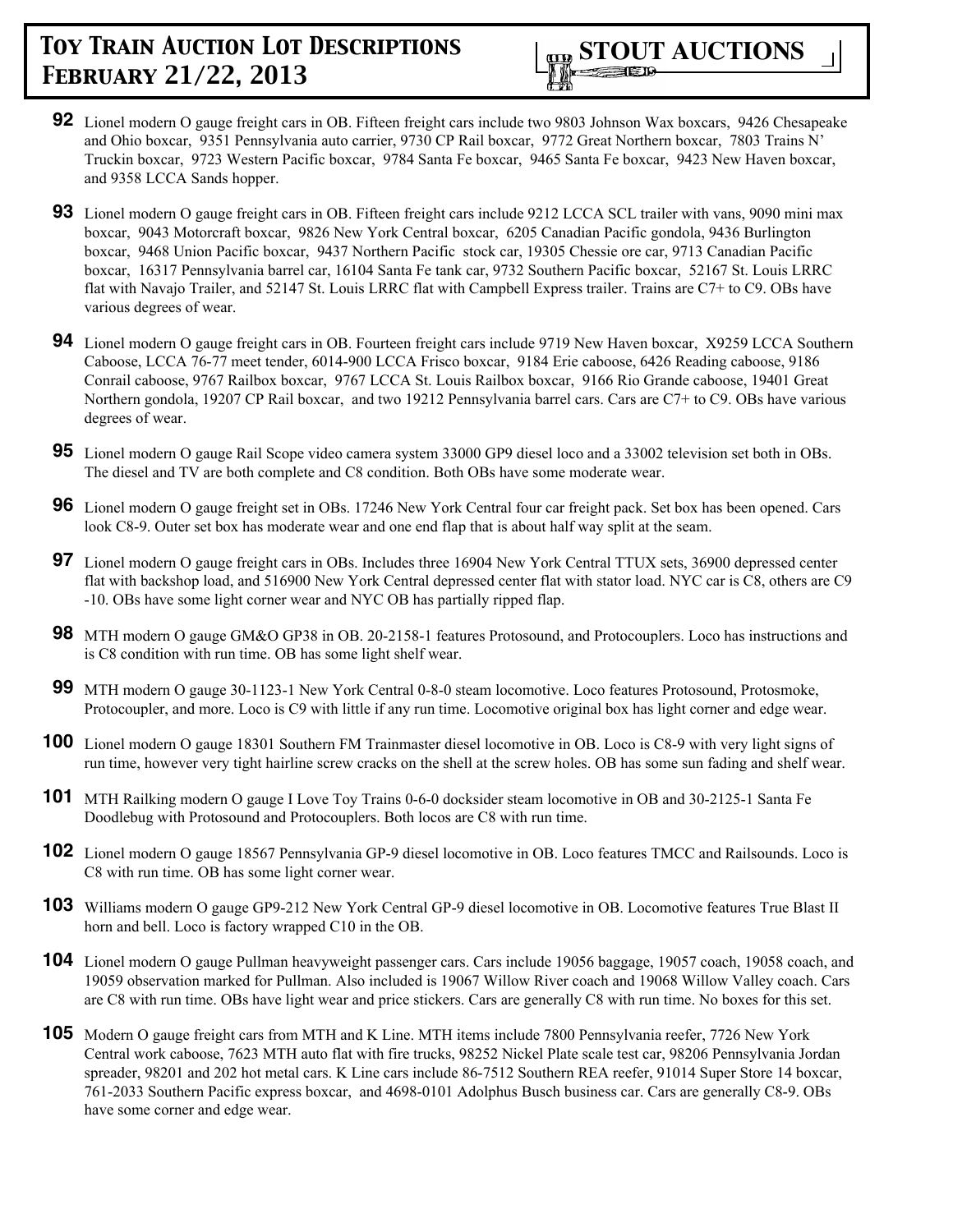

- **106** Modern O gauge motorized units including Lionel 18424 pick up, Lionel 18430 New York Central crew car, Industrial Rail 14001 holiday trolley, and K Line 2625-02 Coca Cola hand car and trailer. C8 to C9.
- **107** Lionel modern O gauge motorized rotary plows in OBs. Includes 8459 Rio Grande in C8 condition and Postwar Celebration Series 18446 Great Northern in C9-10 condition.
- **108** Lionel modern O gauge 14082 pedestrian walk overs with scale speed sensors. One is sealed C10, the second is C9, has been opened but appears unused. Both OBs have some light sun fading.
- **109** Model railroad electronics. Includes three 12867 Lionel Powermasters three MRC AB800 walk around throttles for the Rail Power 250 and Emco 13.8V power supply. Items are C8 to C10.
- **110** Lionel modern O gauge 29004 New York Central passenger cars 2-pack containing; 29005 combine car and 29040 dining car in individual OBs. C8-9.
- **111** Lionel modern O gauge 18959 New York Central NW2 diesel switching loco in OB. Loco features TMCC, Railsounds, Electrocouplers, and much more. The switcher is C8 and the OB is moderately shelf worn
- **112** Lionel modern O gauge F3 shells and B units. Includes 8261 Southern Pacific dummy B unit, 18122 Santa Fe B unit with Railsounds, and set of plated TCA Pacific Northwest A-A shells missing horns. Items generally C8, shells are C7 with missing horns and some light scratches on the nose. . OBs have wear and some sun fading.
- **113** Lionel modern O gauge trains including 1776 Norfolk and Western GP-9, custom Cal Stewart GP-7 in incorrect OB. and 17511 Western Maryland log car three pack. Locos are C7, cars are C8.
- **114** Modern O gauge accessories. Includes 2126 whistling freight shed, 2125 whistling freight shed, 22953 tall oil tank, two 12958 water towers, MT1028 and 1029 lamp post sets, two 933-2702 Walthers crossing gates, 2127 diesel horn shed, 2180 sign set, 12838 crate load, two 12783 Monon trailers, 12860 visitors center trailer, 52056 LCCA Southern trailer, 12725 NYC tractor, and two 12826 intermodal sets. Also included is an older Pan-M-Bob turntable. Items range C7 to C10.
- **115** Two flats of toys. Includes four Matchbox Super King vehicles, eight Renwal trucks and taxi, eight marked Tootsie Toy vehicles, three Slik-toy vehicles Dinky truck, Tonka hauler, and older bob tail vehicle unmarked. Also a coffee can full of older plastic figures. All appear to be original. See photos for best description.
- **116** Lionel modern O 32999 Hell Gate bridge in OB. Bridge is C10 sealed in the box. Box has some light wear.
- **117** Group of die cast vehicles, farm toys and more. Includes First Gear 1953 White 3000, 1960 Mack B-61, three 1:24 Die Cast Collection vehicles, Corgi 54302 Lionel City bus, two Road Champ 1:43 Good Humor ice cream trucks, Unique Replicas 1937 Studebaker truck, 1:43 Ink Well New York Central police car, what appear to be Eska John Deere toys, and a few other cars. See photos for best description.
- **118** Train odds and ends. Includes 4 TCA 1964 convention cups, Avon Lionel F-3 model, Schylling Mickey Mouse tin hand car, 87802 Lionel Large Scale Conrail boxcar with ETD, St. Louis LRRC REA Express tow truck, box of new 0-27 track, K Line K-0776 right hand 0-72 Super Snap switch, Lionel 1121 027 remote switch pair boxed with insert and controller, and two empty 022 switch boxes. Group sold as is shown in the photos.
- **119** Lionel modern O gauge 14170 amusement park swing ride in OB. Unused C9-10.
- **120** Lionel modern O gauge amusement park 24179 scrambler ride factory sealed in the master carton C10.
- **121** Lionel modern O gauge amusement park 14171 Pirate Ship ride, unused C9-10. OB has some light wear.
- **122** Lionel modern O gauge amusement park 14109 Carousel ride, unused C9-10. OB has some light wear.
- **123** Lionel modern O gauge carnival accessories in OBs. Includes 14231 Cotton Candy stand, 24139 Duck Shooting Gallery, 24161 Test O' Strength, and 24172 Balancing Man. Items are C9-10.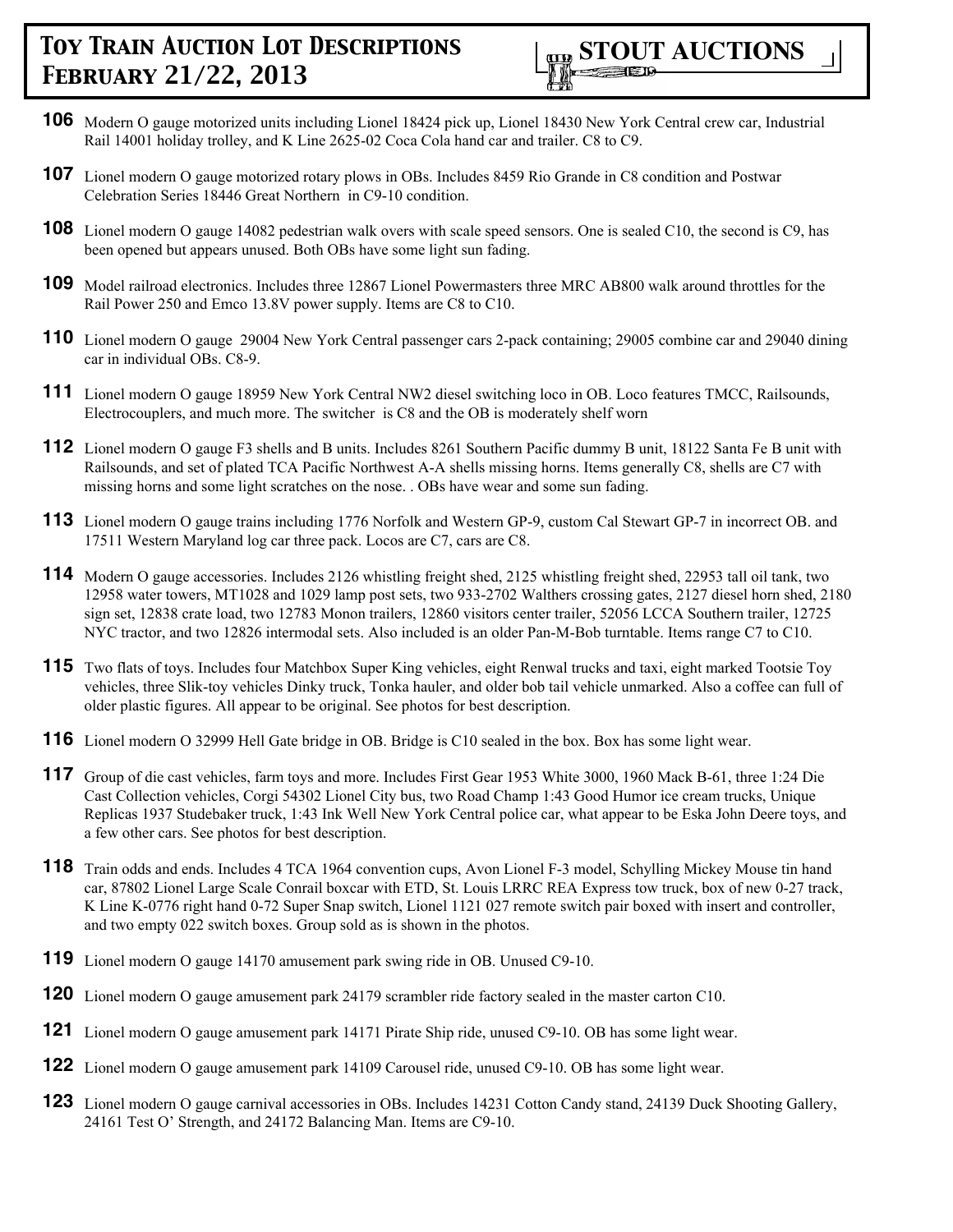- **124** Williams modern O gauge New York Central aluminum 5 car passenger set in the original inner box. Outer box sleeve is missing. Cars are C8 with run time.
- **125** Lionel modern O gauge 18567/18580 Pennsylvania GP9 and dummy B unit in OBs. Powered loco includes TMCC and Railsounds. Locos are C8 with run time. OBs have some light corner wear. B unit has a few small scratches on the roof.
- **126** Lionel modern O gauge Pennsylvania 18307 FM Trainmaster in OB. Loco features horn and is C9-10. OB has some light corner wear.
- **127** Lionel modern O Gauge 18205 Union Pacific Dash 8-40C diesel in OB. Loco is lower C8 with light run time, paint nick above one number board and missing snow plow. OB has some light shelf wear.
- **128** Lionel modern O gauge 18117 Santa Fe F3 AA diesel units in OB. Also includes 18121 B unit. Locos are C8+ with lighter run time. OBs have some staining and light wear.
- **129** Lionel modern O gauge Santa Fe 18130 F3 A and B set in OBs. Include 18128 A unit and 18129 B unit. Locos feature TMCC, Railsounds, Electrocouplers and more. Locos are C8 with run time. OBs have some mild to moderate shelf wear.
- **130** Lionel 18681 Pennsylvania 4-4-2 steam locomotive and 18406 operating track maintenance car in OBs. Trains are C8 with run time. OBs have some light wear.
- **131** Lionel modern O gauge accessories in OBs. Includes 24183 Lionelville gas station, 34164 Nutcracker gateman, 12889 Windmill, 32919 Maiden Rescue, 14199 Playground swings, and Railking 11007 water column. Items are C7+ to C9+. OBs have various degrees of light wear.
- **132** Modern O gauge freight cars from Lionel, MTH, Weaver and Williams. Lionel cars include 9528 Pennsylvania Truman passenger car, 17586 Burlington Northern Husky Stack, 16718 Marines missile launching car, 26303 Thomas and Friends Troublesome Truck, 19867 Postwar Celebration Series poultry dispatch, 26139 Lionel Lines stock car, 0792 LRRC tank car, 9214 Northern Pacific boxcar, and 6127 Northern Pacific ore car. Other cars include 98407 Union Pacific MTH auto carrier, 3025 Nickel Plate Weaver flat, Williams 201 Reading hopper, Peterson Western Pacific reefer, and Railking 7919 Nickel Plate crane car. Cars are generally C7+ to C9. OBs have various degrees of wear.
- **133** Lionel modern O gauge switches and more. Includes seven 65166 0-72 left hand switches, 5166 left hand switch, 5165 right hand switch, 5121 left hand 0-27 switch, and 12914 TMCC SC-1 switch controller. Switches are used C7-8. Small items such as fixed voltage plugs or insulating pins might be missing. OBs have some wear, right hand switch box is completely sun faded.
- **134** MTH Railking modern O gauge buildings in OBs. Five buildings include 9007 farm house, 9015 country house, 9047 country house, 90054 farm house, and 90053 country house. C9-10 OBs are a bit dusty.
- **135** MTH Railking modern O gauge buildings in OBs. Five farm houses include 90115, 9046, 9016, 9083, and 90042. C9-10 OBs are a bit dusty.
- **136** MTH Railking modern O gauge buildings in OBs. Eight row houses include 90183, 90247, 90120, 90043, 90180, 90181, 90182, 90117. Houses are C9-10 OBs are a bit dusty.
- **137** MTH Railking modern O gauge buildings in OBs. Eight buildings include 90249 work house, 90239 3 story house, 90240 three story house, 90011 work house 2, 90010 work house 2, 90251 work house 2, 9081 country house, and 90242 country house. Houses are C9-10 OBs are a bit dusty.
- **138** MTH Railking modern O gauge buildings and billboards in OBs. Eight items include 90208 Anheuser Busch billboard, 90255 Budweiser billboard, 900005 Stainless mobile home, 90004 country freight station, 90006 yard tower, 9097 gate tower, unnumbered farm house, and 90116 farm house. Houses are C9-10 OBs are a bit dusty.
- **139** MTH Railking modern O gauge buildings in OBs. Eight buildings include 90145 John Deere dealership, 9071 bus stop, 90038 Capt. Jacks seafood, 90097 Salt Water Taffy shop, 90262 Maple Doughnuts add on floor, 9093 Fireworks stand, 9088 vegetable stand, 90292 Full Throttle bar and grill. Buildings are C9-10 OBs are a bit dusty.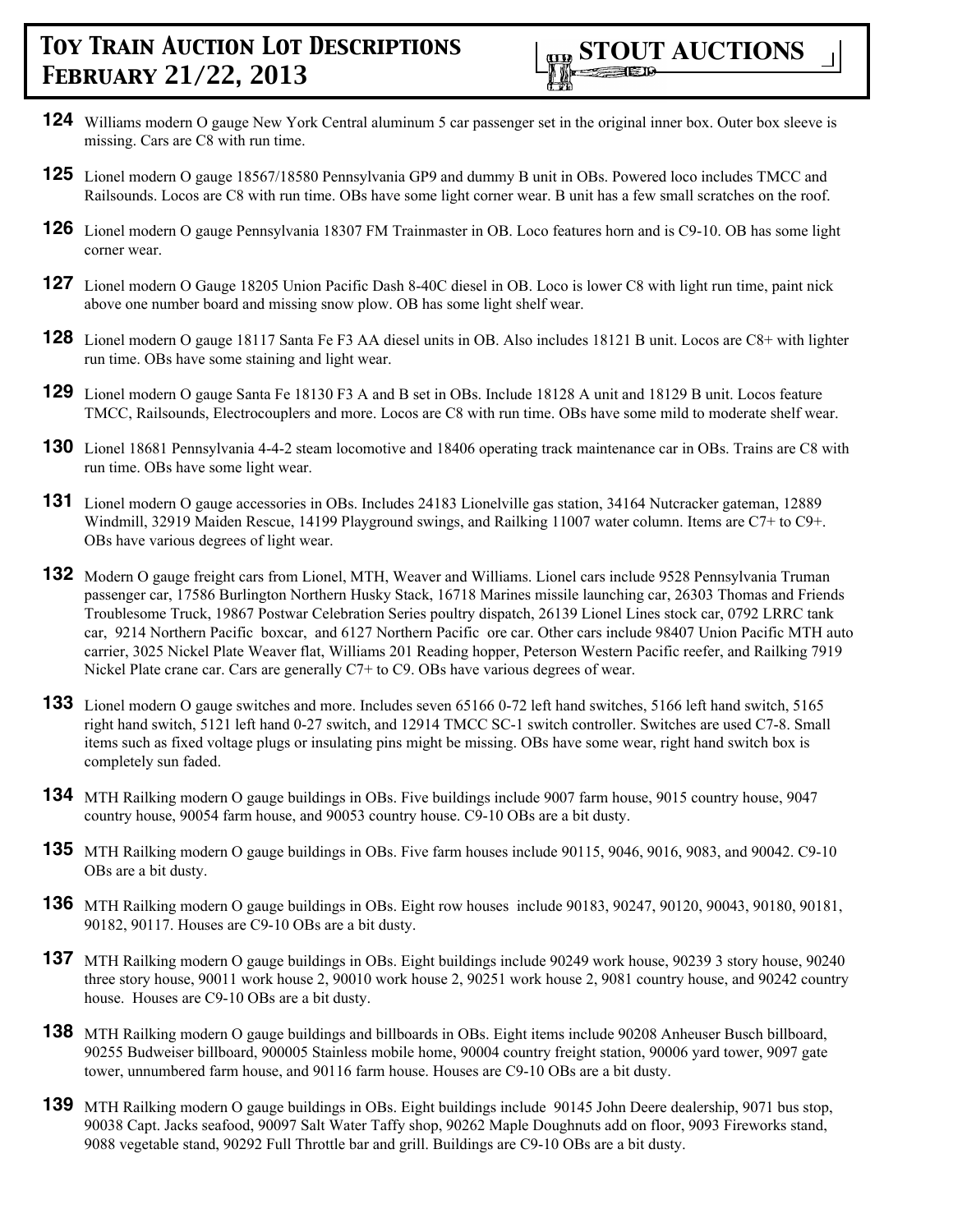

- **140** MTH Railking modern O gauge buildings and billboard in OBs. Five items include unnumbered Country House with yellow shutters, 9008 country house, 90127 Caterpillar rental store, 90134 Good Humor billboard, and 90178 farm house. Items are C9-10 OBs are a bit dusty.
- **141** Lionel modern O gauge 8361 Western Pacific Alco. Loco is lower C8 with some run time and some light chipping on the nose decal. OB has some light corner wear and small rips.
- **142** Lionel modern O gauge 14153 Lion Oil Derrick in OB. Unused C10.
- **143** MTH Railking modern O gauge fuel items in OBs. Includes 90312 Gulf tank fueling station, 90316 Gulf oil derrick, and 9140 Shell storage tank. Items are C9-10.
- **144** MTH Railking modern O gauge Row Houses in OBs. Six houses include 9023, 90118, 9024, 90119, 90065, and 90064. Houses are C9-10.
- **145** MTH Railking modern O gauge buildings in OBs. Six buildings include 90157, 90186, 90185, and 90156 country houses and 90253 and 90179 farm houses. Houses are C9-10 OBs are a bit dusty.
- **146** Lionel modern O gauge 18214 CSX Dash 8 diesel locomotive in OB. Loco features horn and electronic E unit. Loco is lower C8 with run time and some light scuffs on the roof. OB has some light wear.
- **147** Lionel modern O gauge 28800 Norfolk and Western GP-7 diesel locomotive in OB. Loco features a horn. Loco is C9-10 only unwrapped for photos.
- **148** Lionel modern O Gauge 1552 Burlington Northern Limited set in OB. Loco is C8 with run time. Also includes 18208 dummy SD-40 diesel locomotive. Trains overall are C8 condition. OB has some light wear.
- **149** Lionel O gauge 30047 Northwest special Canadian Pacific freight set and 30048 expansion pack. Set is complete and is C9 condition. Expansion pack is new but opened C9 and has hole in one edge of the box.
- **150** Lionel modern O gauge 31707 partial Chesapeake and Ohio diesel freight set in OB. Set is missing stock car and tank car. Loco and other cars are C9-10.
- **151** Lionel modern O gauge 30026 Canadian Pacific set sealed in outer shipping carton. Set features SD90 loco with TMCC, Railsounds, smoke, Electrocouplers and more. Set is open but unrun C9-10. Set lid has some light wear.
- **152** Lionel modern O gauge 31993 Norfolk Southern Black Diamond Freight set in original box, C9-10 unrun. Set features TMCC, Rail Sounds, Odyssey System and operating diesel smoke.
- **153** MTH Railking modern O gauge Norfolk Southern unit train set in OB. Catalog number is 30-1015. Loco features a horn. Set is C9-10 area. Loco appears factory wrapped.
- **154** Modern O gauge Gargraves track. Sixty five sections. I would say about 50 are full straight sections. Track is used, but in good condition. Most sections are missing track pins. Sold as is shown in the photos.
- **155** Williams modern O gauge Illinois Central U33C diesel locomotives in OBs. Catalog numbers are U33-21. Both locos are powered with TrueBlast II horn and bell. Locos are both C8 with run time.
- **156** Box full of postwar and modern catalogs, price guides, and more. Highlights include original 2321 FM instruction sheet, American Flyer 1954 catalogs, Lionel 1951 operating instruction, Lionel 1950 instructions, MTH price guide, 2004 Lionel price guide, postwar Lionel catalogs missing covers, and nice stack of modern catalogs including MTH and K Line. Books include Lionel Train Book, Modern Toy Trains, and others. See photos for best description.
- **157** K Line modern O gauge K-1305 Trackside Construction train set in OB. Train is C9-10 and includes track and transformer. OB has some very light wear and tape.
- **158** Lionel Postwar O gauge ZW 275 watt transformer. Cord is original and still pliable but starting to crack. Otherwise C7 condition.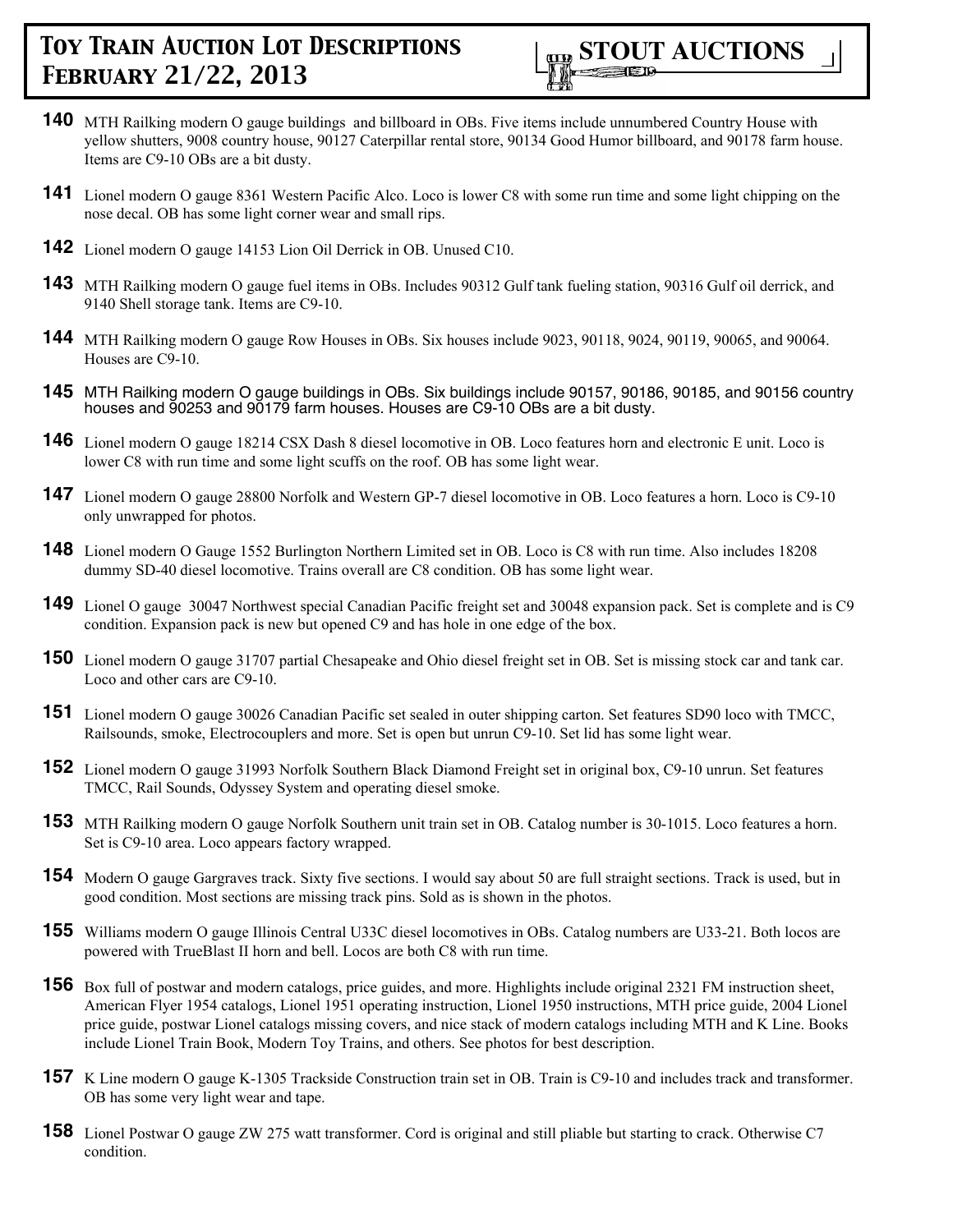

- **159** Lionel modern O gauge Service Station Special. 21789 Norfolk Southern set. GP 9 loco features TMCC, Railsounds, and more. Set is C8+ with light run time.
- **160** Lionel modern O gauge 30061 UPS ready to run steam train set in OB. Set includes track and transformer and is factory sealed C10.
- **161** Lionel modern O gauge accessories in OBs. Includes 14170 amusement park swing ride, 24177 hot air balloon ride, 14143 industrial tank, and 14210 pony ride. Items are generally C9-10.
- **162** MTH modern O gauge freight cars in OBs. Five cars include 90024 Norfolk Southern merger three pack and 95050 Union Pacific spine car two pack. Trains are C8-9.
- **163** MTH Railking modern O gauge accessories. Includes 9005 passenger station and 9102 operating fire house with extra figures. Firehouse OB has slit in window. Otherwise accessories are C9 area.
- **164** K Line modern O gauge ISO tanks in OBs. Twenty two tanks total. Numbers include 22344, 22518, 22518, 22344, 22399, 781016, 7810016, 7810005, 7810034, 7810034, 7810016, 7810005, 7810016, 7810020, 7810034, 7810034, 7810026, 7810026, 7810005, 7810025, 7810005, and 7810025. Items are C9-10
- **165** Lionel modern O gauge accessories in the OBs. Includes 14166 operating train orders building, 24226 Christmas toy store, 34163 speeder shed, 24298 Franklin Mutual Bank, 14255 sand tower, and two 14096 station platforms. Items are C9-10.
- **166** Lionel and MTH modern O gauge intermodal containers. Lionel three packs include 12987, 12805, 12907, 12855, 12784, and 12826. MTH items include 95037 95063, 95044 95036, 95064, and 95039 three packs. Also includes twelve loose K Line containers. C9-10.
- **167** Ertl diecast 1/64th scale semi trucks. Twenty total new in OBs C9-10. See photos for best description.
- **168** Eighteen die cast trucks and cars in OBs. Manufactures include Road Champs, AHL, Liberty, etc. See photos for best description.
- **169** Group of thirteen NASCAR racing semi trailers and Harley and other motorcycles. Mostly 1/64th or 1/43rd scale. Manufactures include Ertl, NewRay, etc. See photos for best description.
- **170** Twenty toy semi trucks and other vehicles. Mostly 1:64, 1:43 and smaller scale. See photos for best description. Sold as is
- **171** Lionel modern O gauge 22918 locomotive backshop accessory. Is heavily sun faded on one side and a bit dirty. Has usual creasing of tin by the top of the doors. This would be a good project accessory. C6-7. OB has some wear.
- **172** Large group of modern O gauge Gargraves track. 90 or so sections. 95% are full sections. Most sections have pins, track is layout used. See photos for best description.
- **173** Modern O gauge Gargraves switches. Includes nine 0-100 left hand switches, four 0-100 right hand switches, six 0-42 left hand switches, four 0-42 right hand switches, three 0-100 switches with slightly warped bases, two 0-72 right hand switches, and Ross 064 left hand switch missing one rail. This is a General Condition lot meaning we have not graded or examined every item in the lot so the condition will typically vary from C6-7 with the possibility of an item or two in the lot having a lower or higher grade, General Condition lots cannot be returned.
- **174** Lionel modern O gauge Maxi-Stack sets in OBs. Six sets include 36937 Southern Pacific, 16912 Canadian National, 16975 Lionel set, 36935 Maersk, 16936 Susquehanna, and 16360 Norfolk and Western. Cars are generally C8. OBs have some light corner wear.
- **175** Lionel modern O gauge TTUX sets in OBs. Seven sets include 52014 LOTS Norfolk and Western, 26908 Apple, 16334 Chicago and Northwestern, 29438 Union Pacific, 19416 Illinois Central, 16363 Southern, and 16904 New York Central. Trains are generally C8. OBs have price stickers and light wear.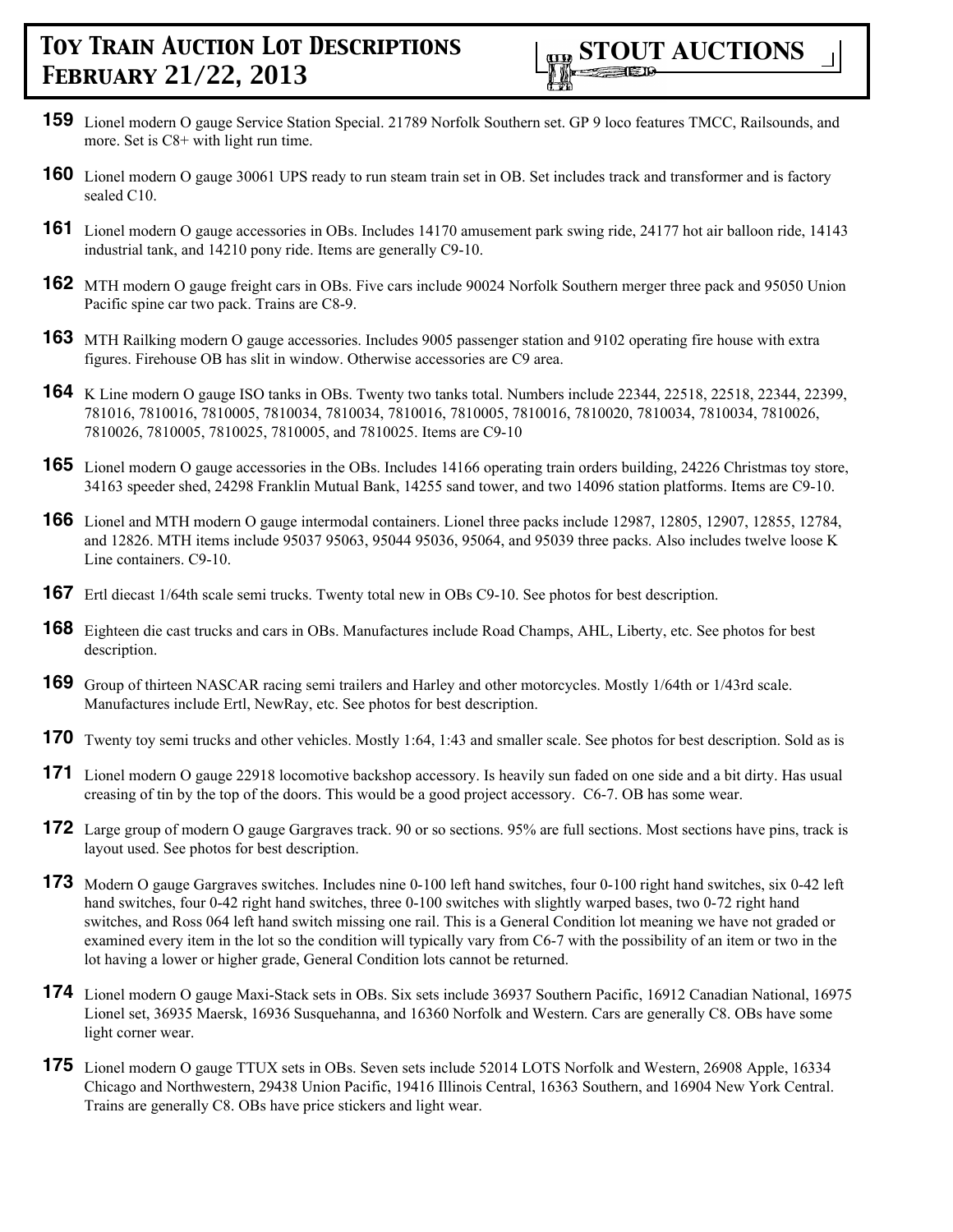

- **176** MTH Premier modern O gauge freight cars in OB. Ten freight cars include 97405 Chessie hopper, 97540 Saskatchewan hopper, 97422 Chessie hopper, 92007 Chessie tank car, 97617 Soo, 97153 Wisconsin Central hopper, 97101L Union Pacific hopper, 97410 Burlington hopper, 90016B Chicago and Northwestern hopper, and 97104 Illinois Central hopper. Cars are generally C8. OBs have some light corner and edge wear.
- **177** MTH Premier modern O gauge freight cars in OB. Ten freight cars include 97406 Santa Fe hopper, 97561 New York Central hopper, 97417 Union Pacific hopper, 97460 BNSF hopper, 97551 Western Maryland hopper, 97563 Western Pacific hopper, 97461 Great Northern hopper, 90025C Burlington Northern hopper, 97604 Canadian Pacific hopper, and 90006b Great Northern hopper. Cars are generally C8. OBs have some light wear.
- **178** MTH Premier modern O gauge freight cars in OB. Ten freight cars include 93067 Canadian Forest boxcar, 97420 Chessie hopper, 97606 Santa Fe hopper, 97550 Southern Pacific hopper, 97418 Canada hopper, 97548 Lehigh Valley hopper, 97442 Glasshopper II, 97405 Chessie hopper, 90030D Lehigh Valley hopper, and 97549 Ontario Northland hopper. Cars are generally C8 with run time. OBs have some light corner and edge wear.
- **179** MTH Railking modern O gauge 30-4045-0 Holiday hand car set in OB. Includes track and transformer. Also included is 30 -2509 hand car. Both are C8 condition. Set box has light wear and one tape repaired corner.
- **180** MTH Railking modern O gauge 30-4034-1 CSX ready to run set in OB/ Set includes track and transformer. Loco features Protosound 2.0, DCS control, Protosmoke, Protocouplers, and more. Trains are C8 with moderate run time. Track and transformer appear unused.
- **181** MTH Premier modern O gauge freight cars in OB. Ten freight cars include 90334C Canadian National hopper, 93063 Chesapeake and Ohio boxcar, 93102 Ontario Northland boxcar, 97407 CSX coal hopper, 93031 Chessie boxcar, two 98209 CSX hot metal cars, 97419 coal porter, 9700L CSX coal porter, and 93066 Netherlands boxcar. Cars are generally C8 with run time. OBs have light corner and edge wear.
- **182** MTH Premier modern O gauge freight cars in OB. Ten freight cars include 98206 Pennsylvania Jordan Spreader, 98205 Union Pacific Jordan Spreader, 91085 Pere Marquette caboose, 91104 Virginian caboose, 91089 Soo Line caboose, 91050 Ontario Northland caboose, 98227 Chicago and Northwestern snow plow, 93344 Chesapeake and Ohio boxcar, 90022F Union Pacific caboose, and 91030 New York Central caboose.
- **183** MTH Premier modern O gauge cabooses in OB. Ten cars include 91052 Great Northern, 91075 Erie, 90015F Chesapeake and Ohio, 91026 Burlington Northern, 91023 Burlington, 91077 Southern Pacific, 91021 New Haven, 91029 Delaware and Hudson, 91145 Southern Pacific, and 91100 Milwaukee Road. Cars are generally C8. OBs have some corner and edge wear.
- **184** MTH Railking modern O gauge 30-4016-1 Chessie Construction set in OB. Set is complete with track and transformer. Set is C7+ with moderate run time. OB has split corners.
- **185** Lionel modern O gauge 12948 313 Bascule bridge in OB. Bridge is layout used C8.
- **186** Lionel modern O gauge freight cars in OB. Ten freight cars include 29215 Canadian Pacific boxcar, 19285 Northern Pacific boxcar, 17233 Western Pacific boxcar, 29214 Southern boxcar, 19283 Erie boxcar, 29203 Maine Central boxcar, 52126 Classic Toy Trains Milwaukee Road boxcar, 19540 Broken Arrow stock car, 19290 Seaboard boxcar, and 19288 Pennsylvania over stamp boxcar. Cars are generally C8. OBs have some light corner and edge wear.
- **187** Lionel modern O gauge freight cars in OB. Ten freight cars include 19953 LRRC boxcar, 19282 Santa Fe boxcar, 19289 Monon boxcar, 19291 Great Northern boxcar, 17234 Port Huron boxcar, 29213 Santa Fe boxcar, 19287 New York Central over stamp boxcar, 17235 Boston and Maine boxcar, 19285 Bangor and Aroostook State of Maine boxcar, and 19329 Norfolk and Western hopper. Cars are generally C8.
- **188** MTH Railking modern O gauge freight cars in OB. Ten freight cars include 7519 Chicago and Northwestern ore car, 7522 Pennsylvania ore car, 7518 Baltimore and Ohio ore car, 77008 Baltimore and Ohio caboose, two 7925 CSX operating dump cars, 7213 Baltimore and Ohio gondola, 7656 MTH auto carrier with 57' Chevy's, 7924 Northern Pacific operating dump car, and 7649 Northern Pacific flat car. Cars are generally C8. OBs have some light corner and edge wear.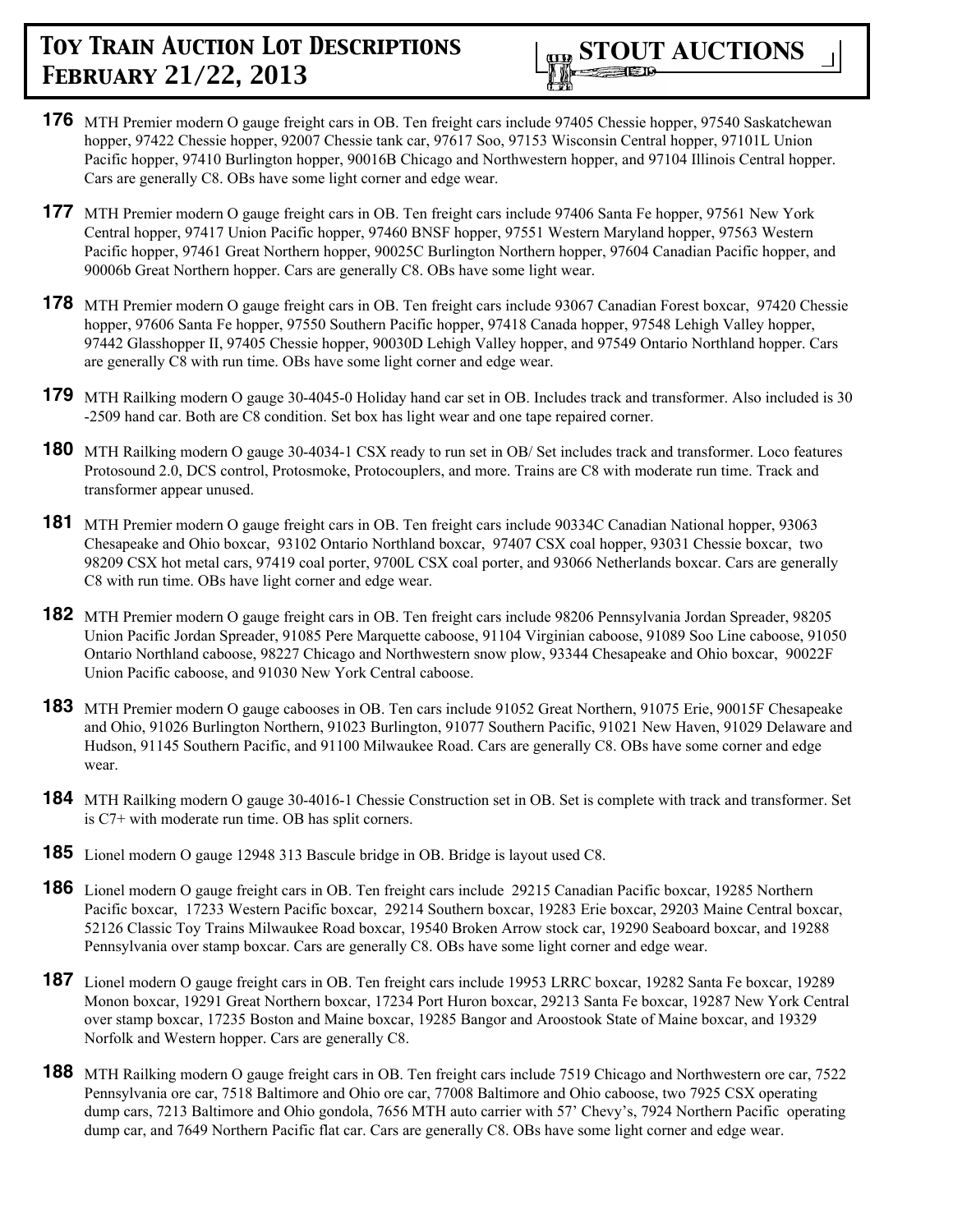

- **189** Lionel modern O gauge freight cars in OB. Ten freight cars include 19705 CP Rail caboose, 17311 REA reefer, 17200 CP Rail boxcar, 17107 Sclair hopper, 17400 CP Rail gondola, 17300 CP Rail reefer, 52009 TTOS Western Pacific boxcar, 6104 Southern hopper, 52051 Baltimore and Ohio boxcar, and 16393 Wisconsin Central flat car.
- **190** Lionel modern O gauge freight cars in OB. Ten freight cars include 6239 Burlington Northern boxcar, 52093 TCA Lone Star boxcar, 19716 Illinois Central caboose, 52081 Chicagoland Lionel Club Chicago and Northwestern boxcar, 17002 Conrail hopper, 17031 Conrail reefer, 16903 Canadian Pacific flat, 19302 Milwaukee Road hopper, 9456 Pennsylvania boxcar, and 17401 Conrail gondola. Cars are generally C8. OBs have some corner and edge wear.
- **191** Lionel modern O gauge culvert accessories and gondolas. Includes 12983 unloader, 12982 loader, 19478 gondola, and 19429 gondola. Items are layout used C8.
- **192** Lionel modern O gauge Chessie System three bay ACF hoppers in OBs. Eighteen hoppers total include the following, four 17100, three 17101, two 17102, three 17103, three 17104, and three 17105. Cars are generally C8 with run time. OBs have some light corner and edge wear.
- **193** Four 1/43rd fully lighted vehicles. Includes two Michigan state police, school bus, and ambulance. These vehicles features flashing light bars, head lights, and tail lights. These regularly sell for 80 to 120 dollars each in the orange hall at York. C8.
- **194** Lionel modern O gauge freight cars in OB. Ten freight cars include 17915 Unibody tank car, 17264 Chesapeake and Ohio boxcar, 27223 Ontario Northland boxcar, 17374 Hood's Milk car, 52148 Chicagoland Lionel Club Santa Fe action car, 29251 Burlington Northern boxcar, 39425 Hood's flat with milk container, 29250 Phobe Snow boxcar, 17471 Burlington PS-5 gondola, and 17192 Lehigh Valley hopper. Cars are generally C8 with layout use. OBs have some light wear.
- **195** Lionel modern O gauge freight cars in OB. Eleven freight cars include 16215 Conrail auto carrier, 16214 Rio Grande auto carrier, 16228 Union Pacific auto carrier, 16229 Erie Lackawanna auto carrier, 16308 Burlington Northern flat with trailer, 16217 Burlington Northern auto carrier, 19319 Union Pacific hopper, 16223 Katy boxcar, 19311 Southern Pacific hopper, 16236 New York Central boxcar, and 19309 Seaboard hopper. Cars are layout used C7-8. OBs have some light wear and price stickers.
- **196** Lionel modern O gauge freight cars in OB. Fifteen freight cars include 9113 Norfolk and Western hopper, 9134 Virginian hopper, 9860 Gold Medal reefer, 9216 Great Northern auto carrier, 9322 Santa Fe hopper, 6106 Norfolk and Western hopper, 9114 Nickel Plate flat in incorrect OB, 6100 Ontario Northland hopper, 9213 M&St.L hopper incorrect OB, 6111 Louisville and Nashville hopper, 6101 Burlington hopper. 9452 Western Pacific boxcar, 9266 Southern hopper, 6110 Missouri Pacific hopper, and 6112 LCCA hopper. Cars are C7-8. OBs have some wear and writing.
- **197** Lionel modern O gauge freight cars in OB. Ten freight cars include 29281 overstamp boxcar two pack, 21756 overstamp boxcar two pack, 17904 Texaco tank car, 17910 Sunoco tank car, 29252 Canadian Pacific boxcar, 17908 Marathon tank car, 17901 Chevron tank car, and 19511 Western Maryland reefer. Cars are generally C8
- **198** Lionel modern O gauge freight cars in OB. Ten freight cars include 52058 TTOS Western Pacific boxcar, 19737 Lackawanna searchlight caboose, 19424 depressed center flat, 17010 Canada hopper, 16394 Central Vermont flat, 19623 New York Central boxcar, 52086 TTOS Great Eastern boxcar, 17112 Erie Lackawanna hopper, 52087 TTOS New Mexico Central boxcar, and 5717 Santa Fe bunk car. Cars are generally C8.
- **199** MTH Premier modern O gauge cabooses in OB. Ten cars include 91017 Norfolk and Western, 91009 Southern, 9104L Chessie, 91007 Canadian National caboose, 91173 Chesapeake and Ohio, 91024 Rio Grande, 9103L Norfolk and Western, 91096 Pennsylvania, 91008 Southern Pacific, and 9105L Santa Fe. Cabooses are generally C8 with run time. OBs have some corner and edge wear.
- **200** MTH Premier modern O gauge freight cars in OB. Ten freight cars include 94137 Chesapeake and Ohio express reefer, 90012A Chessie tank car, 97103 Rock Island hopper, 97562 Reading hopper, 90029E Canadian National hopper, 97539 Allied Mills hopper, 97421 Santa Fe hopper, 97560 Baltimore and Ohio hopper, 96010 BNSF tank car, and 90027B New Haven hopper. Cars are generally C8. OBs have some light corner wear.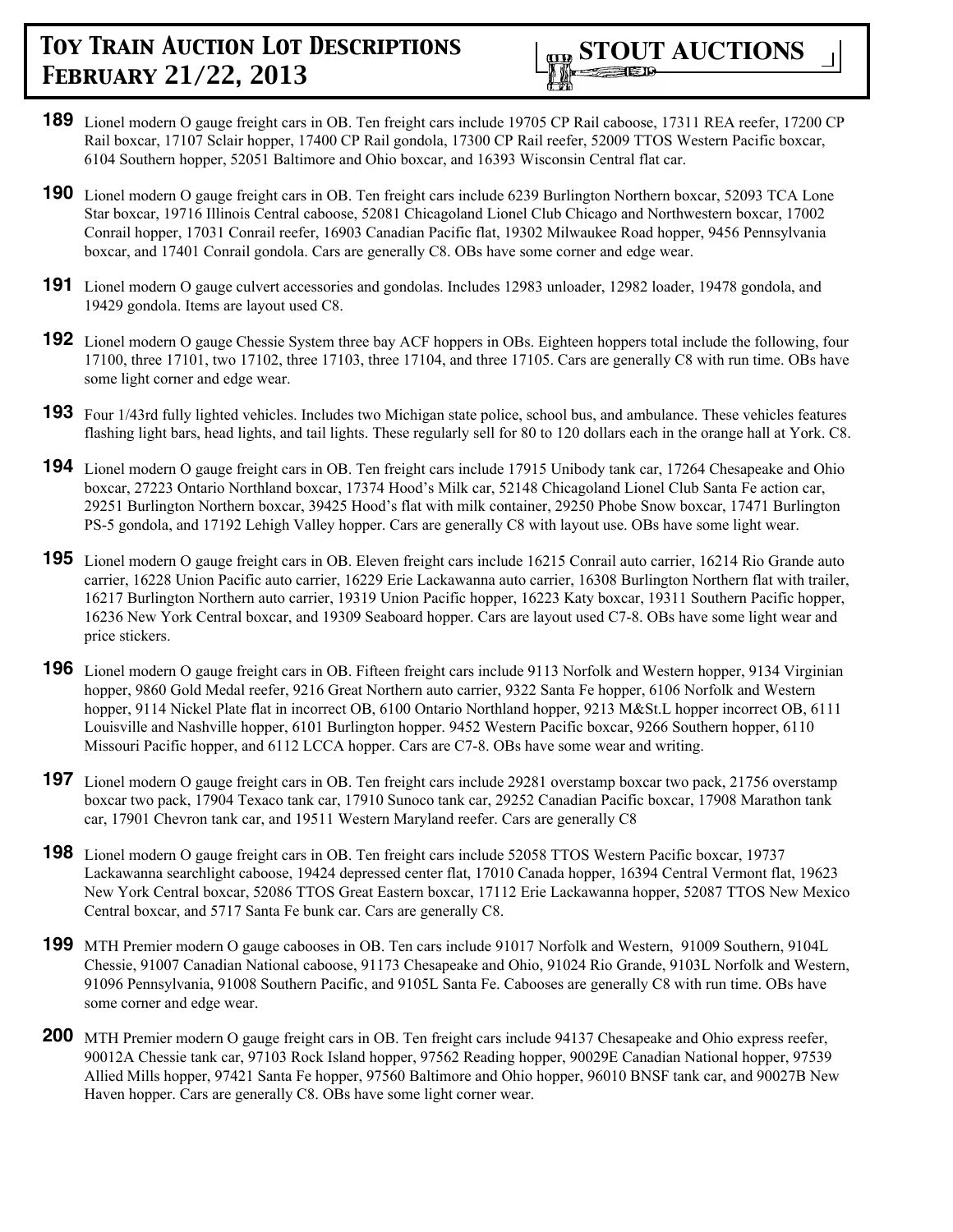

- **201** MTH Premier modern O gauge freight cars in OB. Ten freight cars include 90015E Chesapeake and Ohio hopper, 93177 Wisconsin Central boxcar, 97106 Pennsylvania hopper, 90018E Pennsylvania hopper, 98213 New Haven coil car, 93031 Chessie boxcar, 97115 Purina hopper, 97102L Chessie hopper, 93183 Grand Trunk boxcar, and 93033 Norfolk and Western boxcar. Cars are generally C8 with layout use. OBs have some corner wear.
- **202** MTH Railking modern O gauge freight cars in OB. Ten freight cars include 7381 Hood's tank car, 7921 Chicago and Northwestern snow plow, 7733 Reading caboose, 7012F EMD caboose, 77004 Wisconsin Central caboose, 7727 Chicago and Northwestern caboose, 7915 Union Pacific searchlight, 7403 Pennsylvania boxcar, 7008F Louisville and Nashville caboose, and 7790 Soo caboose. Cars are generally C8 with run time. OBs have some light wear.
- **203** MTH Railking modern O gauge freight cars in OB. Ten Chessie freight cars include 8105 tank car, six 7514 hoppers, 7417 boxcar, and two 7916 cranes. Cars are generally C8. OBs have some light corner wear.
- **204** MTH Premier modern O gauge freight cars in OB. Ten freight cars include 96003 CSX tank car, 9201L Rio Grande tank car, 97605 Grand Trunk hopper, 9102L Chesapeake and Ohio caboose, 91044 Wabash caboose, 97420 Chessie hopper, 9100L Union Pacific caboose, 90014F Burlington Northern caboose, 91088 Boston and Maine caboose, and 80002C Santa Fe caboose. Cars are generally C8. OBs have some light corner wear. OBs have corner and edge wear.
- **205** MTH Premier modern O gauge freight cars in OB. Ten cars include 96087 Illinois Central tank car, 96009 Seaboard tank car, 96071 Buffalo Gasoline tank car, 98263 Chesapeake and Ohio tank car, 96073 Maine Central tank car, 98214 Southern Pacific coil car, 96073 Maine Central tank car, 92014 BNSF tank car, 96119 M&St.L tank car, and 92008 GATX tank car. Cars are generally C8. OBs have some light corner and edge wear.
- **206** MTH Premier modern O gauge freight cars in OB. Ten tank cars include 96082 Virginian, 92010 BNSF, 96056 Canadian National, 96086 Rutland, 96022 Santa Fe, 9200L Burlington Northern, 92006 Southern Pacific, 96154 Ontario Northland, 96085 Baltimore and Ohio, and 96100 Boston and Maine. Cars are C8 with run time. OBs have some corner and edge wear.
- **207** Lionel modern O gauge freight cars in OB. Ten freight cars include 36093 Soo auto carrier, 16983 Pennsylvania well car OB missing inserts, 16951 Southern bulkhead flat, 36029 Southern Pacific auto carrier, two 16982 BC Rail bulkhead flats, 16946 Chesapeake and Ohio well car, 27213 Norfolk and Western double door boxcar, 17279 Ontario Northland boxcar, and 17360 Hood's milk car. Cars are generally C8. OBs have some light wear and price stickers.
- **208** Lionel modern O gauge freight cars in OB. Ten freight cars include 16380 Union Pacific I beam flat, 16381 CSX I Beam flat, 16397 Milwaukee Road I Beam flat, 16399 Western Pacific I Beam flat, 16424, 25, 26, and 27 Western Maryland covered hoppers, 16934 Pennsylvania flat with grader, and 16922 Chesapeake and Ohio flat with trailer. Trains are generally C8. OBs have some corner and edge wear.
- **209** Lionel modern O gauge freight cars in OB. Fifteen freight cars include 17890 LOTS CSX auto carrier, 9468 Union Pacific boxcar, 6357 Frisco tank car, 9707 MKT cattle cat, 9269 Milwaukee Road caboose, 9726 Erie Lackawanna boxcar, 9408 Circus car, 16372 Southern I Beam flat, 6102 Great Northern hopper, 9366 Union Pacific hopper, 19310 L&C hopper, 16371 Burlington I Beam flat, 9117 Alaska hopper, 9264 Illinois Central hopper, and 6103 Canadian National hopper. Cars are C7-8. OBs have some corner and edge wear.
- **210** K Line modern O gauge die cast skeleton log cars in OBs. Nine cars include 663-1211 and 12 Canadian Pacific, 663-8016 and 17 West Virginia Pulp and Paper, 663-8012 and 13 without road name, and 663-1851 and two 1852 Northern Pacific . Cars are generally C8.
- **211** Lionel modern O gauge freight cars in OB. Fifteen freight cars include 16416 Rio Grande hopper, 17008 Rio Grande hopper, 19807 Pennsylvania caboose, 17403 Chessie gondola, 19530 Rock Island stock car, 6123 Pennsylvania hopper, 16125 Virginian stock car, 19510 Pennsylvania stock car, 6210 Erie Lackawanna gondola, 7303 Erie Lackawanna stock car, 6118 Erie Lackawanna hopper, 9474 Erie Lackawanna boxcar, 17201 Conrail boxcar, 6906 Erie Lackawanna caboose, and 6524 Erie Lackawanna crane car.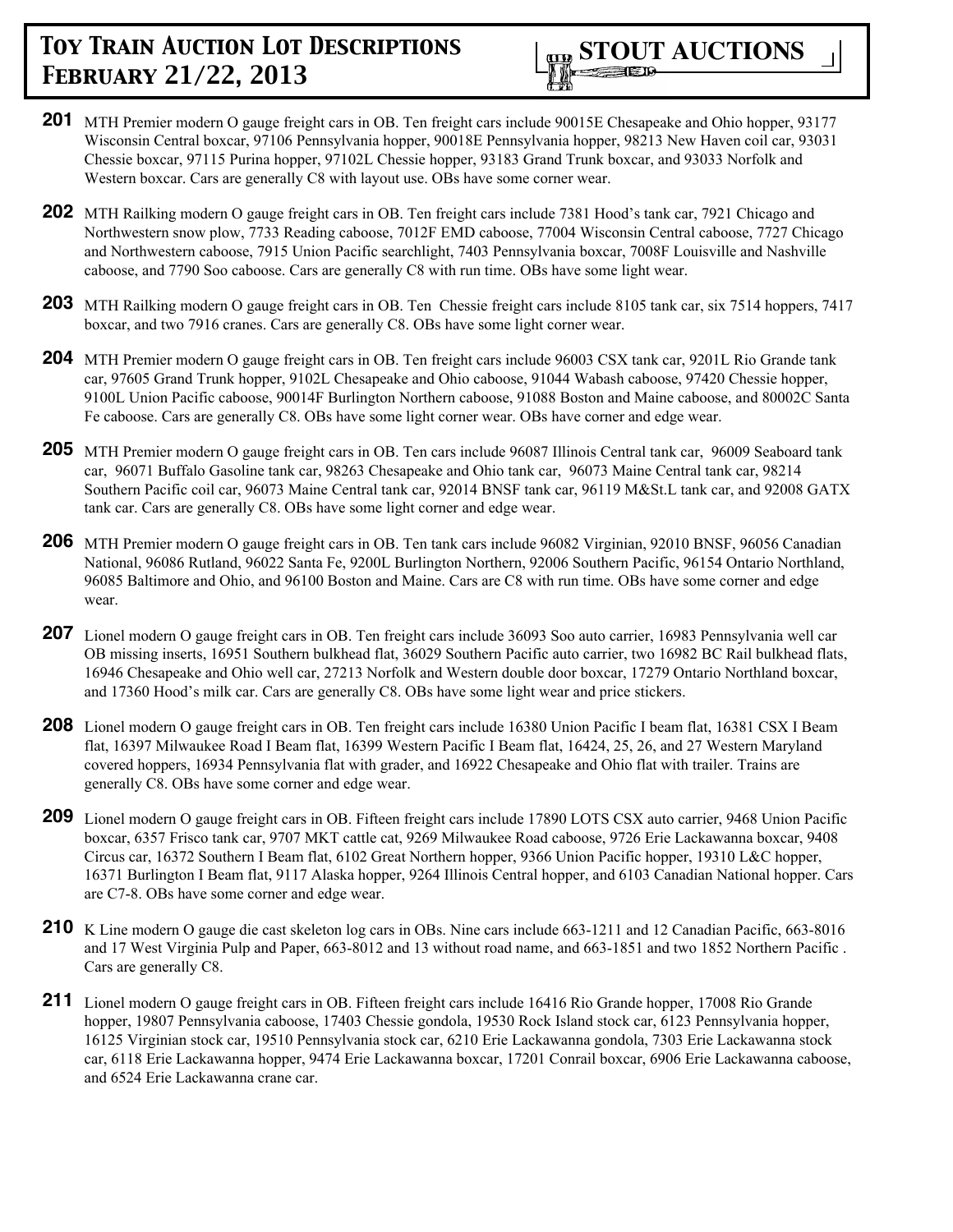

- **212** Lionel modern O gauge freight cars in OB. Ten freight cars include 52369 Milwaukee Road LRRC auto carrier, 17109 Norfolk and Western hopper, 17908 Marathon tank car, 17500 CP Rail flat with logs, 17518 Pennsylvania flat with Corgi trucks, 16253 Santa Fe auto carrier, 17222 Western Pacific boxcar, two 52090 LCCA Pere Marquette boxcars, and 17204 Missouri Pacific boxcar. Cars are generally C8. OBs have some light corner and edge wear.
- **213** Adams Westlake Pere Marquette lantern. Lantern top stamped with numbers 4421 along with normal lettering. Globe has Pere Marquette embossed. Burner pot included. Lantern has been partially cleaned and then clear coated.
- **214** Adlake New Haven lantern. Top is embossed with NYNH&HRR, and the red globe is embossed with the same lettering. Burner pot is included. Lantern has been cleaned. Also includes two Koolax hot box tags.
- **215** Dressel red globe Erie Lackawanna lantern. Lantern stamped with EL on the top. Lantern has been cleaned and clear coated. Includes burner pot.
- **216** Adlake Kero New York Central red globe lantern. Top is stamped with NYCS initials. Includes burner pot. Lantern has been cleaned.
- **217** Adams Westlake short red globe lantern. No railroad markings. Includes burner pot. Has been nicely cleaned.
- **218** Dietz Vesta lantern. Top is stamped with the words New York Central. Globe is etched with N.Y. N.H. & H.. Globe is cracked but complete. Burner pot included. Lantern has been cleaned and clear coated.
- **219** Dietz Vesta New York Central lantern. Clear globe is embossed with the words New York Central. Bottom of the lantern has been repaired with epoxy. Burner pot included. Lantern has been cleaned.
- **220** Handlan Pennsylvania lantern. Top is embossed with the Pennsylvania keystone and the globe is etched with a small keystone. Included the burner pot. Lantern has been cleaned and top has some pitting.
- **221** Armspear Louisville and Nashville red globe lantern. Top is embossed with L&N RR. Includes burner pot and has been cleaned and clear coated.
- **222** Adlalke Michigan Central clear globe lantern. Top stamped with M.C.R.R. and globe is embossed with the same lettering. Includes burner pot. Lantern has been cleaned.
- **223** Dietz short globe New York Central lantern. Top is embossed with N.Y.C.S. Includes burner. Lantern has been cleared.
- **224** Adlake Kero Indiana Harbor Belt clear globe lantern. Top stamped with IHB. Includes burner pot and has been cleaned and clear coated.
- **225** Adlake Kero Lehigh Valley clear globe lantern. Stamped with LV. RR on top. Lantern has a slightly bent frame and includes burner. Lantern has been cleaned and clear coated.
- **226** Adams Westlake 1-48 clear globe Pere Marquette lantern. Top stamped with PM. Lantern includes burner, has been cleaned and clear coated. Lantern does have distorted base frame.
- **227** Adams Westlake Michigan Central clear globe lantern. Top is stamped with M.C.R.R. and the number 24938. Globe is also embossed with M.C.R.R. Lantern included burner and has been cleaned and clear coated.
- **228** Adams Westlake Michigan Central short globe clean lantern. No. 200 Kero with M.C.R.R. stamped in the top. Lantern has been cleaned and includes burner.
- **229** Adams Westlake Pere Marquette lantern. Model is an Adlake Reliable. Stamped with Pere Marquette on the top and globe is embossed with Pere Marquette. Includes burner. Top is slightly bent. Lantern has been cleaned and top has been cleared.
- **230** Adlake Kero Nickel Plate short globe lantern complete with burner. Top is stamped with NKP. Lantern has been cleaned and clear coated.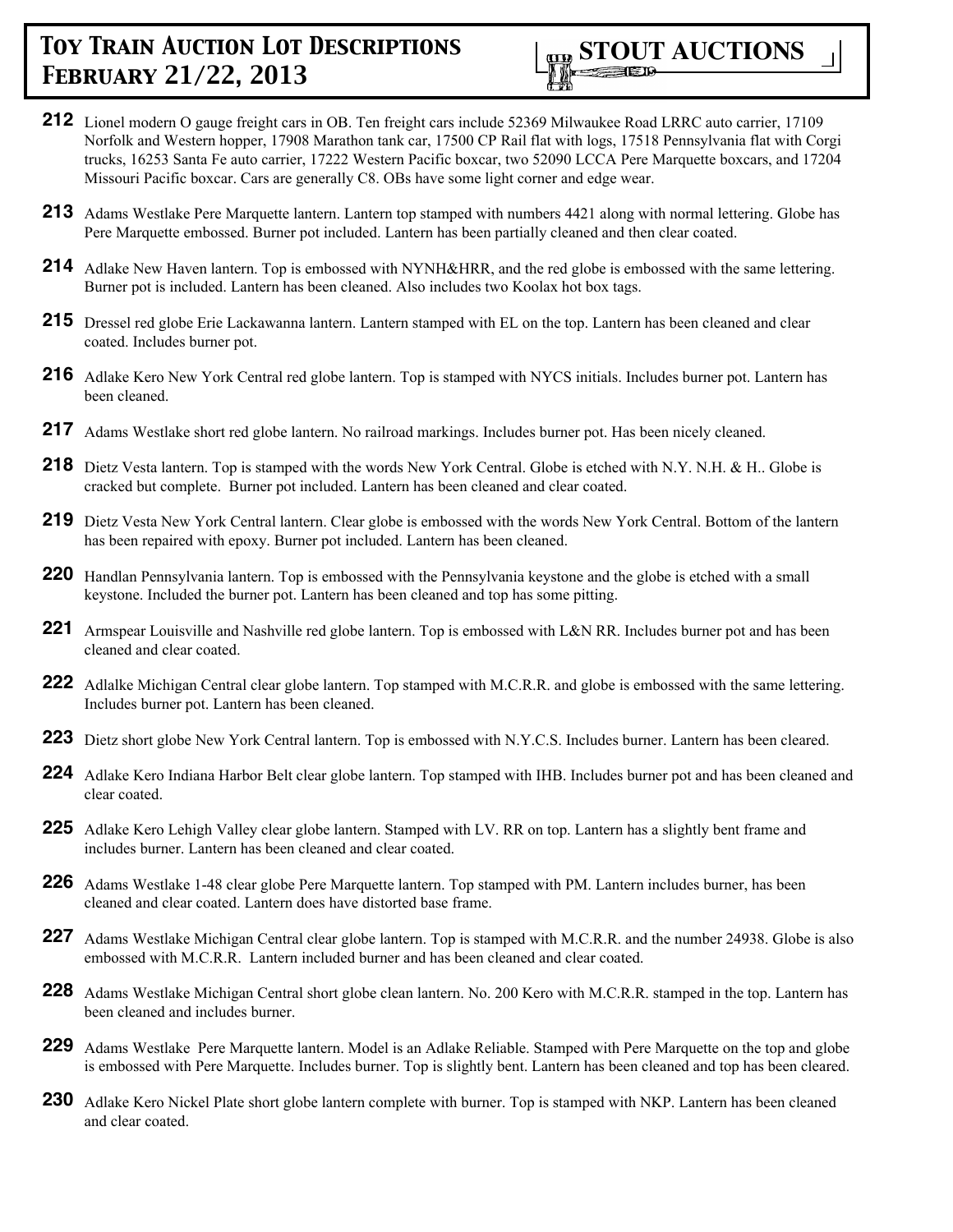

- **231** Dietz Vesta New York Central lantern. Top is stamped with NYCS, and globe is embossed with the same initials. Lantern has been cleaned and cleared. Has some pitting and slight bending of the base. Includes burner.
- **232** Adlake Kero Penn Central short globe lantern. Clean condition with burner. Stamped with Penn Central logo in the top.
- **233** Adlake Kero Chesapeake and Ohio blue globe lantern. Stamped with C&O on the top. Lantern has been cleaned and clear coated and includes burner.
- **234** Northern Pacific and Chesapeake and Ohio water cans. Both cans are embossed with initials. C&O RY and NPRY. Cans are clean condition.
- **235** Handlan Chesapeake and Ohio caboose lantern. Has been refinished and includes burner and wall bracket. Door is stamped with C&O RY.
- **236** Handlan caboose lantern with repro wall bracket and Dressel pot. Lantern has had light bulb added and has been refinished. Not marked with a specific railroad.
- **237** Adlake Toledo Terminal caboose lantern. Marked with T.T.R.R on chimney. Interesting in that one door has been blanked out with only a small peep hole. Lantern has been electrified and restored. Also includes a burner pot and four repro wall brackets.
- **238** Railroad water can and bucket. Bucket marked CI&L RY also known as the Monon. Water can unmarked but I would also assume of Monon heritage. Used, but no major damage to either piece.
- **239** Dressel switch lantern with a partial restoration. Has been sandblasted and cleaned. See photos for best description.
- **240** Powell steam whistle. Valve body marked with Powell and 3/4 for the inlet size. Measures right at 11 inches from the top to bottom. Good condition with functioning valve and no major damage.
- **241** MTH Railking modern O gauge MT-1105 Norfolk and Western J class steam locomotive in OB. Also included is 30-1117 auxiliary tender. Loco features smoke and whistle. Loco is C8 with run time. OBs have some light corner and edge wear. Locomotive has also been upgraded with a BCR battery for the onboard sound system.
- **242** MTH Railking modern O gauge 30-1184-1 Boston and Maine 0-8-0 steam locomotive in OB. Loco features Protosound 2.0, DCS control, Protosmoke, Protocoupler, and more. Loco is C8 with run time. OB has some light dirt and price sticker. Locomotive has also been upgraded with a BCR battery for the onboard sound system.
- **243** Railking O Gauge Chesapeake and Ohio 2-6-6-6 Allegheny with Protosound 2.0 in OB. Loco is catalog number 30-1218-1. Loco also features DCS control, Protosmoke, Protocoupler, firebox glow and much more. Loco is C8 with run time, however wires are disconnected on the Protocoupler. Locomotive has also been upgraded with a BCR battery for the onboard sound system. OB has some light dirt and corner wear.
- **244** MTH Railking modern O gauge 30-2126-0 and 30-2128-A Alco PA in Rio Grande colors. All locos have OBs. Protosound was added later to the powered unit. Locos are C8 with run time. OBs have some light corner wear. Locomotive has also been upgraded with a BCR battery for the onboard sound system.
- **245** MTH Railking modern O gauge Norfolk and Western Y6b steam locomotive in OB. Catalog number is 30-1163-1. Loco features Protosound 2.0, DCS control, Protosmoke, Protocoupler and more. Loco is C8 condition with run time. Locomotive has also been upgraded with a BCR battery for the onboard sound system. OB has some light dirt and edge wear.
- **246** Railking 30-1144-1 Southern Pacific AC12 Cab Forward in OB. Loco features Protosounds, Protocoupler, Smoke, and more. Loco is C8 condition with run time. Locomotive has also been upgraded with a BCR battery for the onboard sound system. OB has some dirt and light wear.
- **247** MTH Railking modern O gauge 30-1129-1 Union Pacific Big Boy in OB. Loco features Protosound, Protosmoke, Protocoupler, and more. C8 with run time. Locomotive has also been upgraded with a BCR battery for the onboard sound system. Loco box has some light dirt and wear.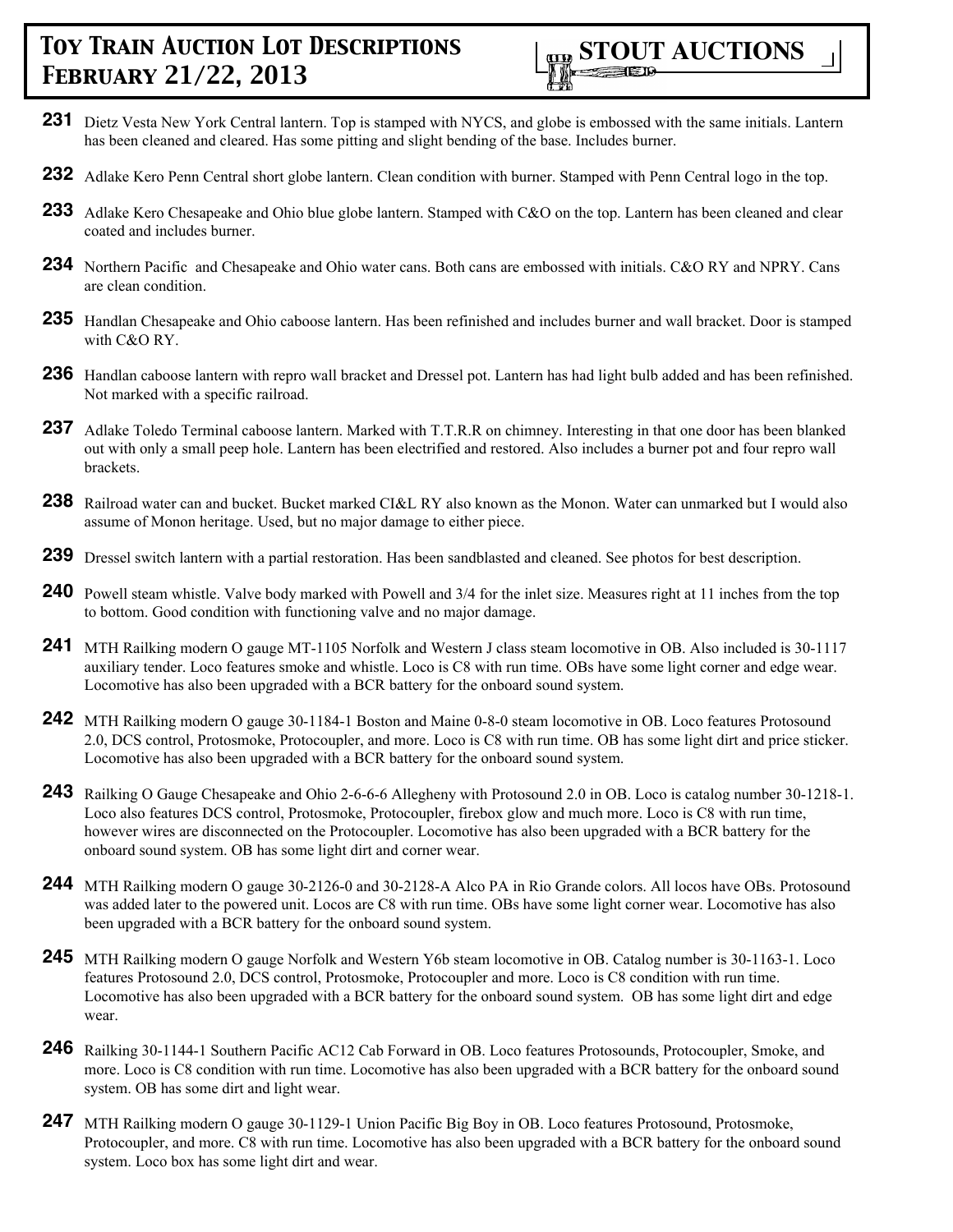- **248** MTH Railking modern O gauge 30-1337-1 Erie Triplex 2-8-8-8-2 steam locomotive in OB. Loco features Protosound 2.0, DCS control, Protosmoke, Protocoupler, and more. Loco is C8 with run time. Locomotive has also been upgraded with a BCR battery for the onboard sound system. OB has some light dirt and wear.
- **249** MTH Railking modern O gauge 30-1189-1 Denver & Rio Grande 4-6-6-4 Challenger steam loco and tender in OB. Loco features Protosound 2.0, DCS control, Protosmoke, Protocoupler, and more. Loco is C8 with run time. OB has a few small dings and light dirt. Locomotive has also been upgraded with a BCR battery for the onboard sound system.
- **250** MTH Railking modern O gauge 30-1149-1 Pennsylvania S-2 turbine engine with Proto Sounds in OB. Loco is C7-8 with moderate run time Locomotive has also been upgraded with a BCR battery for the onboard sound system. OB has some dirt and corner wear.
- **251** MTH Railking modern O gauge SW-9 switcher with Protosound in OB. Road name is Chesapeake and Ohio, catalog number is 30-2168-1. Loco features Protocouplers, electronic reverse and can motor. Also included is 30-2168-3 non powered calf. Locos are C8 with run time.
- **252** MTH Railking modern O gauge 30-1143-1 New York Central 4-6-4 Empire State Express with Protosound cab no. 5426 in OB. C8 with run time. Locomotive has also been upgraded with a BCR battery for the onboard sound system. Locomotive original box has light corner and edge wear.
- **253** MTH Railking modern O gauge Reading camelback steam locomotive in OB. Catalog number is 30-1142-1. Loco features Protosound, Protosmoke, Protocoupler and more. Locomotive has also been upgraded with a BCR battery for the onboard sound system. Loco is C8 condition with run time. Locomotive original box has light corner and edge wear.
- **254** MTH Railking modern O gauge Union Pacific FEF Northern in OB. Catalog number is 30-1151-1. Loco features smoke, Protosounds, and more. Locomotive has also been upgraded with a BCR battery for the onboard sound system. Also included is 30-1130 auxiliary tender. Both are C8 with run time. OB shows light wear. Loco is C8 with some run time.
- **255** MTH Railking modern O gauge 30-2506 Pennsylvania Brunswick five stripe GG-1 in OB. Loco features horn and is C8 with run time. Locomotive has also been upgraded with a BCR battery for the onboard sound system. Locomotive original box has light corner and edge wear.
- **256** MTH Railking modern O gauge 30-1169-1 Canadian Pacific Royal Hudson in OB. Loco features Protosounds 2.0, Protosmoke, and Protocoupler. Loco is in C8 condition with run time. Locomotive has also been upgraded with a BCR battery for the onboard sound system. OB is in good condition.
- **257** MTH Railking modern O gauge 30-1140-1 Santa Fe Northern in OB. Loco features Protosound, Protosmoke, Protocoupler, and more. Loco is C8 with run time. Locomotive has also been upgraded with a BCR battery for the onboard sound system. OB has light corner wear.
- **258** MTH Railking modern O gauge 30-1203-1 Baltimore and Ohio 0-6-0 B-6 steam locomotive in OB. Loco features Protosound 2.0, DCS control, Protosmoke, Protocoupler, and more. Loco is C8 with run time Locomotive has also been upgraded with a BCR battery for the onboard sound system.
- **259** MTH Railking modern O gauge Burlington Northern SD-60 dummy diesel locomotive in OB. C8 Catalog number is 30 -2781-3
- **260** MTH Railking modern O gauge Baltimore and Ohio RDC Budd car set in OB. Includes 30-2144-1 two car set and 2144-3 two car add on. Powered unit features Protosounds. Units are C8 with run time. OBs have some light wear.
- **261** MTH Railking modern O gauge Delaware and Hudson Alco PA A-B-B-A set in OBs. Includes 30-2125-0 A-A set with horn and two 30-2127-A B units. C8 with run time. OBs have some light wear.
- **262** MTH Railking modern O gauge Michigan Central / New York Central Madison seven car passenger set in OB. Includes 69034 four car set, 69035 two car add on, and 69036 coach. Cars are C8 with run time.
- **263** MTH Railking modern O gauge Milwaukee Road Hiawatha passenger cars. Includes 30-6979 four car set and two car add on set. C8 with run time. OBs have some light corner and edge wear.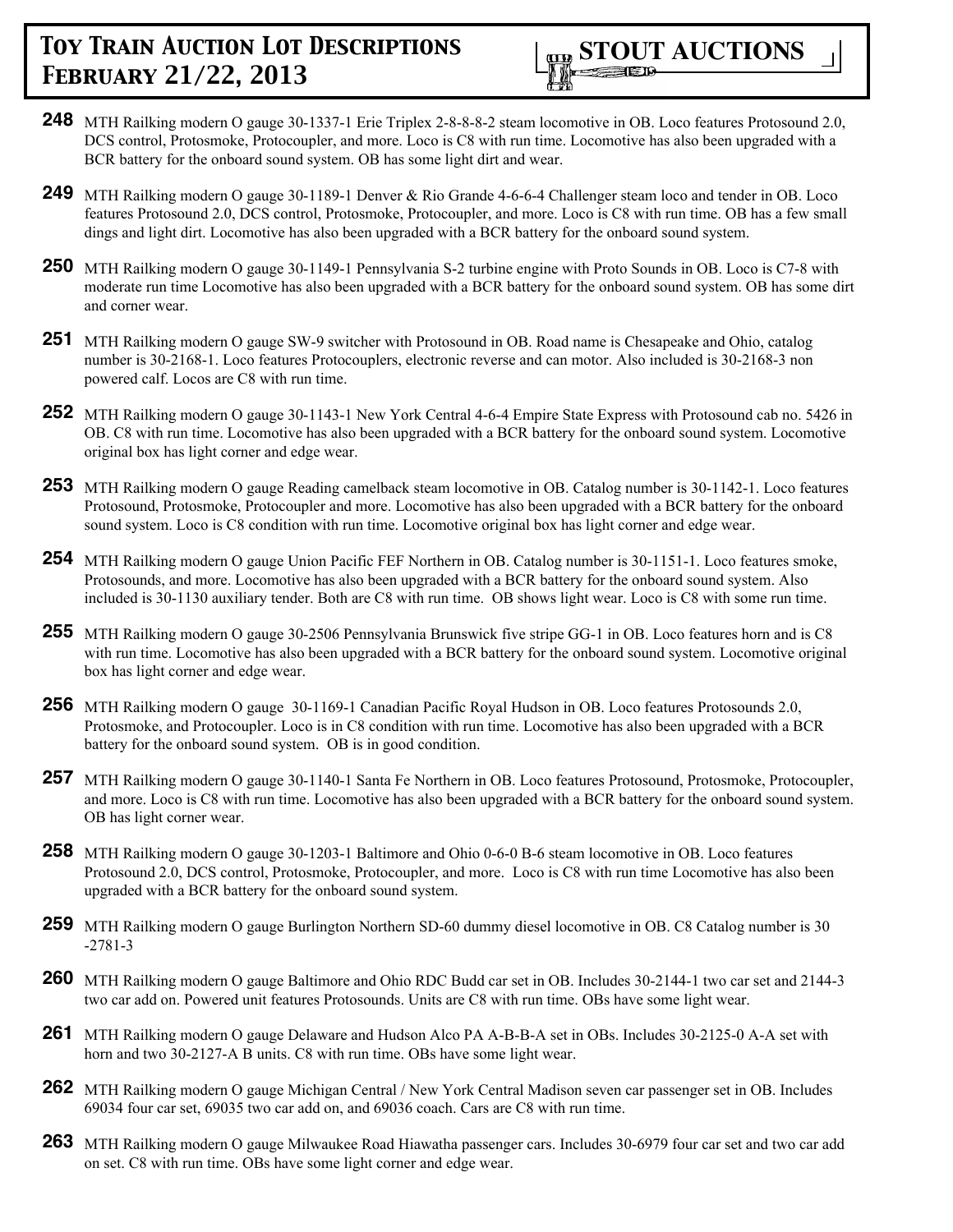

- **264** MTH Railking modern O gauge CP Rail 30-2166-1 SW-8 switcher in OB. Loco features Protosound, Protocouplers, and much more. Loco is C8 with run time. Locomotive has also been upgraded with a BCR battery for the onboard sound system. Also includes 30-2166-3 calf unit.
- **265** MTH Railking modern O gauge Chesapeake and Ohio streamlined 60' passenger cars in OBs. Nine cars include 67005 four car set, 67006 sleeper and diner add on, 6149 vista dome, and two 67008 coaches. Cars are C8 with run time. OBs have light corner and edge wear.
- **266** MTH Railking modern O gauge Pullman passenger cars in OBs. Six cars include 69016 four car set and 69017 two car add on. Cars are C8 with run time. OBs have light corner and edge wear.
- **267** MTH modern O gauge 20-5533-1 Milwaukee Road EP-5 electric locomotive in OB. Loco features Protosound 2.0, DCS control, Protocouplers, and more. Loco is C8 with run time. Locomotive original box has light corner and edge wear.
- **268** MTH modern O gauge SD-70 MAC in BNSF paint. Catalog number is 20-2154-1. Cab number 9400 Loco features Protosound, Protosmoke, Protocouplers, and much more. Locomotive has also been upgraded with a BCR battery for the onboard sound system. Loco is C8 with run time.
- **269** MTH modern O gauge SD-70 MAC in BNSF paint. Catalog number is 20-2154-1. Cab number 9720 Loco features Protosound, Protosmoke, Protocouplers, and much more. Locomotive has also been upgraded with a BCR battery for the onboard sound system. Loco is C8 with run time.
- **270** Williams modern O gauge DA-07 Amtrak Dash 9 diesel locomotive in OB. Loco features horn and is in C8 condition with run time.
- **271** Williams modern O gauge 2331 Virginian FM Trainmaster in OB. Loco is C8 with run time. Locomotive features True Blast II horn and bell. OB has some light wear and stickers.
- **272** Williams modern O gauge Chesapeake and Ohio GP-38 diesel locomotive in OB. Catalog number is GP-38-203. Locomotive features True Blast II horn and bell. Loco is C8. Locomotive original box has light corner and edge wear.
- **273** MTH modern O Gauge Pennsylvania K4 steam locomotive in OB. Catalog number is MT-3028LP. Loco features Protosound, Protosmoke, Protocoupler and more. Loco is C8 with run time. OB has some moderate edge wear. Locomotive has also been upgraded with a BCR battery for the onboard sound system.
- **274** MTH modern O gauge 20-2216-1 Chessie System SD40-2 diesel locomotive in OB. Loco features Protosound 2.0, DCS control, Protosmoke, Protocouplers, and more. Loco is C8 with run time. OB has some wear and light dirt.
- **275** MTH modern O gauge 40-4000 Z4000 transformer in OB. Also included is Z-4000 remote control. Layout used C8.
- **276** MTH modern O gauge 20-2187-1 BNSF GP38-2 diesel locomotive in OB. Loco features Protosound, Protocouplers, and much more. Locomotive has also been upgraded with a BCR battery for the onboard sound system. Loco is C8 with run time.
- **277** MTH modern O gauge 20-2576-1 Chessie SD50 diesel locomotive in OB. Loco features Protosound 2.0, DCS control, Protosmoke, Protocouplers, and more. Loco is C8 with run time. Locomotive original box has light corner and edge wear. Locomotive has also been upgraded with a BCR battery for the onboard sound system.
- **278** MTH modern O gauge MT-2140LP Burlington Northern GP-20 diesel locomotive in OB. Loco features Protosound, Protocouplers, and much more. Loco is C8 with run time Locomotive has also been upgraded with a BCR battery for the onboard sound system. OB has some light corner wear.
- **279** MTH modern O gauge 20-2161-1 Canadian National SD40-2 diesel locomotive in OB. Loco features Protosound, Protocouplers, and much more. Loco is C8 with run time. OB has some light corner wear.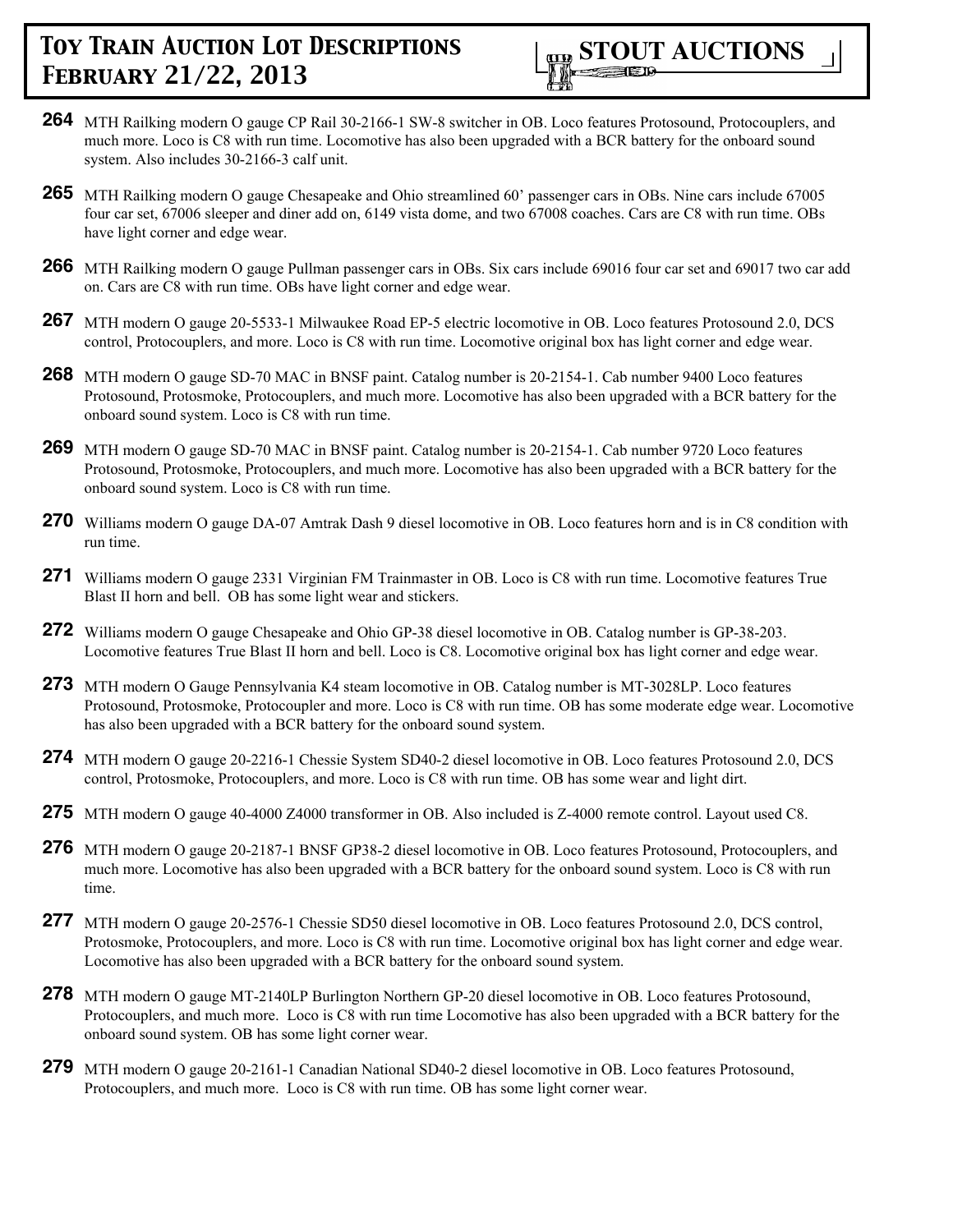

- **280** MTH modern O gauge Chesapeake and Ohio F-3 A-B-A diesel locomotive set in OBs. Catalog number MT-2125L. Powered loco features Protosound, Protocouplers, and much more. Locos are C7-8 with a few small paint chips on the lower pilot. Locomotive has also been upgraded with a BCR battery for the onboard sound system. OBs have some light corner wear.
- **281** MTH modern O gauge 20-2164-1 Illinois Central SD40-2 diesel locomotive in OB. Loco features Protosound, Protocouplers, and much more. Locomotive has also been upgraded with a BCR battery for the onboard sound system. C8 with run time. OB has some mild corner wear.
- **282** MTH Premier modern O Gauge Amtrak AEM-7 in OB. Catalog number is 20-5505-1. Loco features Protosound, Protocouplers, electronic reverse and more. Loco is C8 with run time, however a bit dusty. Locomotive has also been upgraded with a BCR battery for the onboard sound system.
- **283** MTH modern O gauge 4912 New York Central USRA 4-6-2 loco and tender in OB. Loco features Protosound, Protosmoke, Protocoupler, and more. Locomotive has also been upgraded with a BCR battery for the onboard sound system. C8 with run time. Locomotive original box has light corner and edge wear.
- **284** MTH modern O gauge 20-2533-1 Ontario Northland GP38-2 diesel locomotive in OB. Loco features Protosound 2.0, DCS control, Protosmoke, Protocouplers, and more. Loco is C8 with run time. OB has some light wear.
- **285** MTH modern O gauge Chesapeake and Ohio 20-3035-1 Greenbrier steam locomotive in OB. Loco features Protosound, Protosmoke, Protocoupler, and more. Loco is C8 with run time. Locomotive has also been upgraded with a BCR battery for the onboard sound system. OB has some light corner and edge wear.
- **286** MTH modern O gauge MT-2142LP EMD Demonstrator GP-20 diesel locomotive in OB. Loco features Protosound, Protocouplers, and much more. Loco is C8 with run time. Locomotive has also been upgraded with a BCR battery for the onboard sound system. OB has some light corner wear.
- **287** MTH modern O gauge BNSF SD70MAC diesel locomotive in OB. Loco features Protosound, Protosmoke, Protocouplers, and more. Locomotive has also been upgraded with a BCR battery for the onboard sound system. Catalog number is 20 -2215-1. Loco is C8 with run time.
- **288** MTH modern O gauge Louisville and Nashville F3 A-B-A set in OBs. Catalog numbers are MT-2152LP and MT-2152B. Locos are C8 with run time. Locos feature Protosound, Protocouplers and more. OBs have some light wear.
- **289** MTH modern O gauge 20-3287-1 Pere Marquette 2-8-2 USRA light Mikado in OB. Loco features Protosound 2.0, DCS control, Protosmoke, Protocoupler, and more. Loco is C8 with run time. OBs has some light wear and crease in one end flap.
- **290** MTH modern O gauge 20-2706-1 Norfolk and Western SD50 diesel locomotive in OB. Loco features Protosound 2.0, DCS control, Protosmoke, Protocouplers, and more. Loco is C8 with run time. OB has some light wear and two inch dent / partial rip in one side.
- **291** MTH modern O Gauge Union Pacific 20-2774-1E SD70ACE in OB with Protosound 2.0, DCS, Protosmoke, Protocouplers and more. Loco is C8 with run time, however one partially loose sun visor on the firemans side. OB has some light corner wear.
- **292** MTH modern O Gauge Pennsylvania tuscan GG1 in OB. Catalog number is MT-5101L. Loco features horn, electronic reverse, and dual motors. Loco is C8 with run time and some shelf dust. Locomotive original box has light corner and edge wear.
- **293** MTH modern O gauge Chesapeake and Ohio 20-3108-1 Shay in OB. Loco features Protosound 2.0, Protosmoke, Protocoupler, and much more. Loco comes with all instructions and is C8 condition with some run time. Locomotive original box has light corner and edge wear.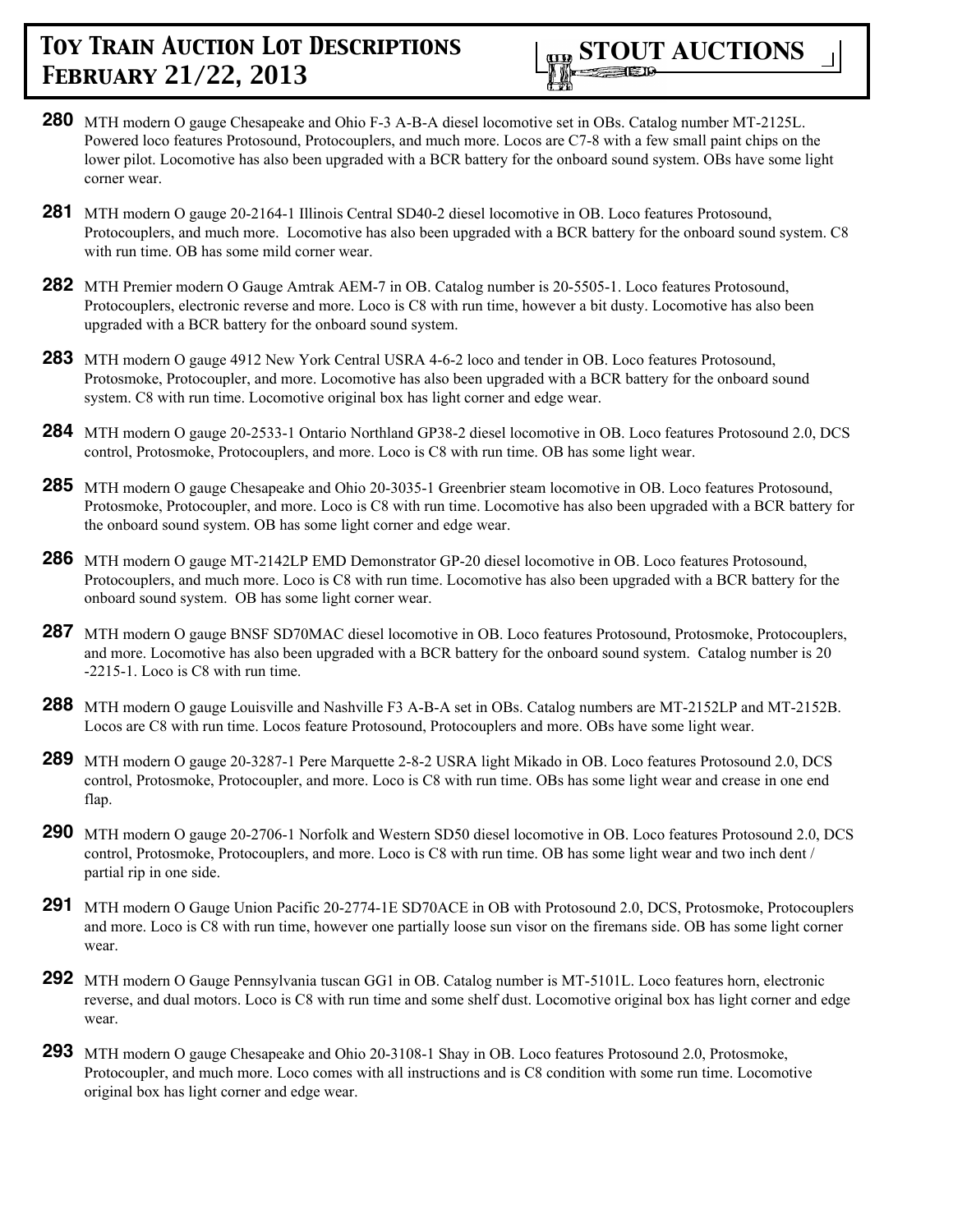

- **294** MTH modern O gauge MT-2116LP Burlington Northern SD60 diesel locomotive in OB. Loco features Protosound, Protosmoke, Protocouplers, and more. Loco is C8 with run time. Locomotive has also been upgraded with a BCR battery for the onboard sound system. OB has some light corner wear.
- **295** MTH modern O gauge Soo Line GP38-2 diesel locomotives in OBs. Includes 20-2493-1 loco and 20-2493-3 dummy unit. Powered loco features Protosound 2.0, DCS control, Protosmoke, Protocouplers, and more. Locos are C8 with run time.
- **296** Lionel modern O Gauge Milwaukee Road SD40 diesel locomotives in OBs. Catalog numbers are 18223 and 18224. One loco is Railsounds equipped while the other is horn only version. Locos are C8 condition with run time. OBs have some light corner wear and one has some light dirt.
- **297** MTH modern O gauge 20-2187-1 BNSF GP38-2 diesel locomotive in OB. Loco features Protosound, Protocoupler, and more . Loco is C8 with run time. Locomotive has also been upgraded with a BCR battery for the onboard sound system.
- **298** Williams modern O gauge FM Trainmaster in OB. Virginian road name with cab number 4115. Loco is C8 with some run time. OB has some corner and edge wear.
- **299** MTH modern O gauge 30-1123-1 New York Central 0-8-0 steam locomotive. Loco features Protosound, Protosmoke, Protocoupler, and more. Loco is C8 with run time. OB has some corner wear and shelf dust. Locomotive has also been upgraded with a BCR battery for the onboard sound system.
- **300** MTH modern O gauge MT-2151LP Santa Fe AA set 3-rail with Protosound and a MT-2151B Santa Fe B unit 3-rail both in OBs. The units are C8 with run time. Locomotive has also been upgraded with a BCR battery for the onboard sound system. OB has some light corner wear.
- **301** MTH modern O gauge Southern Pacific 20-2306-1 F-3 A-B-A diesel locomotive set in OB. Powered loco features Protosound 2.0, DCS control, Protosmoke, Protocouplers, and more. Locos are C8 with run time. Locomotive original box has light corner and edge wear.
- **302** MTH modern O gauge Union Pacific F-3 A-B-A diesel locomotive set in OB. Catalog number is 20-2484-1. Powered loco features Protosound 2.0, DCS control, Protosmoke, Protocouplers, and more. Locos are C8 with run time. Locomotive original box has light corner and edge wear.
- **303** MTH modern O gauge MT-2127LP Rock Island EMD F-3 AA units in original box and MT-2127LB B unit in original box. Loco features Protosound, Protocouplers, and much more. Locos are C8 with moderate run time. Locomotive has also been upgraded with a BCR battery for the onboard sound system.
- **304** MTH modern O gauge 20-3066-1 Pere Marquette Berkshire in OB. Catalog number is 20-3066-1 Loco features Protosound 2.0, DCS control, Protosmoke, Protocoupler, and more. Loco is C8 with run time. OB has some mild corner wear.
- **305** MTH modern O gauge 20-5533-3 dummy Milwaukee Road EP-5 electric locomotive. C8 with run time. Non powered.
- **306** MTH modern O gauge 20-2706-3 Norfolk and Western dummy SD-50 diesel locomotive in OB. C8 . Non powered.
- **307** MTH modern O gauge 20-2533-3 Ontario Northland GP38-2 diesel locomotive in OB. Loco is a non powered dummy and is in C8 condition. OB has some light dust.
- **308** MTH modern O gauge 20-2918-3 Union Pacific SD70ACe diesel locomotive in OB. Unit is a non powered dummy and is in OB. C8-9. Locomotive original box has light corner and edge wear.
- **309** MTH modern O gauge Wisconsin Central SD40-2 power and dummy unit in OBs. Catalog numbers are 20-2469-1 and 20 -2469-3. Powered loco features Protosound 2.0, DCS control, Protosmoke, Protocouplers, and more. Locos are C8 with run time. OBs have some light corner and edge wear.
- **310** Weaver modern O gauge Baltimore and Ohio 4208 Baldwin Shark A -B diesel set in OB. Loco features electronic E unit, dual can motors, horn and directional lighting. Locos look C8 with run time. Locomotive original box has light corner and edge wear.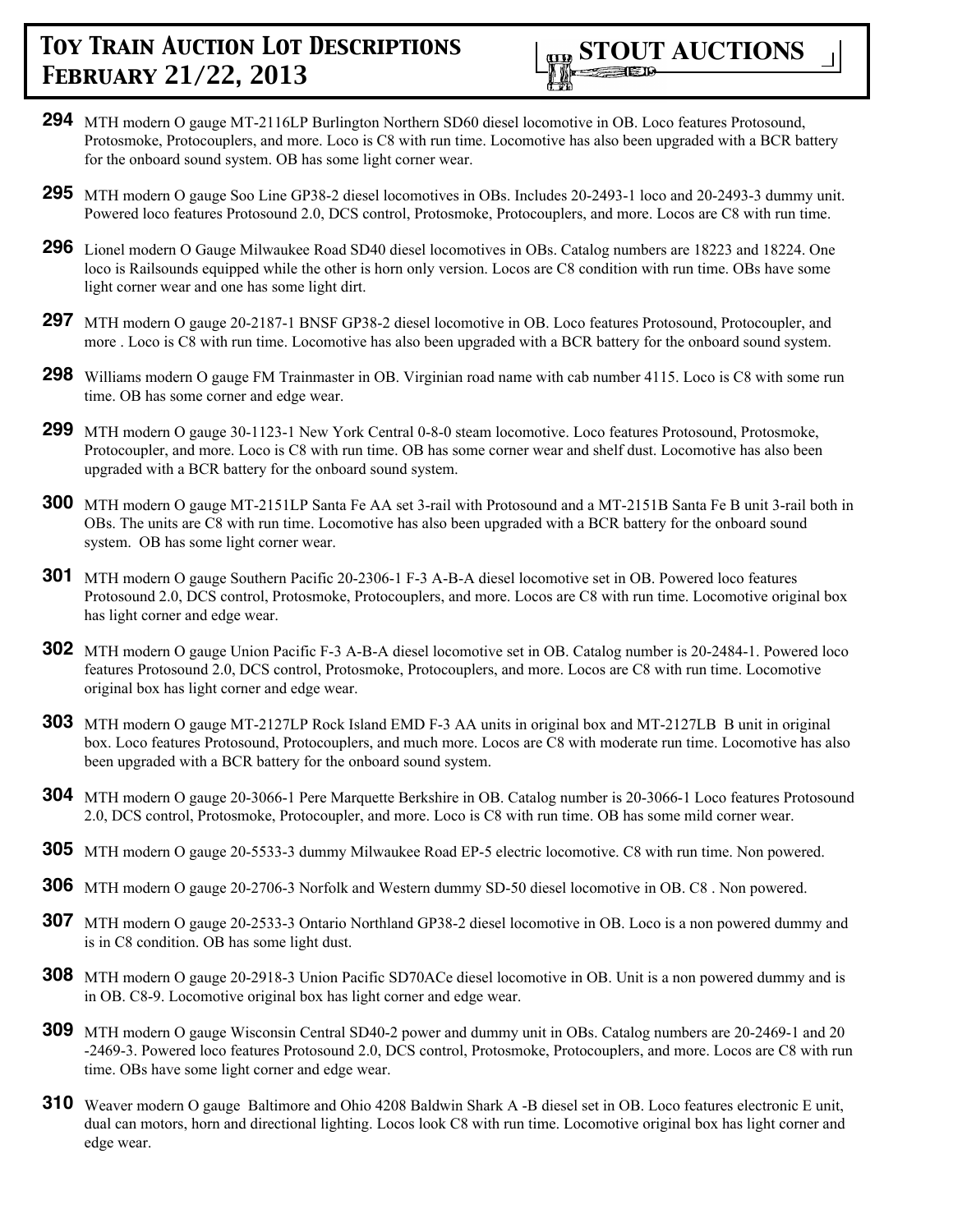

- **311** MTH Premier modern O Gauge Amtrak AEM-7 in OB. Catalog number is 20-5505-1. Loco features Protosound, Protocouplers, electronic reverse and more. Loco is C8 with run time.
- **312** MTH modern O gauge 20-6022 Baltimore and Ohio aluminum four car passenger set in OB. Cars are C8 with run time. OB has some moderate corner and edge wear.
- **313** MTH modern O gauge 20-2164-1 Illinois Central SD40-2 diesel locomotive in OB. Loco features Protosound, Protocouplers, and much more. Locomotive has also been upgraded with a BCR battery for the onboard sound system. Locomotive original box has light corner and edge wear.
- **314** MTH modern O gauge Burlington Northern MT-2140LP GP-20 diesel locomotive in OB. Loco features Protosound, Protocouplers, and much more. Locomotive has also been upgraded with a BCR battery for the onboard sound system. Loco is C8 with run time. Locomotive original box has light corner and edge wear.
- **315** MTH modern O gauge MT-2142LP EMD Demonstrator GP-20 diesel locomotive in OB. Loco features Protosound, Protocouplers, and much more. Loco is C8 with run time. Locomotive has also been upgraded with a BCR battery for the onboard sound system. OB has some light corner wear.
- **316** MTH modern O gauge Canadian National SD40-2 diesel locomotives in OBs. Catalog numbers are 20-2161-1 and 20-2861 -3. Powered loco features Protosound, Protocouplers, and much more. Both are C8 and OBs have some light corner and edge wear.
- **317** MTH modern O gauge 40-4000 Z4000 transformer in OB. Transformer in C7-8 condition with layout use.
- **318** MTH modern O gauge Septa Amfleet six car passenger set in OBs. Cars include 65139 four pack and 66139 add on two pack. Cars are C8 with run time. OBs have corner and edge wear.
- **319** MTH modern O gauge Santa Fe Aluminum passenger car set in OBs. Six cars total. Includes MT-6016 four car set and MT -6116 two car add on set. Cars are C8. OBs have some corner and edge wear.
- **320** Lionel modern O gauge Postwar Celebration Series Canadian Pacific passenger set in OB. Includes 21759 main set with F3 A-A pair. 14518 B unit with Railsounds Powered loco features TMCC, Railsounds, Electrocouplers, and much more. Add on passenger cars include 39151 two pack and 39106 two pack. Trains are C8 with run time.
- **321** Lionel modern O gauge New Haven powered 18328 New Haven commuter set in OB. Set features TMCC, Railsounds, and more. Set is C8 with run time.
- **322** MTH modern O gauge 20-2205-1 Pere Marquette / Chesapeake and Ohio E-8 A-B-A set in OB. Loco features Protosound, Protosmoke, Protocouplers, and more. Set is C8 with run time and shelf dust. OB has some corner and edge wear.
- **323** MTH modern O gauge Pere Marquette seven car passenger set in OBs. Includes 20-6533 five car set and 20-6633 diner / sleeper add on. Cars are C8 with run time. OBs have some moderate corner and edge wear.
- **324** Lionel modern O Gauge Rock Island 39141 aluminum passenger car four pack in OB. Includes baggage, two coaches and observation. Cars are C8 with run time.
- **325** MTH modern O gauge MT-6002 Rio Grande aluminum painted five car passenger set in OB. Set is C8 with some light run time. OB has some light wear.
- **326** MTH modern O gauge Union Pacific aluminum passenger cars in OBs. Includes MT-6019 four pack and MT-6119 add on sleeper and diner set. Cars are C8 with run time. OBs have some light corner wear.
- **327** MTH modern O gauge Pennsylvania painted aluminum passenger cars; MT-6017 four-car set and MT-6117 sleeper/diner set in OBs. Cars are C8 with run time. OBs have some corner and edge wear.
- **328** MTH modern O gauge Louisville and Nashville painted aluminum passenger cars including; 20-6020 four-car set and 20 -6120 sleeper/diner set. Set is C8 with run time. OBs have some corner and edge wear.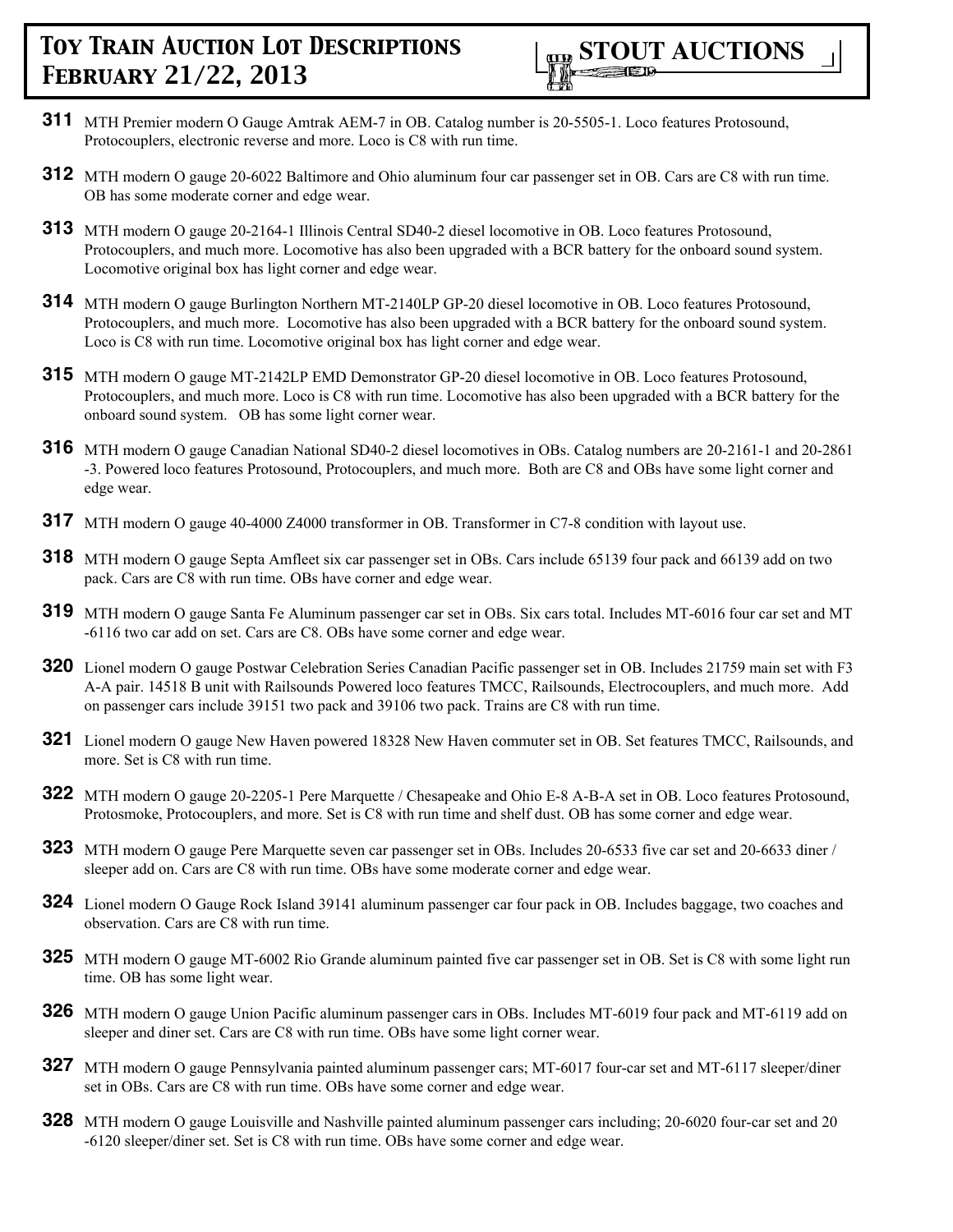

- **329** MTH modern O gauge Pere Marquette hoppers in OBs. Eighteen hoppers total. Includes two 97079 six packs and mixed 97078 six pack with Pere Marquette and Chicago and Northwestern cars. Cars are C8 with run time. OBs have some light corner wear.
- **330** MTH modern O gauge DCS components. Includes 50-1002 remote and 50-1003 TIU (No revision sticker on the unit). C8 with layout use. OBs are dirty and have some wear.
- **331** Lionel modern O gauge operating accessories in OBs. Includes 32921 coal elevator missing controller, 14134 282R magnetic crane, 12902 Marathon oil derrick, and 12916 water tower.
- **332** Lionel modern O gauge accessories in OBs. Includes 2133 freight station, 12886 floodlight tower, 2316 operating gantry crane, 14080 hobo hotel, 32987 hobo camp fire, 12878 control tower, 12958 water tower, 12889 windmill, and two 24156 street lamp sets. Items are layout used C7-8.
- **333** MTH Railking modern O gauge bridges in OBs. Includes two 40-1031 arch bridges, two 40-1032 bridges, and 12001 girder bridge. Bridges are layout used C8.
- **334** MTH Railking modern O gauge signals in OBs. Includes four 11006 crossing signals, 9026 450 signal bridge, and 11005 block signal. Layout used C8.
- **335** MTH Railking modern O gauge buildings in OBs. Includes 9015 country house, 90273 transfer warehouse, 9014 passenger station with platforms, 9031 Pennsylvania switch tower, and 9072 red barn. Building are layout used C8.
- **336** Modern O gauge Tortoise switch machines. Twenty one total, layout used C8.
- **337** MTH modern O gauge New Haven streamlined passenger car set. Catalog number is 20-6562 five car set and 20-6762 vista dome. Trains are C7-8, a few very small rubs on roofs. No boxes.
- **338** Williams modern O gauge New Haven GE E-60 electric loco in OB. C8, OB has some wear.
- **339** Williams modern O gauge GP38-200 Baltimore and Ohio GP-38 in OB. Locomotive features True Blast II horn and bell. Loco is C8 with run time.
- **340** MTH and Williams modern O gauge dummy diesel locomotives. includes 20-2576-3 Chessie SD-50 and unboxed Williams Amtrak dash 9 missing front pilot. Chessie is C8, Amtrak is C7.
- **341** O gauge steel bridge. Measures 63 inches long by 7.5 inches high. Layout used C8.
- **342** Lionel modern O gauge Baltimore and Ohio Madison passenger cars. Six cars total. Includes 39013 four car set and the two car add on. Cars are C7-8 with some light rubs and some wear to the diaphragms. No boxes.
- **343** Lionel modern O gauge 6464 boxcar three packs in OBs. Includes 19247 edition one, 19257 edition two, 19266 edition three, and 19272 edition four packs. Cars are generally C8. OBs have some light corner and edge wear.
- **344** Lionel modern O gauge boxcar packs in OBs. Includes 19276 series V, 29209 Series VII, 19292 Series VI, 29267 Series VIII, and 21755 Southern and Frisco hopper set. Fourteen cars total. C8 condition.
- **345** Seventy five KMT / AMT trucks. All used but in good condition. Very few with rust. See photos for best description.
- **346** Large group of track and parts highlights include multiple UCS sections, Three new BCR batteries for Proto 2 locos, parts box with Gargraves pins and connectors, Lionel ice blocks, Lionel postwar trucks, etc. Box full of O gauge trucks. New pairs of Industrial Rail trucks, box of transformers including a nice 1033. See photos for best description.
- **347** MTH Railking modern O gauge dummy diesel locomotives in OBs Includes 30-2361-3 Wisconsin Central SD-45 and 30 -2119 Chessie F-3. C8.
- **348** Burlington Route clear lantern globe with Burlington Route embossed in the side. Aprox. six inches tall.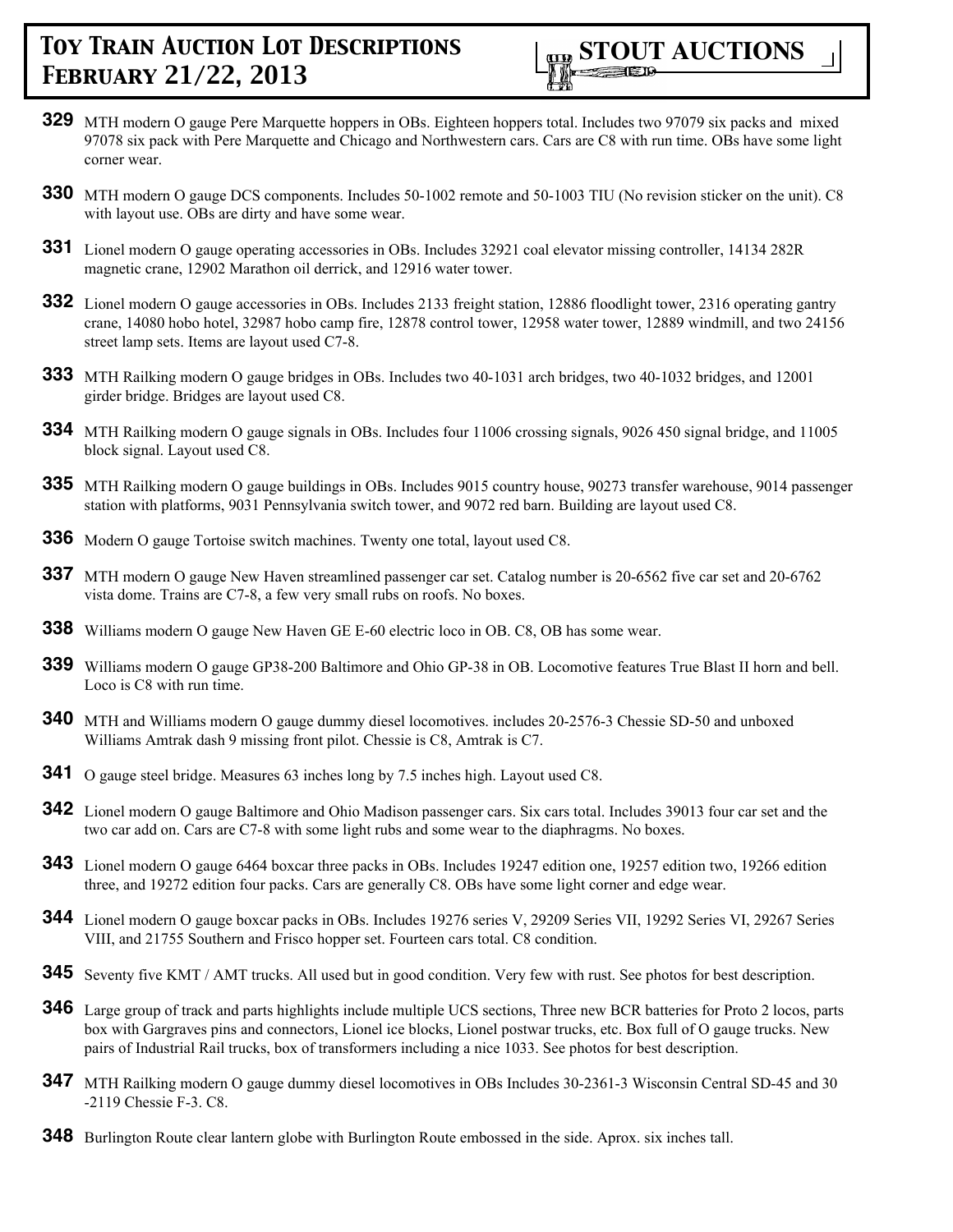

- **349** Nice group of O scale buildings. Includes Walthers oil depot painted and partially detailed, Marathon storage tank, custom Marathon fueling depot, and nicely detailed radio tower. See photos for best description.
- **350** Group of plastic buildings and trucks. Includes 16 trucks from Lionel, AHM, K Line, and others. Buildings include Plasticville, Lionel, two MTH truss bridges, etc. See photos for best description. Sold as is.
- **351** Books and catalogs on O gauge trains. Highlights include Greenbergs Guide to Kusan, Lionel 45-69 Vol. 1, 1970-1991 Vol.1 1970-80 Vol. IV, Postwar Vol. II. Other items include misc. price guides, six new 1966 Lionel catalogs, and a few MTH related books. See photos for best description.
- **352** Large group of hardback railroad books. Includes works by Ball, Reed, Yenne, etc. Covers steam locomotives, Wisconsin and Michigan railroading, etc. See photos for best description.
- **353** Neat log book showing Union Pacific Record of Train Movements in October 1954. Recorded from Cheyenne tower A. Many movements recorded of the 4000 class Big Boys and other notable Union Pacific steam locomotives. See photos for best description.
- **354** Group of items to decorate your train room. Lionel tin and steel signs, Pere Marquette loco poster and system map, two posters of railroad auto ferry items, and more. See photos for best description.
- **355** MTH Railking modern O gauge Canadian Pacific streamlined passenger car set in OBs. Includes 6730 four car set, 6731 sleeper diner add on, and 6732 streamlined coach. Cars are generally C8. OBs have some light corner wear.
- **356** MTH Railking modern O gauge 30-8007 Chessie die cast hopper six pack in OB. Trains are C8. OB has some mild corner and edge wear.
- **357** MTH modern O gauge 90012 Chessie System six car freight set in OB. Cars are generally C8. Set box is worn at corners and edges.
- **358** Modern O gauge freight cars. Fourteen cars total. Railking cars include 7384 Chesapeake and Ohio tank car, 7718 BNSF caboose, 7517 New York Central hopper, 7624 MTH auto transport with Corvettes, 73147 Wisconsin Central tank car, 7513 New York Central hopper, 7944 Erie crane, and 7682 New York Central auto flat with Mercury autos. Williams cars include 85B Amtrak reefer, 96 Chesapeake and Ohio boxcar, 22 Chicago and Northwestern boxcar, and 97 BNSF boxcar. MTH cars are 93381 Wisconsin Central boxcar and 97105 Burlington PS-2 hopper. Cars are generally C7-8. OBs have some corner and edge wear.
- **359** Lionel and Railking modern O gauge operating cars and motorized units in OBs. Lionel operating cars include 9290 Union Pacific barrel car, 19818 Dairymen's operating milk car, 19831 GM generator car, and 19810 Bosco milk car. Railking motorized units are a 2509 hand car and 2510-0 Washington PCC street car. Items are C7-8. OBs have mild corner and edge wear.
- **360** K Line modern O gauge freight cars in OBs. Four cars are aluminum and include 6242-1051 Santa Fe black hopper, 6332 -10513 Santa Fe black tank car, 6242-1253 Chesapeake and Ohio hopper, and 6242-1851 Northern Pacific hopper. Also included is 675-5203 Heinz pickle vat. Trains are C8. OBs have some light dirt and wear.
- **361** Modern O gauge Pere Marquette freight cars from Pecos River and Atlas O. Twelve cars total. Pecos River cars include 0122-1 and -2 auto boxcars and 0103-2 Southern Pacific boxcar. Atlas O cars include 8479-4 Michigan Central hopper, 8375-3 Pere Marquette hopper, 8167-1 Pere Marquette reefer, 8375-2 Pere Marquette hopper, 8554-4 Pere Marquette boxcar, 8808-2 Michigan Central gondola, 8777-3 Pere Marquette boxcar, 8817-1 Pere Marquette gondola, and 8375 Pere Marquette hopper. Trains are generally C8. OBs have some corner and edge wear.
- **362** Lionel modern O gauge cars and accessories. Includes 6508 Canadian Pacific crane, two 9801 Baltimore and Ohio boxcars, 9888 GB&W reefer, 9263 Pennsylvania hopper, 9374 Reading hopper, 9262 Purina hopper, partial 52042 TTUX set, 19834 Lionel Lines crane car, and 52142 TCA Maxi Stack set. Accessories include four 2283 bumper sets and the following semi trucks 12777, 12783, 12778, 12869, and 52092. Items are C7-8.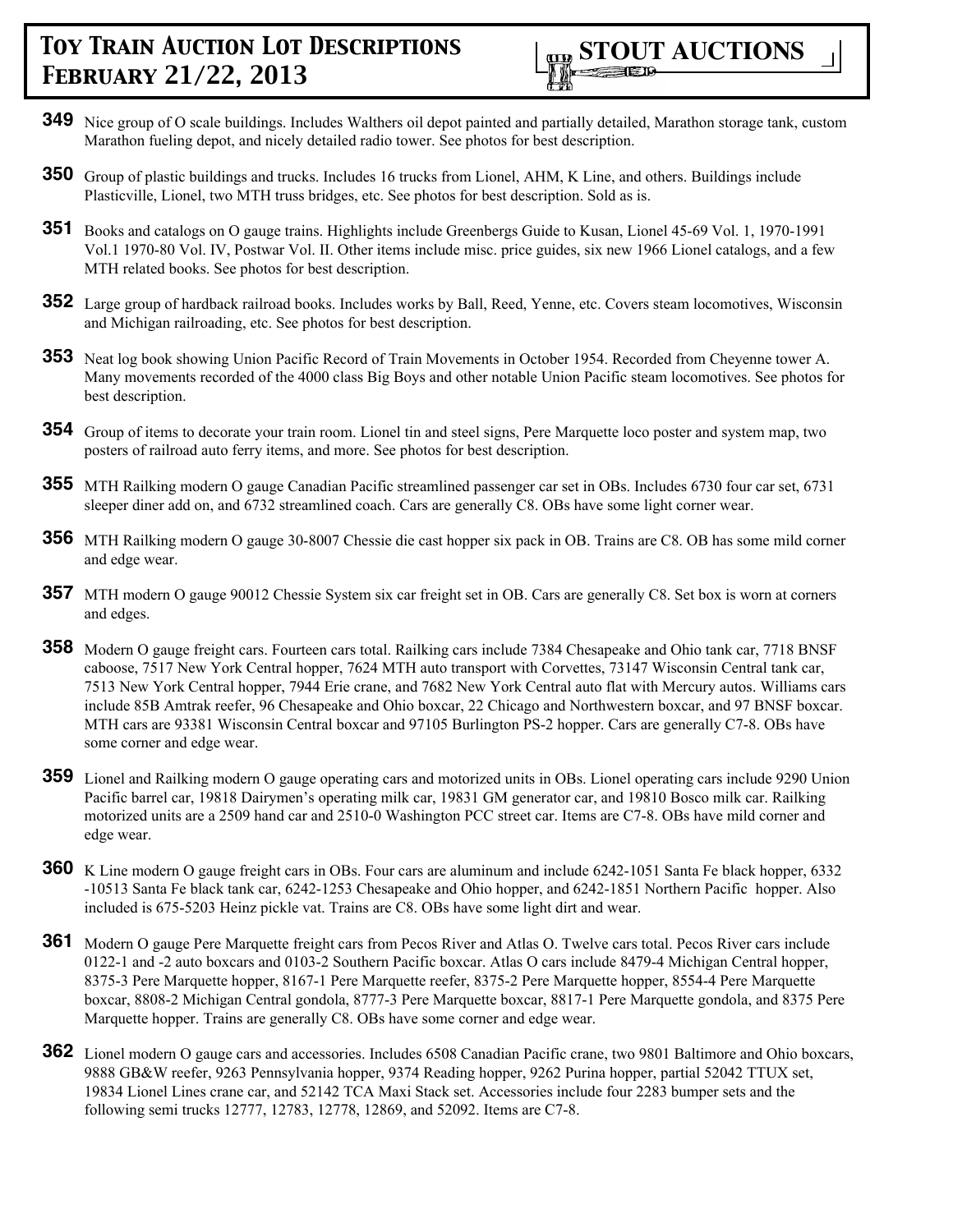

- **363** Lionel O gauge unboxed freight cars. Seventeen cars mix of modern and postwar including the following numbers 9276, 16260, 9876, 6114, 6119, 9265, modern 6464-398, 9719, 9210, 19536, 6112, Grand Trunk auto carrier missing end doors, 16375, KTM Louisville and Nashville hopper, 2601 DT&I hopper, modern 6464-199, and 6465 with OB. Cars are C7 to C8
- **364** Williams by Bachmann modern O gauge modern O gauge 00303 GG-1 Electric Girl's train set sealed in factory plastic C10. Loco features operating horn and bell.
- **365** Williams modern O gauge 7893 Reading SD-45 diesel locomotive in OB. Loco is C7+ with run time and a few nicks. Includes OB.
- **366** K Line modern O gauge Kennecott Copper Corporation trains in OBs. Includes 2252IC MP-15 diesel locomotive, 651 -7501 gondola with crates, 681-7501 crane, and 6737A2 ore car four pack. Trains are C8 with run time. OBs have some very light corner wear.
- **367** MTH Railking modern O gauge RK-1112L steam locomotive in OB. Loco features smoke, whistle, and more. Loco is C8 with run time. OB has some corner wear.
- **368** MTH modern O gauge 20-90016 Chicago and Northwestern freight car six pack in OB. Cars are generally C8. Set box has some light corner wear.
- **369** Williams modern O gauge 2513 Reading Madison five car passenger set in OB. Set is C8 with run time. Set box has mild wear at corner and edges.
- **370** Modern era O gauge TCA 25th Anniversary 1954-1979 GG-1 electric loco with six passenger cars Trains are C7-8. Cars are: 2501 Yardley observation, 2502 Buena Park Pullman, 2503 South Carver Pullman, 2504 Pittsburgh combine, 2505 Strasburg baggage car, and the diner. OBs have some light wear to the end flaps.
- **371** Williams by Bachmann modern O gauge 43061 Chesapeake and Ohio 60 ft aluminum passenger car four pack in OB. Cars are C8+ with very light run time.
- **372** Williams modern O gauge SM226 Pennsylvania 72 foot Madison six car passenger set in OB. Cars are factory wrapped C9 -10. Box was only opened for inspection. Set box does have some light wear.
- **373** Williams modern O gauge 725 Pennsylvania 72 foot Pennsylvania Madison four pack in OB. Cars are C8+ with very light run time. Set box has some corner wear.
- **374** Lionel modern O gauge 34568 Santa Fe Alco PA A-A diesel locomotive pair in OB. Loco features Legacy control, Legacy Railsounds, fan driven smoke unit, Electrocoupler, and much more. Locos are C8 however one pickup roller and arm missing from dummy unit. This should not affect operation.
- **375** Lionel modern O gauge 29804 Union Pacific crane car with TMCC in original box. Crane is layout used C8.
- **376** Group of three Railroad DVD sets. Includes many railroad promo films, steam, diesel, etc. Over 5 hours of footage between the sets. See photos for best description.
- **377** Lionel bar stool in good condition. See photos for best description.
- **378** Lionel modern O gauge 18010 Pennsylvania scale S-2 turbine in OB. Loco is lower C7 condition due to paint starting to blister on the top and sides of the boiler. Loco tests fine in conventional condition. OB has some mild corner wear.
- **379** Lionel modern O gauge Christmas boxcars in OBs. Eighteen cars include the following numbers 26208, 19938, 19929, 19945, 9491, 19904, 19913, 16272, 19918, 19903, 19908, 19910, 19922, 19998, 16291, 26272, and 26243, and an unboxed 29229 Vapor. Cars range from C7 to C8 with some discoloration. Some OBs have been water damaged and have some light mold. See photos for best description.
- **380** Lionel modern O gauge Illinois Central passenger cars in OBs. Seven cars include 16044 coach, 16043 combo, 16042 baggage, 16047 observation, 16045 vista dome, 16046 coach, and 16093 full vista. Cars are C7-8. OBs have some wear.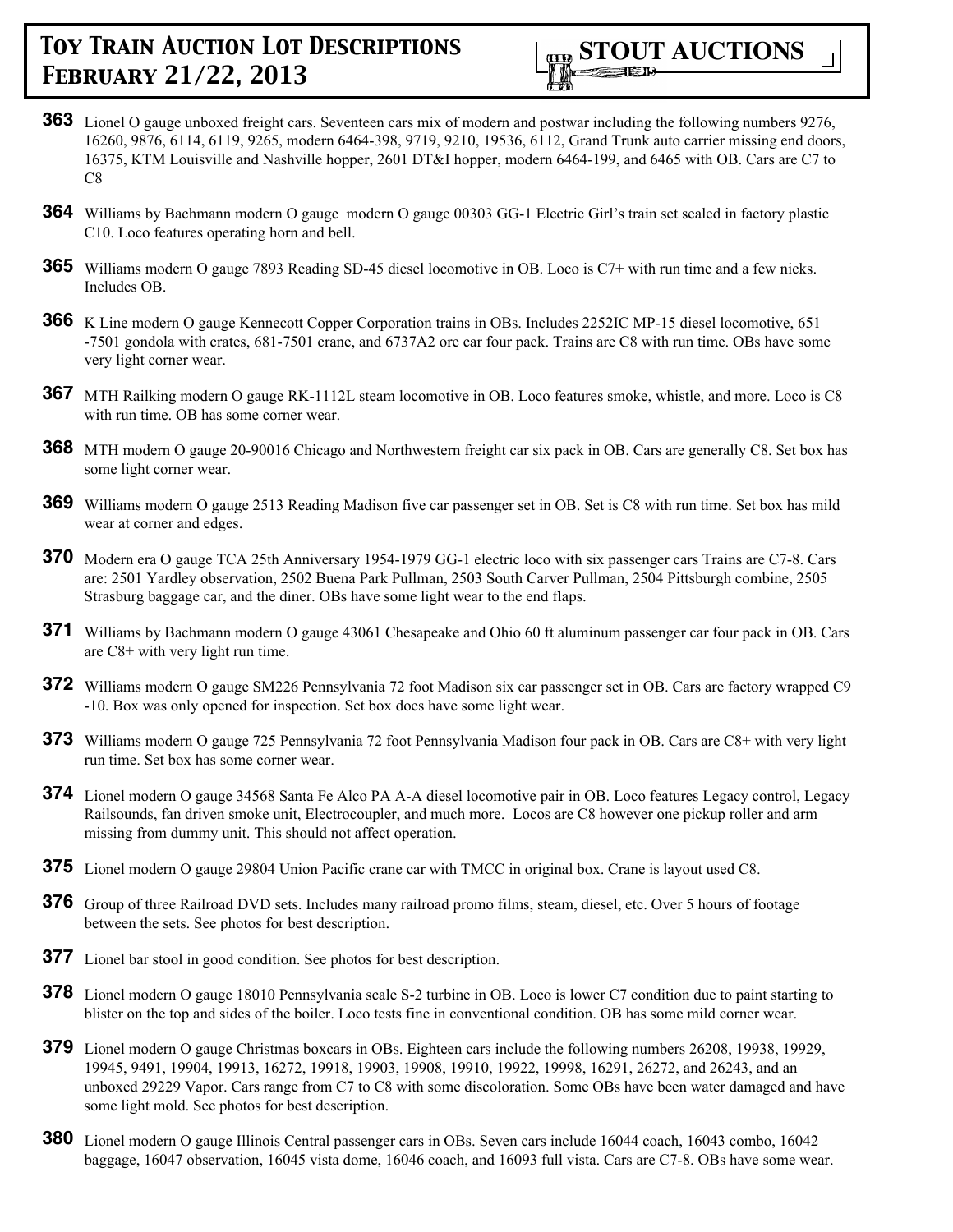

- **381** Modern O gauge Monon locomotives and cars. Includes 8155 Lionel U36B with some light spots of frame rust. two 9230 boxcars, 9218 operating mail car. Weaver and K Line cars include 7614 boxcar, 56019 PS-2 hopper with loose base, 81502 caboose, 911 PS-1 boxcar, and 633 PS-1 boxcar. Trains are C7 to C8.
- **382** Lionel modern O gauge locos and passenger cars. Includes Santa Fe 8020 and 8021 Alco A-B set and the following Pennsylvania passenger cars 9614, 9510, 9515, 9513, and 9528 in OB. Trains are C6-7.
- **383** Lionel and K Line modern O gauge freight cars in OBs. Unboxed Lionel cars include 9135 Norfolk and Western hopper, 9310 Santa Fe log car, and 9302 Louisville and Nashville searchlight car. Boxed Lionel cars include 51702 Pennsylvania scale caboose with some dirt on the roof, 52096 Snow Village boxcar, 9807 Strohs reefer, 26777 flag car with lights, 9280 horse transport car, and 19289 Monon boxcar. K Line cars include 1991 Coca Cola holiday boxcar, 646708 Hershey Holiday boxcar, 649203 Campbell's boxcar, and 644704 Coke boxcar. Items in this group are C7 to C8.
- **384** Lionel and other books and catalogs. Includes 1954 small catalog, Greenbergs guide to repair 1945-69, for Standard gauge, for American Flyer S gauge, prewar parts and instruction sheets, and Modern Era. Also included is Greenbergs Guide to Lionel 1945-69 Vol.1., TCA Reproduction guide, five older price guides, 5 older price guides, 1948 Lionel operating manual, Bantam Model Railroading book, older Railroads at Work book, and Lionel MPC train manual. See photos for best description.
- **385** Books about toy collecting. Includes Collecting Toy Trains No. 3 by O'Brien, Boy's Toys of the Fifties and Sixties and the sequel book both by Holland, and O Brien's Collecting Toys the 9th edition. All good reader condition.
- **386** LCCA Lionel Blue globe lantern. Has some dirt and spotting from storage which should clean. OB has some wear.
- **387** Lionel Hallmark ornaments and Department 56 buildings. Includes fifteen of the Hallmark ornaments, including the Blue Comet set, Santa Fe F3. and Hiawatha set. Department 56 items include 54947 Lionel Train shop and 54871 Nick's Tree Farm. Also included are a set of Lionel Salt and Pepper shakers. All items are in good condition
- **388** Lionel modern O gauge 11820 Red Wing Shoe set in OB. Set is complete and is C8 with run time.
- **389** Lionel O gauge and other transformers. Includes 275 watt ZW, three 1033, MRC dual power 027, and a few other transformers. This is a General Condition lot meaning we have not graded or examined every item in the lot so the condition will typically vary from C6-7 with the possibility of an item or two in the lot having a lower or higher grade, General Condition lots cannot be returned.
- **390** Large cart full of model train and other items. Includes boxes of O gauge and S gauge track and switches, bridges, a few sticks of T rail track, prewar bumpers, and more. Box full of O gauge Lionel shells and misc parts including FM shell, 2338 Milwaukee Road GP shell, 2031 Alco shell, and more, See photos for best description. Sold as is.
- **391** Oxweld Model A Carbide railroad lantern for track walkers. Shows some wear from age, but appears all original.
- **392** Oxweld number 2155 carbide railroad lantern. Shows some wear from age, but appears all original.
- **393** Adlake Indiana Harbor Belt short globe lantern. Red globe in good condition. Top of lantern embossed with IHB. Includes burner pot.
- **394** Kero 498 short red globe Nickel Plate lantern. Bottom is damaged and dented. Top rim embossed with NKP. No burner pot.
- **395** Adlake Kero Baltimore and Ohio short globe clear lantern. Includes burner. Embossed with B&O R.R. in the rim. Clean lantern.
- **396** Adlake Kero Nickel Plate short red globe lantern. Embossed with NKP in the rim. No burner. Some light rust and wear.
- **397** Adlake Kero New York Central short red globe lantern. Embossed with N.Y.C.S. in the rim. Original burner. Has some mild rust.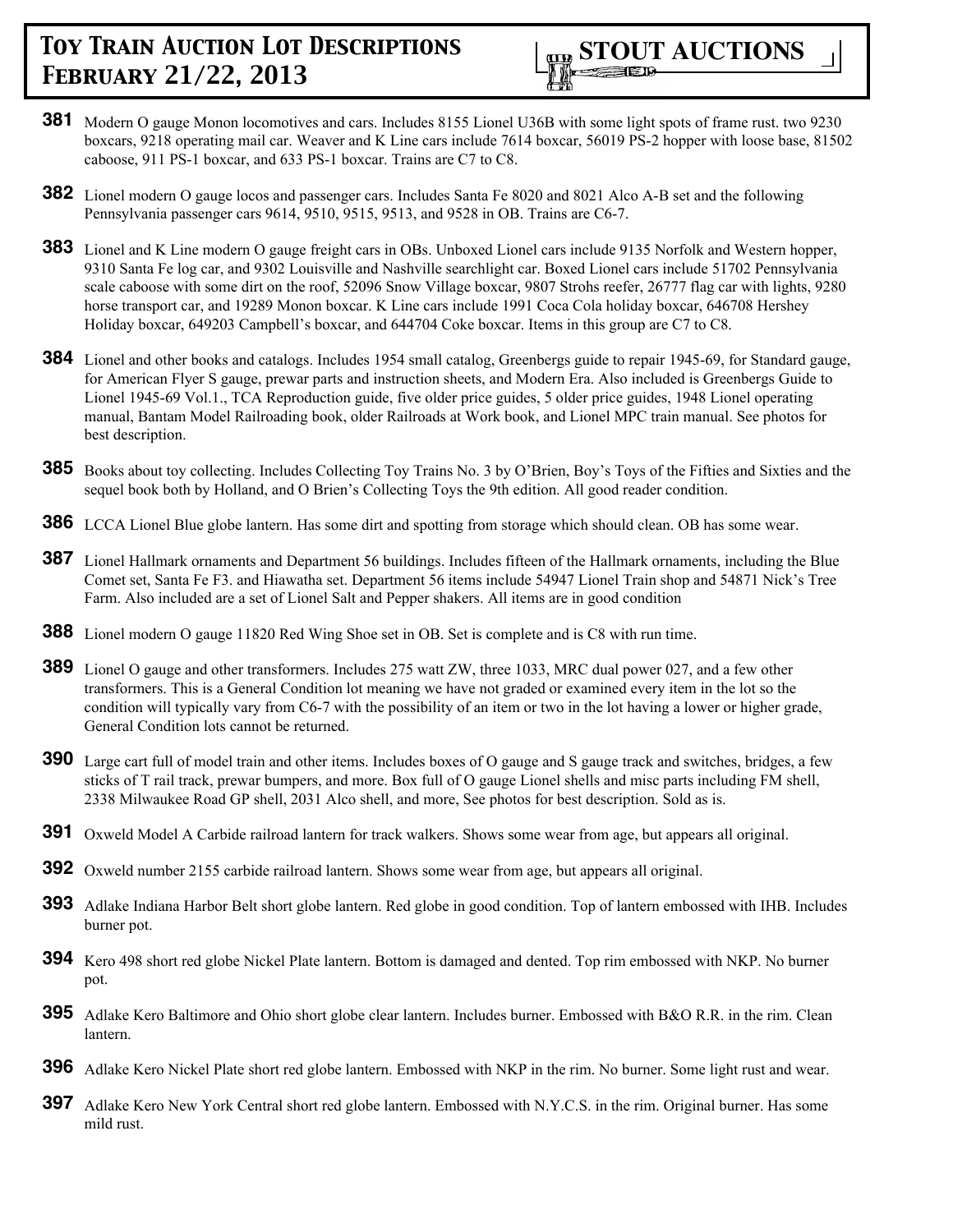- **398** Adlake Kero Milwaukee Road short globe clear lantern. Includes burner. Top rim embossed with CMSTP&P. Clean lantern with only a few spots of rust.
- **399** Handlan New York Central clear globe lantern. Original condition with some rust and partial paint. Embossed with NYC on rim. Includes the burner.
- **400** Box full of built up original Plasticville buildings. Most appear complete. See photos for best description.
- **401** Group of battery powered railroad lanterns. Includes four Starlight 222, Economy electric, two Conger, and an Adlake 31F. See photos for best description.
- **402** Pennsylvania Railroad water can embossed with Pennsylvania Keystone. Appears to be all original condition with some paint loss.
- **403** Interesting lantern with rotating red and green globe. Body appears to have been repainted. No stampings. Burner included. See photos for best description.
- **404** Adams Westlake Burlington blue globe lantern. Top is slightly bent and has been repainted. Top is embossed with CB&Q. Burner pot is included.
- **405** Dietz Vesta clear globe lantern. Includes burner. Embossed with M.R. Co. on the rim. Has light rust and slight bend in the base.
- **406** Adams Westlake Chesapeake and Ohio blue globe lantern. Weighted base and original burner. Top is embossed with C&O. Some light rust, but all original.
- **407** Handlan New York Central clear globe lantern with weighted base. Embossed with NYCS in the rim. Includes burner. Appears to have been partially cleaned.
- **408** Aladdin pair of original caboose interior lanterns. These are complete and in good condition. These could use a light cleaning.
- **409** Three Aladdin partial caboose interior lanterns. Missing shade and wick cleaner and globes, otherwise decent condition.
- **410** Cast iron original 2 track railroad crossing sign. Unrestored and weighs 61 pounds. Mounting studs on the rear are broken.
- **411** Golden Glow T 128M electrified locomotive light. Appears to be all original. Reflector is in good condition and has decent original paint. See photos for best description. Measures about 13.5 inches in diameter.
- **412** Cast iron original 2 track railroad crossing sign. Unrestored and weighs 61 pounds. Is dirty and could use restored
- **413** Neat Pennsylvania cast-iron whistle sign, in original condition. Not one of the reproductions that have been showing up recently. See photos for best description.
- **414** Jim Beam Whiskey and Avon empty bottles. Includes five empty Jim Beam train decanters and three Avon bottles. Also included is four sections of original Jim Beam track.
- **415** New York Central railroad rules and operating manuals. Includes EMD E-7 diesel locomotive operators manual, Instructions for the Preparation and Maintenance of Locomotive Fires, 1963 Per Diem Switching, Rules for Enginemen and Firemen for the Operation of Intermittent Inductive Train Stop, two copies of Rules for the Operation and Supervision of Air Brake Train Air Signal, and 1956 Rules of the Operating Department. See photos for best description.
- **416** Four railroad rule books. Includes Cleveland, Cincinnati, Chicago & St. Louis 1918 rule book, Cleveland, Cincinnati, Chicago & St. Louis 1955 agreement, Cleveland, Cincinnati, Chicago & St. Louis 1946 agreement, and Cincinnati Union Terminal 1937 operating rules. See photos for best description.
- **417** Eight Jim Beam Whiskey train decanters. All eight are full of well aged Whiskey. No boxes for this set. See photos for best description.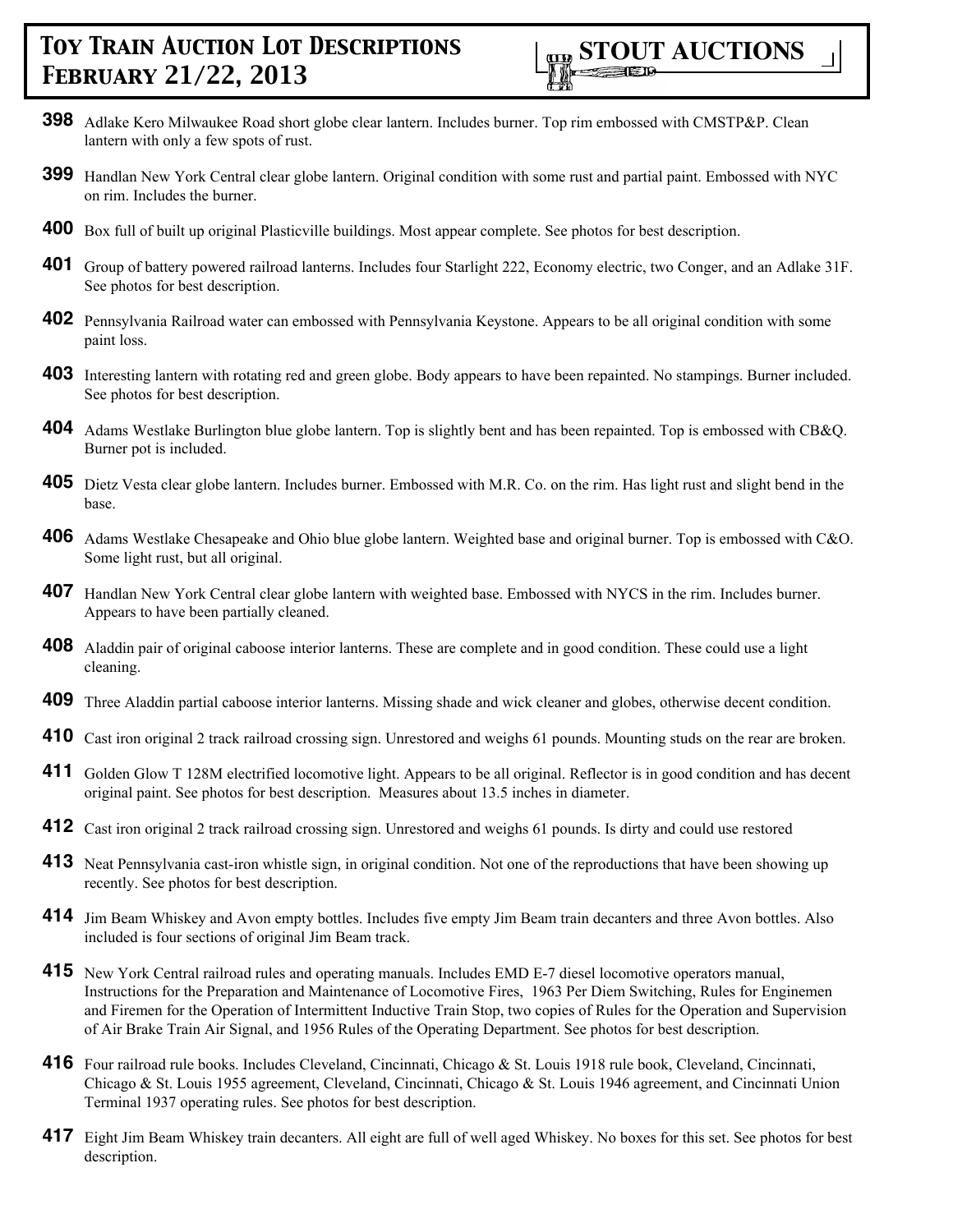- **418** Illinois Central railroad Morton repainted passenger car step box. See photos for best description. Sold as is.
- **419** Large framed Santa Fe system map. Measures 36 inches tall by 57 inches long. See photos for best description. Frame has some wear.
- **420** Six Jim Beam Whiskey train decanters. All six are full of well aged Whiskey. All have boxes. See photos for best description.
- **421** Lionel postwar and O gauge trains. Postwar items include 520 boxcab missing lettering on one side, 50 gang car with U shaped bumper and horn on the side, 6257 Lionel Lines caboose, 6037 Lionel Lines caboose, two 3472 milk cars, 6257 Southern Pacific caboose, 1007 Lionel Lines caboose, 6456 Lehigh Valley hopper, 1061T tender, 6654W whistle tender, 6462 New York Central gondola, and 6519 Allis Chalmers condenser car with broken brake wheel. Modern trains include 8209 loco and tender, 8703 Wabash loco and tender, 8302 Southern loco and tender, 9802 Miller reefer, 9859 Pabst reefer, 9080 Wabash caboose, 9209 Burlington Northern boxcar, 9730 Rio Grande boxcar, 7800 Pepsi boxcar, 7702 Prince Albert reefer, 6166 Rio Grande caboose, 9862 Hamm's reefer, 9013 Canadian National hopper, 9136 Republic Steel gondola, KTM Pabst 747 reefer, and 1974 MC&HNYRR Christmas boxcar. This is a General Condition lot meaning we have not graded or examined every item in the lot so the condition will typically vary from C6-7 with the possibility of an item or two in the lot having a lower or higher grade, General Condition lots cannot be returned.
- **422** Lionel modern O gauge Walt Disney Mickey Mouse Express Set with hi-cube boxcars including; 8773 U36B diesel engine, 9660 Mickey Mouse, 9661 Goofy, 9662 Donald Duck, 9663 Dumbo, 9664 Cinderella, 9665 Peter Pan, 9666 Pinocchio, 9667 Snow white, 9668 Pluto, 9669 Bambi, 9670 Alice in Wonderland, 9671 Fantasia boxcar, 9672 50th anniversary car and 9183 caboose. Trains are C8 with some display dust, OBs have some corner and edge wear.
- **423** Lionel modern O gauge group of thirteen hi cube boxcars include 19261, 19271, 19265, 19270, 19256, 19246, 19245, 19262, 19264, 19241, 19242, 19280, and 19281. Cars are C8 with run time.
- **424** Lionel modern O gauge Disney trains in OBs. Includes 18311 Disney electric loco, 19723 caboose, two 9660 boxcars, 9665 boxcar, 9663 Dumbo boxcar, and 9664 boxcar. Empty flat boxes included for two 9665 and 9664. Trains are C8 to  $C8+$
- **425** Lionel modern O gauge freight cars in OB. Ten freight cars include 9735 Grand Trunk boxcar, 7809 Vernors boxcar, 9348 Santa Fe crane, 9850 Budweiser reefer, 7707 White Owl boxcar, 9852 Miller reefer, 9866 Coors reefer, 7708 Winston boxcar, 9871 Carlings reefer, and 9851 Schlitz reefer. Cars are C7-8. OBs have some moderate wear.
- **426** Lionel modern O gauge freight cars in OB. Fifteen freight cars include 9230 Monon boxcar, 9737 Central Vermont boxcar, 9210 Baltimore and Ohio boxcar, 9862 Hamm's reefer, 9802 Miller reefer, 9770 Northern Pacific boxcar, 9112 Rio Grande long hopper, 7702 Prince Albert boxcar, 9401 Great Northern boxcar, 9144 Rio Grande gondola, 9146 Mogen David wine car, 9714 Rio Grande boxcar, 9737 Central Vermont boxcar, 9705 Rio Grande boxcar, and 9144 Rio Grande gondola. Cars are C7-8. OBs have some moderate wear.
- **427** Lionel modern O gauge freight cars in OB. Twelve freight cars include 9401 Great Northern boxcar, 9817 Bazooka reefer, 9416 MD&W boxcar, 9413 Napierville Junction boxcar, 9813 Ruffles reefer, 9326 Burlington Northern caboose, 9406 Rio Grande boxcar, 9106 Miller Lite vat, 7803 Trains N' Trucking boxcar, 9259 LCCA Southern Caboose, and 9212 SCL LCCA flat with trailer. Also included is 18422 Santa and Snowman operating handcar. Trains are C7-8. OBs have some mild wear.
- **428** Lionel modern O gauge trains. Includes 8570 and 9076 Liberty Special loco and caboose without boxes. Spirit of 76' cars include 7601 Delaware, 7602 Pennsylvania, 7603 New Jersey, 7604 Georgia, 7605 Connecticut, 7606 Massachusetts, 7607 Maryland,7600 caboose, and 7613 Rhode Island boxcar without box. Trains are C7-8. OBs have some light wear and dirt.
- **429** Gargraves modern O gauge track and switches. Includes thirty two sections of straight track, nine left hand switches, and ten right hand switches. All have a few light spots of rust. C7 area.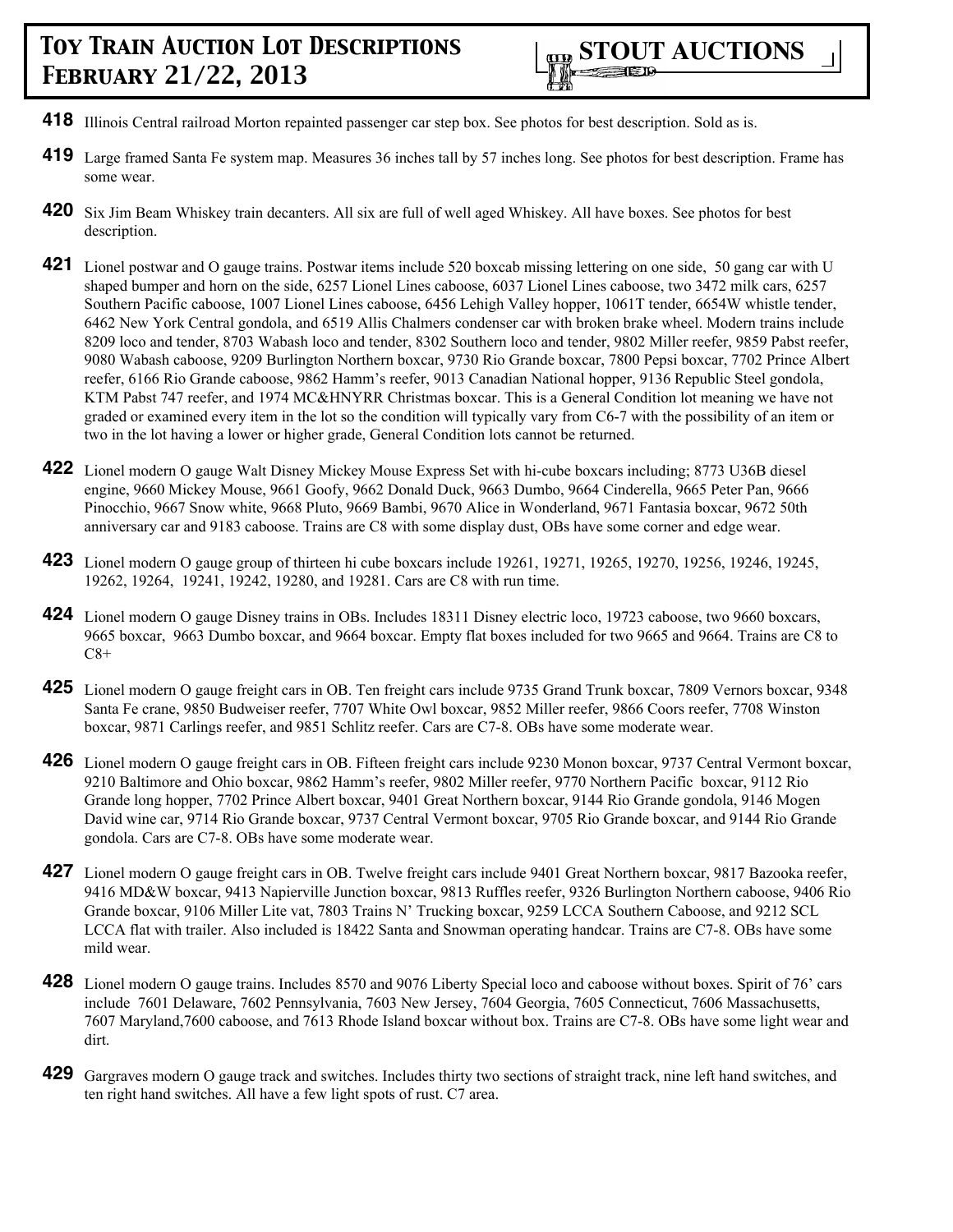

- **430** Lionel modern O gauge TCA Bicentennial Special no. 2 containing; 1976 U36B diesel, 1974 Stars & Stripes Pullman, 1975 American Eagle Pullman, 1973 Freedom Bell observation plaque and paperwork in OB. Set is C8 with light run time. OB has some mild corner wear.
- **431** Large group of train room decorations and odds and ends. Includes three clocks, framed New York Central stock certificate, three clocks, partial beer display with loco, two wall hanging trains, N&W date nail collection, five plastic replacement signal lenses, Lionel bridge, a few Marx bumpers, Lionel watch and pocket knife, empty 317 bridge box and a few other odds and ends.
- **432** Large box full of original Plasticville building in built up form. See photos for best description. Also includes some scenery material, and diecast vehicles.
- **433** Lionel modern O gauge freight cars in OB. Fifteen freight cars include 19206 Seaboard boxcar, 19311 Southern Pacific hopper, 19309 Seaboard hopper, 19218 New Haven boxcar, 19217 Burlington boxcar, 19520 CSX reefer, 16402 Southern hopper, 19237 C&IM boxcar, 16406 CSX hopper, 19210 Soo Line boxcar, 19316 Wabash hopper, 19228 Cotton Belt boxcar, 19238 Kansas City Southern boxcar, 19312 Reading hopper, and 19212 Pennsylvania boxcar. Cars are generally C8 with run time. OBs have some light wear and stickers.
- **434** Lionel modern O gauge freight cars in OB. Fifteen freight cars include 9140 Burlington gondola, 9422 EJ&E boxcar, 9427 Bay Line boxcar, 9811 Union Pacific reefer, 6110 Missouri Pacific hopper 9443 Florida East Coast boxcar, 6131 Illinois Terminal hopper, 9263 Pennsylvania covered hopper, 9358 LCCA Sand's hopper, 6138 Baltimore and Ohio hopper, 6111 Louisville and Nashville hopper, 9334 Humble oil tank car, 6107 Shell hopper, 6102 Great Northern hopper, and 9726 Erie Lackawanna boxcar. Cars are C7 to C8. OBs have some wear and price stickers.
- **435** Lionel modern O gauge TTUX sets in OBs. Five sets include 52041 LOTS Conrail Mercury, 26908 Apple, 52014, 19416 Illinois Central, and 16363 Southern. Sets are generally C8.
- **436** Lionel modern O gauge TTUX sets in OBs. Four sets include 29438 Union Pacific, 16322 Sealand, 16345 Southern Pacific, and 16334 Chicago and Northwestern. Sets are generally C8 with run time. OBs have some corner and edge wear.
- **437** Lionel modern O gauge Century Club boxcars in OBs. Six cars include 39218 Century Club Gold Member, 39246 Pennsylvania Sharknose, 39217 Century Club II, 39215 Niagara, 39265 Trainmaster, and 39266 Empire State Express. Cars are generally C8. OBs have some corner and edge wear.
- **438** Lionel modern O gauge freight cars in OB. Fifteen freight cars include 19519 Frisco stock car, 17107 Sclair hopper, 19411 Nickel Plate flat with Sears trailer, 17112 Erie Lackawanna hopper, 16136 Baltimore and Ohio tank car, 16124 Pennsylvania Salt tank car, 16374 Rio Grande flat with trailer, 19203 D&T boxcar, 52023 LCCA D&TS hopper, 52074 LCCA Iowa Beef reefer, 16416 Rio Grande hopper, 52083 Eastwood flat with tanker, 16417 Wabash hopper, 16922 Chesapeake and Ohio flat with trailer, 6306 Southern tank car. Cars are generally C8. OBs have some corner and edge wear.
- **439** Lionel modern O gauge freight cars in OB. Fifteen freight cars include 17889 TTOS Southern Pacific flat with trailer, 16926 Frisco flat with trailer, 7303 Erie Lackawanna stock car, 16140 Domino tank car, 16242 Grand Trunk auto carrier, 9219 animated Missouri Pacific boxcar, 9480 Minneapolis Northfield and Southern boxcar, 19601 North American tank car, 19304 Great Northern hopper, 16135 Chesapeake and Ohio stock car 19505 Great Northern reefer, 52051 TCA Baltimore and Ohio boxcar, 16943 Jersey Central gondola, 17887 TTOS Katy tank car, and 16141 Erie stock car. Cars are generally C8. OBs have light corner and edge wear.
- **440** Lionel modern O gauge freight cars in OB. Fifteen freight cars include 9315 Southern Pacific gondola, 9888 GB&W reefer, 9441 Pennsylvania boxcar, 6357 Frisco tank car, 9437 Northern Pacific cattle car, 9881 Rath reefer, 9449 Great Northern FARR boxcar, 9444 Louisiana Midland boxcar, 9402 Susquehanna boxcar, 9445 Vermont Northern boxcar, 9405 Chatahooche boxcar, 9138 Sunoco tank car, 9401 Great Northern boxcar, 9463 Texas and Pacific boxcar, and 9446 Sabine River boxcar. Cars are C7-8. OBs have light corner and edge wear.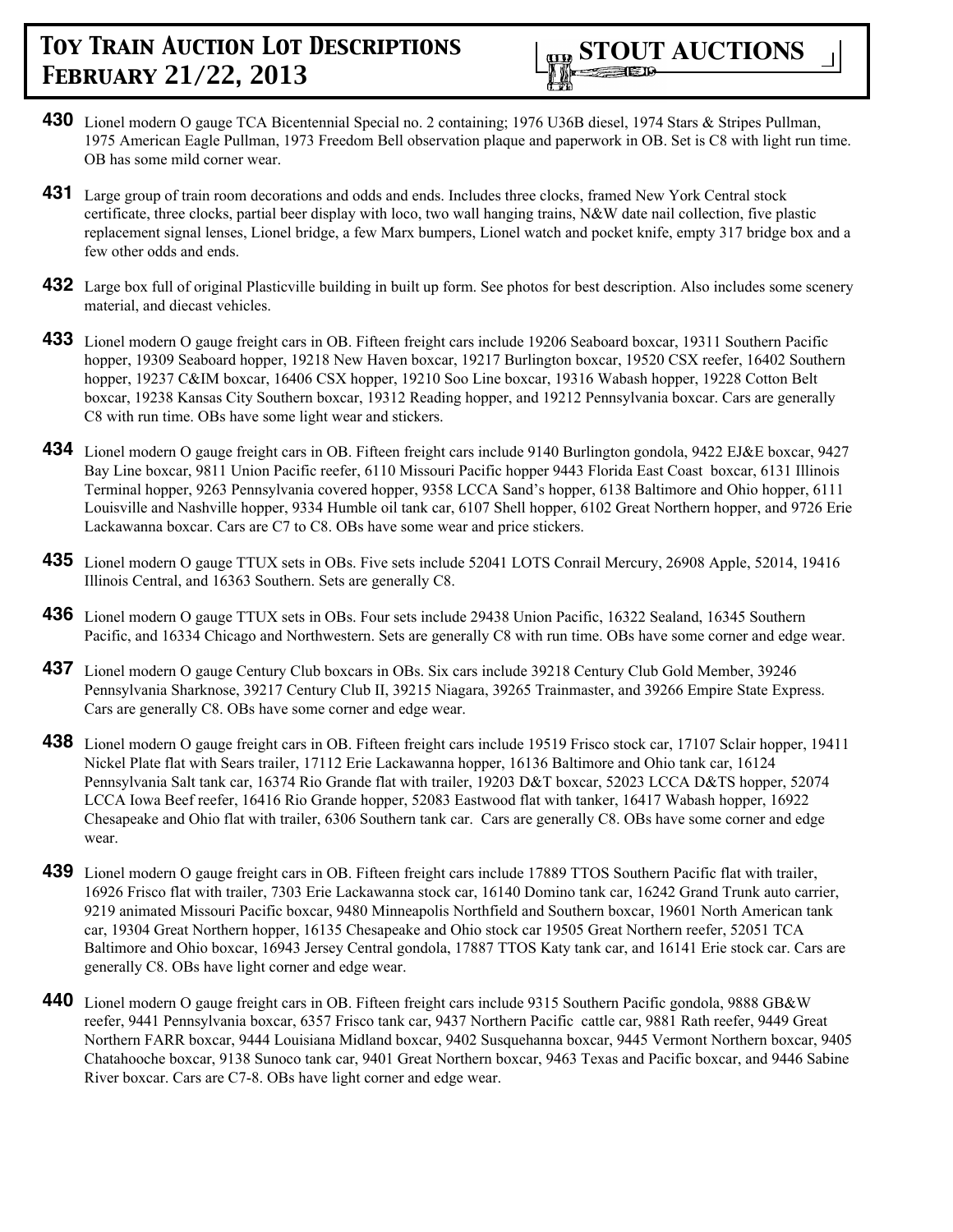- **441** Lionel modern O gauge freight cars in OB. Ten freight cars include 52267 LCCA Pennsylvania hopper, 27409 Santa Fe tank car, 26066 Great Northern flat, 17949 Skelly Oil tank car, 36105 Skelly Oil tank car, 36111 Rio Grande tank car, 17959 Dow tank car, 17076 MKT hopper, 17023 BNSF hopper, and 25025 Reading boxcar. Cars are generally C8. OBs have light corner and edge wear. OBs have price stickers.
- **442** Lionel modern O gauge freight cars in OB. Fifteen freight cars include 6230 Erie Lackawanna refrigerator, 19701 Milwaukee Road caboose, 19413 Frisco flat, 17008 Rio Grande hopper, 17003 Dupont hopper, 16398 Chesapeake and Ohio flat with trailer, 17888 LCCA Conrail flat with trailer, 17005 Cargill hopper, 17109 Norfolk and Western hopper, 17006 Soo Line hopper, 52057 TTOS boxcar, 16903 Canadian Pacific flat, 9474 Erie Lackawanna boxcar, 52058 TTOS, and 17007 Great Northern hopper. Cars are C7-8. OBs have various degrees of wear.
- **443** Lionel modern O gauge freight cars in OB. Ten freight cars include NETCA2003 New Haven flat with trailer, 26198 Rio Grande tank car, 26065 REA flat with trailer, 26748 Texas and Pacific hopper, 3924` two Penn Central boxcars, two 26779 Burlington operating hoppers, and two 17948 Philadelphia Quartz tank cars. Cars are generally C8. OBs have various degrees of wear. Some with mild crush damage.
- **444** Lionel modern O gauge freight cars in OB. Ten freight cars include 26222 Penn Central boxcar, 17012 Canada hopper, 26160 Corn Industrial tank car, 26200 Nickel Plate boxcar, 26067 Southern gondola, 36085 Florida East Coast gondola, 17137 Cargill hopper, 17318 Union Pacific reefer, 19482 New York Central flat with trailer, and 17170 Gold Medal hopper. Cars are generally C8. OBs have various degrees of wear. Some with mild crush damage.
- **445** Lionel modern O gauge freight cars in OB. Ten freight cars include 17317 Pennsylvania reefer, 17544 Trailer Train flat with trailer, 26001 BP flat with trailers, 36093 Soo Line auto carrier, 52221 TCA Norfolk and Southern boxcar, 36242 Erie boxcar, 17139 Grain Train hopper, 27119 Firestone hopper, 39221 Louisville and Nashville boxcar, and 17156 Pressureaide hopper. Cars are generally C8. OBs have various degrees of wear. Some with mild crush damage.
- **446** Lionel modern O gauge freight cars in OB. Ten freight cars include 52341 NLOE Long Island flat with trailer, 52231 TTOS British Columbia tank car, 36295 Canadian National boxcar, 52297 LRRC Milwaukee Road reefer, 39222 Conrail boxcar, 25307 Boston and Maine boxcar, 17333 PFE reefer, 17947 Domino tank car, 17016 Chicago and Northwestern hopper, and 17157 Wonder Bread hopper. Cars are generally C8. OBs have various degrees of wear. Some with mild crush damage.
- **447** Lionel modern O gauge ore cars in OBs. Sixteen cars include 52124 EPSW, 52027 Gadsden, 52089 TTOM, 19323 Detroit and Mackinac, 19322 Chicago and Northwestern, 19961 Gadsden with heavily water damaged box, 6122 Penn Central ore car, 6116 Soo Line ore car, 52011 Gadsden Pacific, 6127 Northern Pacific, 17805 CP Rail, 16489 BNSF, 17800 Ontario Northland, 16492 Chicago and Northwestern ore car, 16485 Copper Range, and 52279 GPD. Cars are C7-8. OBs have some wear and price stickers.
- **448** Lionel modern O gauge freight cars in OB. Fifteen freight cars include 52114 TTOS New York Central flat with trailer, 26103 Tank Train tank car, 17009 New York Central hopper, 19535 Erie reefer, 9483 Manufactures Railway boxcar, 52121 Mobilgas tank car, 17004 MKT hopper, 19318 Nickel Plate hopper, 16132 Deep Rock tank car, 16929 BC Rail gondola, 16379 Northern Pacific flat, 16911 Boston and Maine flat with trailer, 9470 Chicago boxcar, 6118 Erie Lackawanna hopper, 9482 Norfolk Southern boxcar. Cars are generally C8. OBs have various degrees of wear and price stickers.
- **449** Lionel modern O gauge freight cars in OB. eighteen freight cars include 16812 LOTS Grand Trunk hopper, 9818 Western Maryland reefer, 9882 New York Central reefer, 19329 Norfolk and Western hopper, 17314 PFE reefer, 16811 TCA Rutland boxcar, 19611 Gulf tank car, 19607 Sunoco tank car, 19283 Erie boxcar, 19329 Norfolk and Western hopper, 16676 Burlington dump car, 16665 Maine Central log car and 9882 New York Central reefer. Custom Warren Street Express cars include Conrail tank car and hopper, Chessie tank car, and New York Central jade green tank car. Cars are generally C8. OBs have various degrees of wear. Some with mild crush damage.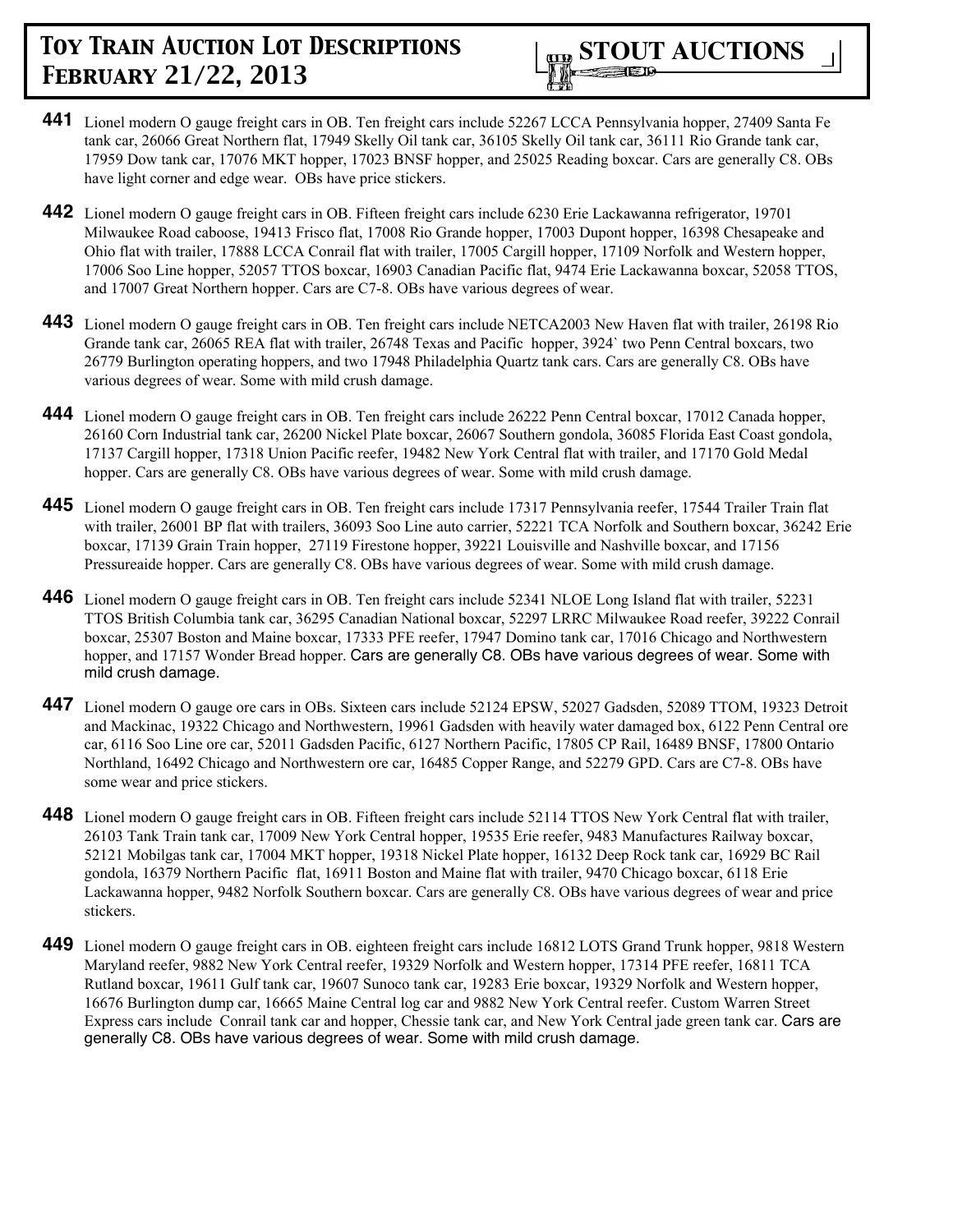- **450** Weaver modern O gauge freight cars in OBs. Fifteen cars include Baltimore and Ohio PS-2 hopper, Ontario Northland 8626 PS-2 hopper, U16001D Pennsylvania hopper, 8657 Ontario Northland PS-2 8657 hopper, U16003D Baltimore and Ohio hopper, U16004D Chesapeake and Ohio hopper, U3521L New Haven boxcar, 3081 New York Central PS-1 boxcar, 19128 Delaware and Hudson boxcar, U16006D Reading hopper, 9200 New York Central boxcar, 171264 Great Northern hopper, 86637 Burlington hopper, 7002 Baltimore and Ohio boxcar, and 2065 Montana Rail Link boxcar. Cars are C7-8. OBs have mild corner and edge wear.
- **451** Weaver modern O gauge freight cars in OBs. Thirteen cars include 1550 Stauffer Chemicals special, U19001L Chesapeake and Ohio hopper, 3088 Baltimore and Ohio PS1 boxcar, 2078 New York Central hopper, 3064 Pennsylvania boxcar, two U3919D Illinois Central coal hoppers, U1912 Santa Fe hopper, 3064 Pennsylvania PS-1 boxcar, 2078 New York Central hopper, 7006 Rock boxcar, 9203 New York Central boxcar, and 3079 Santa Fe boxcar. Cars are C7 to C8. OBs have some corner and edge wear.
- **452** Lionel modern O gauge Chessie 8201 SD-40 diesel locomotive. Loco is C6-7 with loose fuel tank, broken horn, and some paint wear on the hand rails. Inner box included but outer box is missing.
- **453** Atlas modern O gauge freight cars in OBs. Nine cars include 6533-2 Norfolk and Western auto parts boxcar, 6725-2 Burlington refrigerator car, 6727-1 Fruit Dispatch refrigerator car, 6534-1 Western Maryland auto parts boxcar, 8032-1 Evansville Packing refrigerator car, 6553-2 Southern auto parts boxcar, 6536-1 Norfolk Southern auto parts boxcar, 6552-1 Rio Grande auto parts boxcar, and 6554-1 Union Pacific boxcar. Cars are generally C8. OBs have some very mild corner wear.
- **454** Williams modern O gauge Union Pacific E-8 A-A diesel locomotive set in OB. Locos are C8 with run time. Locos feature dual motors. OB has moderate corner and edge wear.
- **455** Weaver modern O gauge Pennsylvania scale aluminum passenger cars in OBs. Cars are new style streamlined and are in C8+ condition with very light run time. OB is heavily worn and ripped at one end. See photos for best description.
- **456** MTH Railking modern O gauge 40-1070 over and under tunnel in OB. Piece is C8+ condition, however OB and inserts are damaged on the bottom.
- **457** Williams modern O gauge Erie Lackawanna Alco PA A-B-A in OBs. Locos are C7 condition with some light scuffs and wear. OBs have moderate corner and edge wear. Catalog numbers are AC-15, 16 and 19.
- **458** Williams modern O gauge 2800 Norfolk & Western aluminum 5-car set including; baggage, vista dome, two Pullmans and an observation . Cars are C8 with run time. OB has some mild wear.
- **459** Williams modern O gauge 4014 Rock Island streamlined 72 foot set in OB. Five cars included in C7-8 condition. Graded slightly lower due to a few very light scuffs on the cars. OBs have some light corner wear.
- **460** Williams modern O gauge 85105 Pennsylvania streamlined 72 foot set in OB. Five cars included in C8 condition with run time. OB has some very light run time.
- **461** MTH modern O gauge freight cars in OBs. Nine cars include 98212 Union Pacific I beam, 98230 Tobacco Valley I beam, 98229 CP Rail I beam, 98253 Nickel Plate auto carrier, 98255 Norfolk Southern I beam, 98211 CSX I beam, and 98255 Norfolk Southern I beam. Cars are generally C8. A majority of the OBs have some moisture warping and light water damage.
- **462** MTH Premier modern O gauge freight cars in OB. Ten hopper cars include 97406 Santa Fe, 97434 Delaware and Hudson, 97501 Southern, 97503 Santa Fe with water damaged box, 98322 Nickel Plate, 97101L Union Pacific, 97435 Southern, 97502 Northern Pacific, 97504 Southern Pacific, and 97433 Ontario Northland. Cars are generally C8.
- **463** MTH Premier modern O gauge freight cars in OB. Nine coal cars include 97403 Union Pacific, 97003 Detroit Edison, 9700L CSX, 97428 Norfolk Southern, 97402 Western Maryland, 900003d Pennsylvania, 9701L Burlington Northern, 97407 CSX, and 97459 Seaboard. Cars are generally C8. OBs have some light corner and edge wear.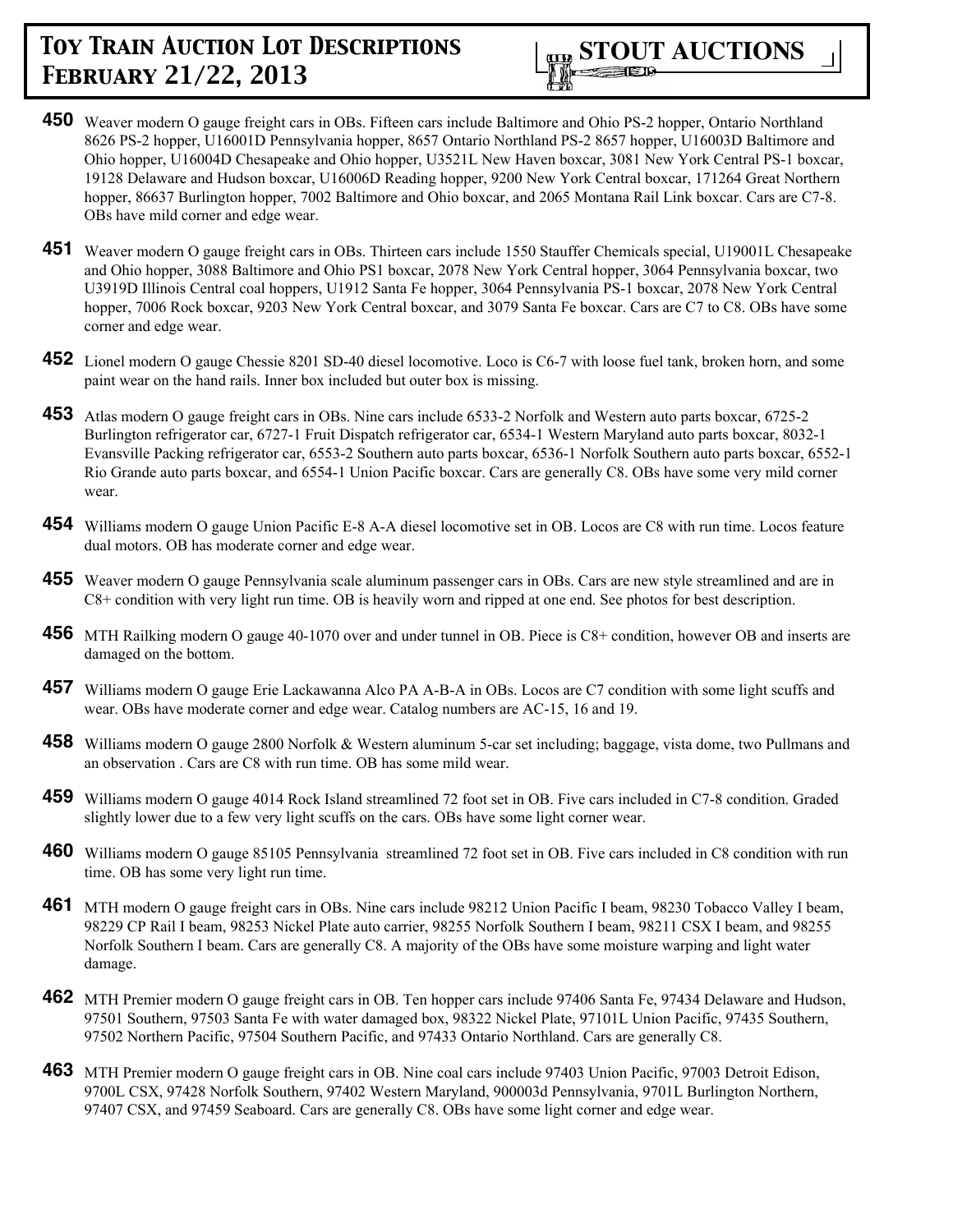

- **464** MTH Premier modern O gauge freight cars in OB. Ten freight cars include 98264 Burlington hopper, 98126 Burlington flat with trailer, 98053 Union Pacific gondola, 98449 Pennsylvania flat with roadsters, 91083 Reading caboose, 98147 Union Pacific bulkhead flat with track, 97103 Rock Island PS-2 hopper, 98140 Trailer Train bulkhead flat with lumber, 97710 Reading hopper with coal load, and 97401 North American grain hopper. Cars are generally C8. OBs have some corner and edge wear.
- **465** MTH Premier modern O gauge freight cars in OB. Ten freight cars include 98204 Union Pacific coil car, 93018 Bangor and Aroostook State of Maine boxcar, 94503 Pennsylvania stock car, 98602 Union Pacific flat with PUP trailers, 93036 Boston and Maine boxcar, 9301L Union Pacific boxcar, 94503 Pennsylvania stock car, 9304L Southern boxcar, 93067 Canadian Forrest boxcar, and 93016 Pennsylvania boxcar. Cars are generally C8. OBs have various degrees of wear and stickers.
- **466** MTH Premier modern O gauge freight cars in OB. Ten freight cars include 91071 Norfolk Southern caboose, 91160 Northern Pacific caboose, 91023 Burlington caboose, 91009 Southern caboose, 94014 Chesapeake and Ohio reefer, two 94011 Chesapeake and Ohio reefers, 9400L Pepper Packing refrigerator car, 94015 Nestle reefer, and 94007 Southern Pacific reefer. Cars are C7-8. OBs have some corner and edge wear and price stickers.
- **467** MTH Premier modern O gauge freight cars in OB. Ten freight cars include the following eight tank cars. 96055 Union Pacific, 96017 Great Northern, 92012 Domino, 96007 Pyrofax, 96036 ADM, 96002 Vulcan, 96033 Recycling Services, and 96073 Maine Central. Crane items include 98221 Lehigh Valley crane and 98288 Union Pacific crane tender. Cars are generally C8 with various degrees of shelf wear and a few rips.
- **468** MTH modern O gauge 20-2176-1 New York Central F-3 A-B-A diesel locomotive set in OB. Loco features Protosound, Protocouplers, and much more. Locos are C8 with run time. OB has some moderate shelf wear.
- **469** MTH modern O gauge Union Pacific nine car passenger set in OBs. Includes 20-6021 five car set, MT-6116 sleeper / diner plated set and 20-6121 diner / sleeper add on. Cars are C8 with run time. OBs have some light corner and edge wear.
- **470** MTH modern O gauge 20-6121 Santa Fe aluminum sleeper and diner add on sets in OBs. Both sets of cars are C8. One set box is heavily water damaged. Cars are OK.
- **471** MTH modern O gauge 20-2185-1 Union Pacific Veranda turbine in OB. Loco features Protosound, Protosmoke, Protocoupler, and more. Loco is C8 with run time and shelf dust. Loco is C8 with some run time and some light dust. Locomotive original box has light corner and edge wear.
- **472** MTH modern O gauge Pennsylvania Tuscan Alco PA A-B-A diesel locomotive set in OB. Loco features Protosound, Protocouplers, and much more. C8 with run time. OB has light wear and some sun fading.
- **473** MTH modern O gauge 20-2208-1 Union Pacific E-8 A-B-A set in OB. Powered loco features Protosound, Protosmoke, Protocouplers, and more. Trains are C8 with run time and some shelf dust. OBs have some shelf wear.
- **474** MTH modern O gauge Union Pacific seven car passenger set in OBs. Includes 20-6021 five car set and 20-6121 diner / sleeper add on. Cars are C8 with run time. OBs have some light corner wear.
- **475** MTH modern O gauge 20-2199-1 Southern Pacific Daylight F-3 A-B-A set in OB. Loco features Protosound, Protocouplers, and more. Locos are C8 with run time. One corner of the OB has light moisture damage.
- **476** MTH modern O gauge California Zephyr six car passenger set in OBs. Includes 20-6545 five car set and 20-6745 full vista dome. Cars are C8 however two of the floors on the five car set are blown out with loose trucks which will need repaired. OBs have some light wear.
- **477** MTH modern O gauge 20-2168-1 Seaboard E-8 A-B-A diesel locomotive set in OB. Loco features Protosound, Protosmoke, Protocoupler, and more. Locos are C8+ with very light run time. OB has some very light edge wear.
- **478** MTH modern O gauge 20-6552 Milwaukee Road five car streamlined passenger set in OB. Set is C8+ with light run time.